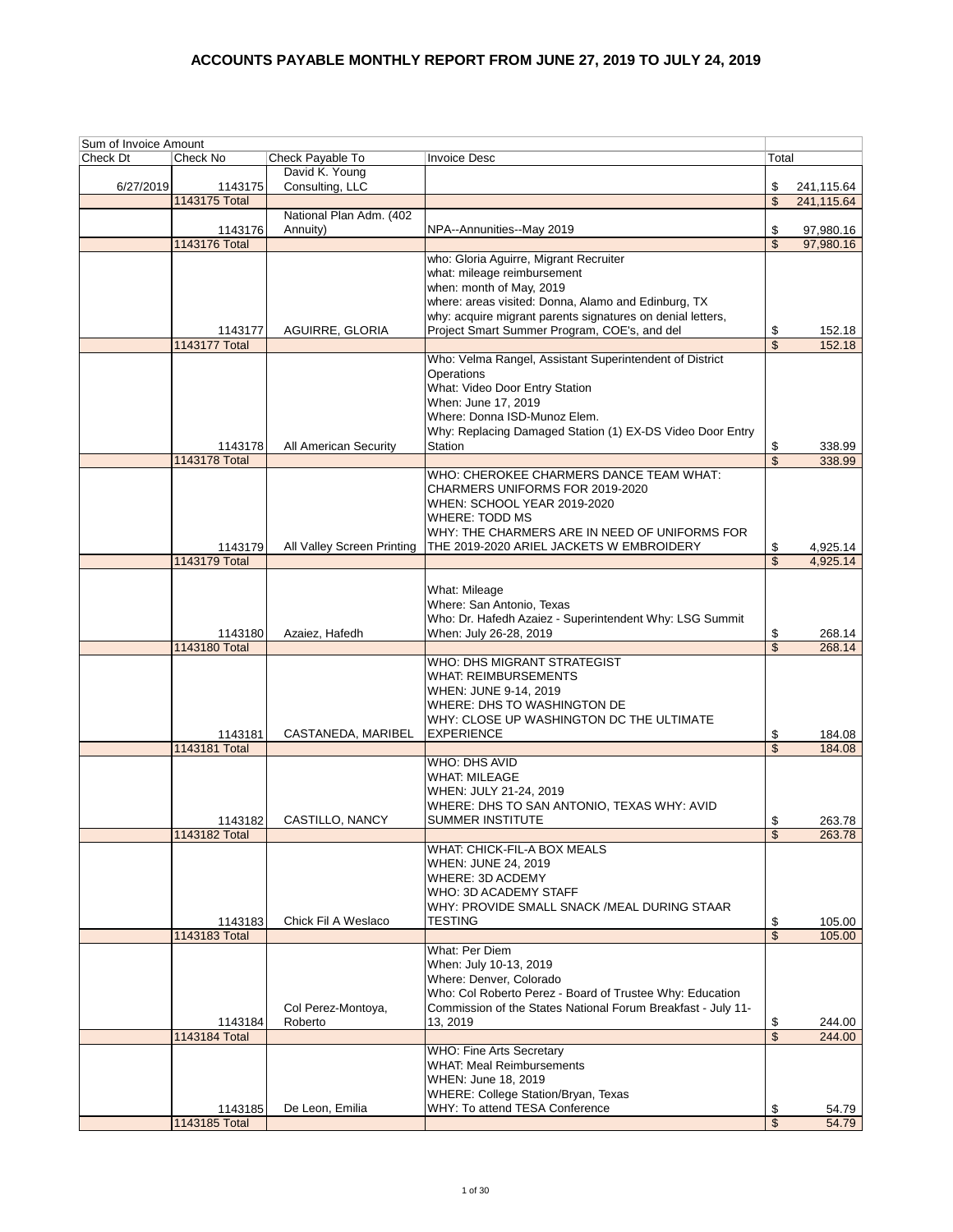|           |               |                                | <b>What: Per Diem</b>                                             |                 |
|-----------|---------------|--------------------------------|-------------------------------------------------------------------|-----------------|
|           |               |                                | When: July 26-28, 2019                                            |                 |
|           |               |                                | Where: San Antonio, Texas                                         |                 |
|           |               |                                | Why: LSG Summit                                                   |                 |
|           |               |                                | Who: David De Los Rios - Board of Trustee Breakfast - July 27-    |                 |
| 6/27/2019 | 1143186       | De los Rios, David             | 28.2019                                                           | \$<br>399.14    |
|           | 1143186 Total |                                |                                                                   | \$<br>399.14    |
|           |               |                                | who: Four possible ESCORT STAFF                                   |                 |
|           |               |                                | what: finger foods (tamales chicken) Delia's has a better quality |                 |
|           |               |                                | of tamales                                                        |                 |
|           |               |                                | when: week of June 24, 2019 to June 27, 2019                      |                 |
|           |               |                                | where: meet at the Migrant Department Administration Building     |                 |
|           |               |                                |                                                                   |                 |
|           |               |                                |                                                                   |                 |
|           | 1143187       | Delgar Foods                   | why: assist districts in planni                                   | \$<br>35.36     |
|           | 1143187 Total |                                |                                                                   | \$<br>35.36     |
|           |               |                                | <b>WHAT: LEGAL SERVICES</b>                                       |                 |
|           |               |                                | WHY: SERVICES RENDERED                                            |                 |
|           |               |                                | WHEN: APRIL 1-30, 2019                                            |                 |
|           |               |                                | <b>WHERE: DONNA ISD</b>                                           |                 |
|           |               |                                | WHO: LUDIVINA CANSINO, ASST. SUPERINTENDENT OF                    |                 |
|           | 1143188       | <b>FLORES &amp; TORRES LLP</b> | <b>BUSINESS AND FINANCE</b>                                       | \$<br>2,550.00  |
|           |               |                                | WHAT: PROFESSIONAL LEGAL SERVICES WHY: SERVICES                   |                 |
|           |               |                                | <b>RENDERED</b>                                                   |                 |
|           |               |                                | WHEN: MAY 1-31, 2019                                              |                 |
|           |               |                                | <b>WHERE: DONNA ISD</b>                                           |                 |
|           |               |                                | WHO: LUDIVINA CANSINO, ASST. SUPERINTENDENT OF                    |                 |
|           |               |                                | <b>BUSINESS AND FINANCE</b>                                       | \$<br>7,650.00  |
|           | 1143188 Total |                                |                                                                   | \$<br>10,200.00 |
|           |               |                                | Open P.O For June 2019                                            |                 |
|           |               |                                |                                                                   |                 |
|           |               |                                | Who: Angelica Gonzalez                                            |                 |
|           |               |                                |                                                                   |                 |
|           |               |                                | What: FedEx Charges                                               |                 |
|           |               |                                | Where: Safety and Risk Management                                 |                 |
|           |               |                                | When: June 24-30, 2019                                            |                 |
|           | 1143189       | <b>Federal Express</b>         | Why: To overnight checks to vendors                               | \$<br>31.46     |
|           |               |                                | When June 2019                                                    |                 |
|           |               |                                | What Fed Express Fees                                             |                 |
|           |               |                                | Who Food Service Personnel                                        |                 |
|           |               |                                | <b>Where District CNP</b>                                         |                 |
|           |               |                                | Why Studebt Needs                                                 | \$<br>21.00     |
|           |               |                                |                                                                   |                 |
|           |               |                                | WHO: CTE TEACHER AMANDA CEDILLO WHAT: FED EX                      |                 |
|           |               |                                | WHEN: June, 2019                                                  |                 |
|           |               |                                | <b>WHERE: PHARR, TX</b>                                           |                 |
|           |               |                                | WHY: PRIORITY OVERNIGHT FOR SKILLS USA STUDENT                    |                 |
|           |               |                                | FEES FED EX PRIORITY OVERNIGHT                                    | \$<br>56.20     |
|           | 1143189 Total |                                |                                                                   | \$<br>108.66    |
|           |               |                                | When                                                              |                 |
|           |               |                                | June 2019                                                         |                 |
|           |               |                                | What Food/Grocery                                                 |                 |
|           |               |                                | Who CNP                                                           |                 |
|           |               | Food Bank of the Rio           | Where District Cafe.                                              |                 |
|           | 1143190       | Grande Vall                    | Why Student Needs                                                 | \$<br>277.24    |
|           | 1143190 Total |                                |                                                                   | \$<br>277.24    |
|           |               |                                | WHO: Federal Programs Secretary                                   |                 |
|           |               |                                | <b>WHAT: Meal Reimbursement</b>                                   |                 |
|           |               |                                | WHEN: June/July 2019                                              |                 |
|           |               |                                | <b>WHERE: Federal Programs</b>                                    |                 |
|           |               |                                | WHY: Meal Reimbursement to attend the 2019 TESA Summer            |                 |
|           | 1143191       | GONZALEZ, LISA E.              | <b>Work Conference</b>                                            | \$<br>113.99    |
|           | 1143191 Total |                                |                                                                   | \$<br>113.99    |
|           |               |                                | WHO: Fine Arts Secretary                                          |                 |
|           |               |                                | <b>WHAT: Meal Reimbursements</b>                                  |                 |
|           |               |                                | WHEN: June 18, 2019                                               |                 |
|           |               |                                | WHERE: College Station/Bryan, Texas                               |                 |
|           | 1143192       | Garcia, Carmen                 | WHY: To attend TESA Conference                                    | \$<br>52.86     |
|           | 1143192 Total |                                |                                                                   | \$              |
|           |               |                                | When June 2019                                                    | 52.86           |
|           |               |                                |                                                                   |                 |
|           |               |                                | What Fed Express Fees                                             |                 |
|           |               |                                | Who Food Service Personnel                                        |                 |
|           |               | <b>Gulf Coast Paper</b>        | <b>Where District CNP</b>                                         |                 |
|           | 1143193       | Company                        | Why Studebt Needs                                                 | \$<br>711.49    |
|           | 1143193 Total |                                |                                                                   | \$<br>711.49    |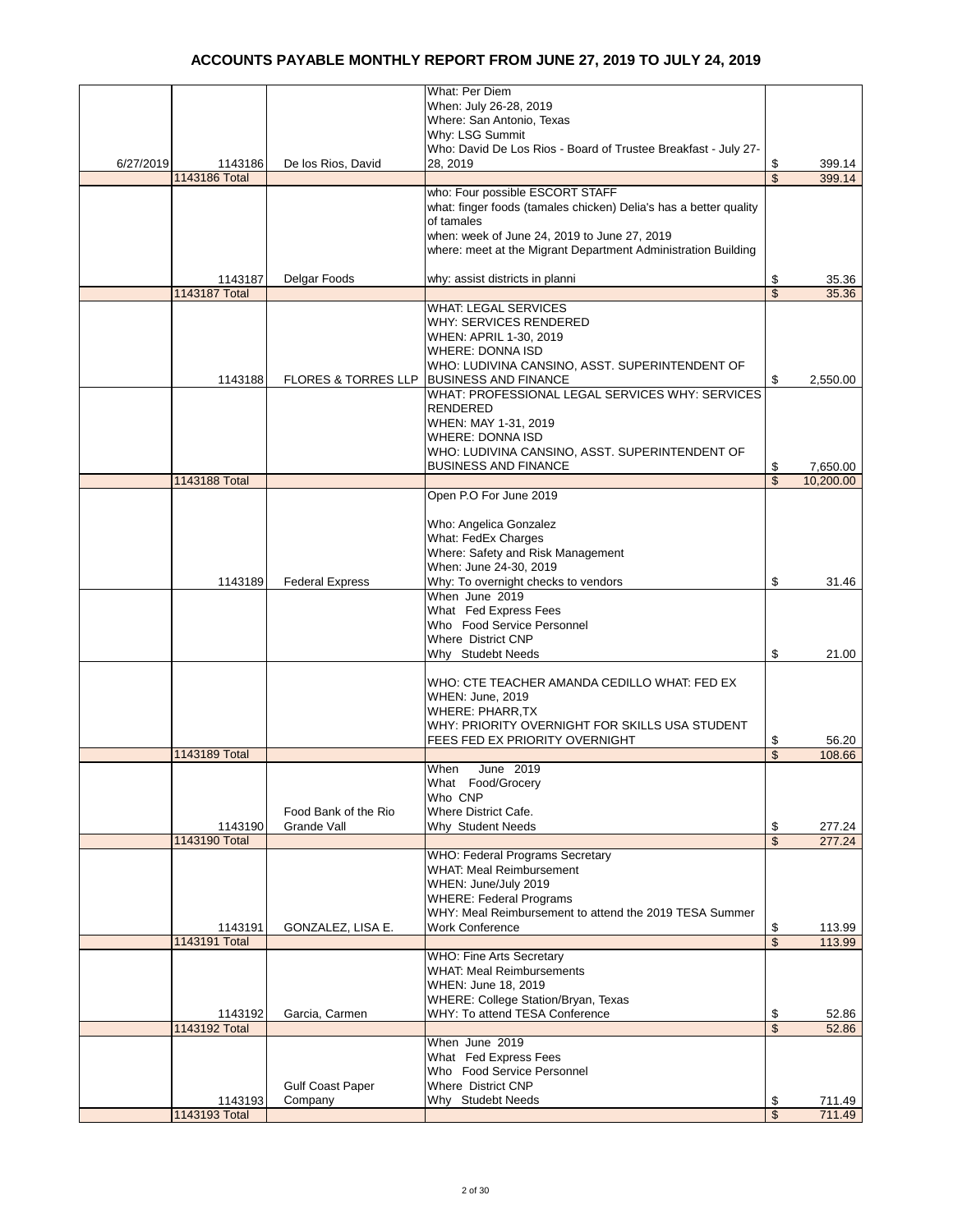|           |               |                          | What: Hotel Allowance                                         |                         |           |
|-----------|---------------|--------------------------|---------------------------------------------------------------|-------------------------|-----------|
|           |               |                          | When: July 26-28, 2019                                        |                         |           |
|           |               |                          | Where: San Antonio, Texas                                     |                         |           |
|           |               |                          | Why: LSG Summit                                               |                         |           |
|           |               |                          | Who: David De Los Rios, Alicia Reyna - Board of Trustee and   |                         |           |
|           |               |                          |                                                               |                         |           |
|           |               | HHC TRS PORTMOUTH        | Dr. Hafedh Azaiez - Superintendent Please make sure taxes are |                         |           |
| 6/27/2019 | 1143194       | LLC dba MARRIO           | correct 18.76% total.                                         | \$                      | 496.42    |
|           | 1143194 Total |                          |                                                               | \$                      | 496.42    |
|           |               |                          | <b>What: Hotel Allowance</b>                                  |                         |           |
|           |               |                          | When: July 26-28, 2019                                        |                         |           |
|           |               |                          | Where: San Antonio, Texas                                     |                         |           |
|           |               |                          | Why: LSG Summit                                               |                         |           |
|           |               |                          | Who: David De Los Rios, Alicia Reyna - Board of Trustee and   |                         |           |
|           |               | <b>HHC TRS PORTMOUTH</b> | Dr. Hafedh Azaiez - Superintendent Please make sure taxes are |                         |           |
|           | 1143195       | LLC dba MARRIO           | correct 18.76% total.                                         | \$                      | 496.42    |
|           | 1143195 Total |                          |                                                               | \$                      | 496.42    |
|           |               |                          | What: Hotel Allowance                                         |                         |           |
|           |               |                          |                                                               |                         |           |
|           |               |                          | When: July 26-28, 2019                                        |                         |           |
|           |               |                          | Where: San Antonio, Texas                                     |                         |           |
|           |               |                          | Why: LSG Summit                                               |                         |           |
|           |               |                          | Who: David De Los Rios, Alicia Reyna - Board of Trustee and   |                         |           |
|           |               | <b>HHC TRS PORTMOUTH</b> | Dr. Hafedh Azaiez - Superintendent Please make sure taxes are |                         |           |
|           | 1143196       | LLC dba MARRIO           | correct 18.76% total.                                         | \$                      | 496.42    |
|           | 1143196 Total |                          |                                                               | \$                      | 496.42    |
|           |               |                          | WHO: S. BECKER                                                |                         |           |
|           |               |                          | WHAT: GOOD N CHEAP ATHLETIC TAPE 1.5" X 15YDS                 |                         |           |
|           |               |                          | WHEN: 2018-2019 SCHOOL YEAR                                   |                         |           |
|           |               |                          | WHERE: DONNA HIGH SCHOOL                                      |                         |           |
|           |               |                          |                                                               |                         |           |
|           |               |                          | WHY: ATHLETIC TRAINING NEEDS FOR STUDENT                      |                         |           |
|           | 1143197       | Henry Schein, Inc.       | <b>ATHLETES</b>                                               | \$                      | 626.50    |
|           | 1143197 Total |                          |                                                               | \$                      | 626.50    |
|           |               |                          | Who: DISD GT Students                                         |                         |           |
|           |               |                          | <b>What: GT Student Resources</b>                             |                         |           |
|           |               |                          | When: 2018-2019                                               |                         |           |
|           |               |                          | Where: DISD Elementary Campuses, Science Dept. Mr. Rama       |                         |           |
|           |               |                          |                                                               |                         |           |
|           |               |                          |                                                               |                         |           |
|           |               |                          | Chintapalli                                                   |                         |           |
|           | 1143198       | Home Depot               | Why: STEM Summer Camps                                        | \$                      | 38.44     |
|           | 1143198 Total |                          |                                                               | $\overline{\mathbb{S}}$ | 38.44     |
|           |               |                          | <b>WHO: Fine Arts Director</b>                                |                         |           |
|           |               |                          | WHAT: Mileage Reimbursement                                   |                         |           |
|           |               |                          | WHEN: June 13-14, 2019                                        |                         |           |
|           |               |                          | <b>WHERE: Austin, Texas</b>                                   |                         |           |
|           | 1143199       | IBARRA, GUADALUPE        | WHY: To attend CEDFA Summit Conference                        | \$                      | 408.75    |
|           | 1143199 Total |                          |                                                               | \$                      | 408.75    |
|           |               |                          | <b>WHAT: COPIER LEASE</b>                                     |                         |           |
|           |               |                          | <b>WHY: MONTHLY CHARGES</b>                                   |                         |           |
|           |               |                          |                                                               |                         |           |
|           |               |                          | WHEN: SY 2018-19                                              |                         |           |
|           |               |                          | <b>WHERE: DONNA ISD</b>                                       |                         |           |
|           |               | KYOCERA DOCUMENT         | WHO: ATHLETICS CACERES GUZMAN                                 |                         |           |
|           | 1143200       | SOULUTIONS AME           | PROPERTY TAXES ON EACH COPIER                                 | \$                      | 1,764.66  |
|           |               |                          | <b>WHAT: PROPERTY TAX</b>                                     |                         |           |
|           |               |                          | <b>WHY: LEASE EQUIPMENT</b>                                   |                         |           |
|           |               |                          | <b>WHEN: MAY 2019</b>                                         |                         |           |
|           |               |                          | <b>WHERE: DONNA ISD</b>                                       |                         |           |
|           |               |                          | <b>WHO: DISTRICT WIDE</b>                                     |                         |           |
|           |               |                          | SCHEDULE: 088                                                 | \$                      | 728.31    |
|           | 1143200 Total |                          |                                                               | \$                      | 2,492.97  |
|           |               |                          |                                                               |                         |           |
|           |               |                          | WHAT: PROFESSIONAL LEGAL SERVICES                             |                         |           |
|           |               |                          |                                                               |                         |           |
|           |               |                          | WHY: SERVICES RENDERED                                        |                         |           |
|           |               |                          | WHEN: SERVICES THROUGH: 6/23/19 WHERE: DONNA ISD              |                         |           |
|           |               | Law Offices of Guerra &  |                                                               |                         |           |
|           | 1143201       | Fara, The                | WHO: DISTRICT INVOICE NO. 10506 INVOICE DATE: 6/23/19   \$    |                         | 20,050.00 |
|           | 1143201 Total |                          |                                                               | \$                      | 20,050.00 |
|           |               |                          | WHO: DNHS TEACHER FOR STUDENTS WHAT: OKI BLACK                |                         |           |
|           |               |                          | CARTRIDGE B4600 WHEN: SCHOOL YEAR                             |                         |           |
|           |               |                          | <b>WHERE: DNHS</b>                                            |                         |           |
|           |               |                          | WHY: TONER FOR TEACHERS TO PRINT ITEMS OUT FOR                |                         |           |
|           |               |                          | THE STUDENTS SO THAT THEY WILL BE ABLE TO DO                  |                         |           |
|           | 1143202       | M&A Technology, Inc.     | WORK.                                                         | \$                      | 1,138.50  |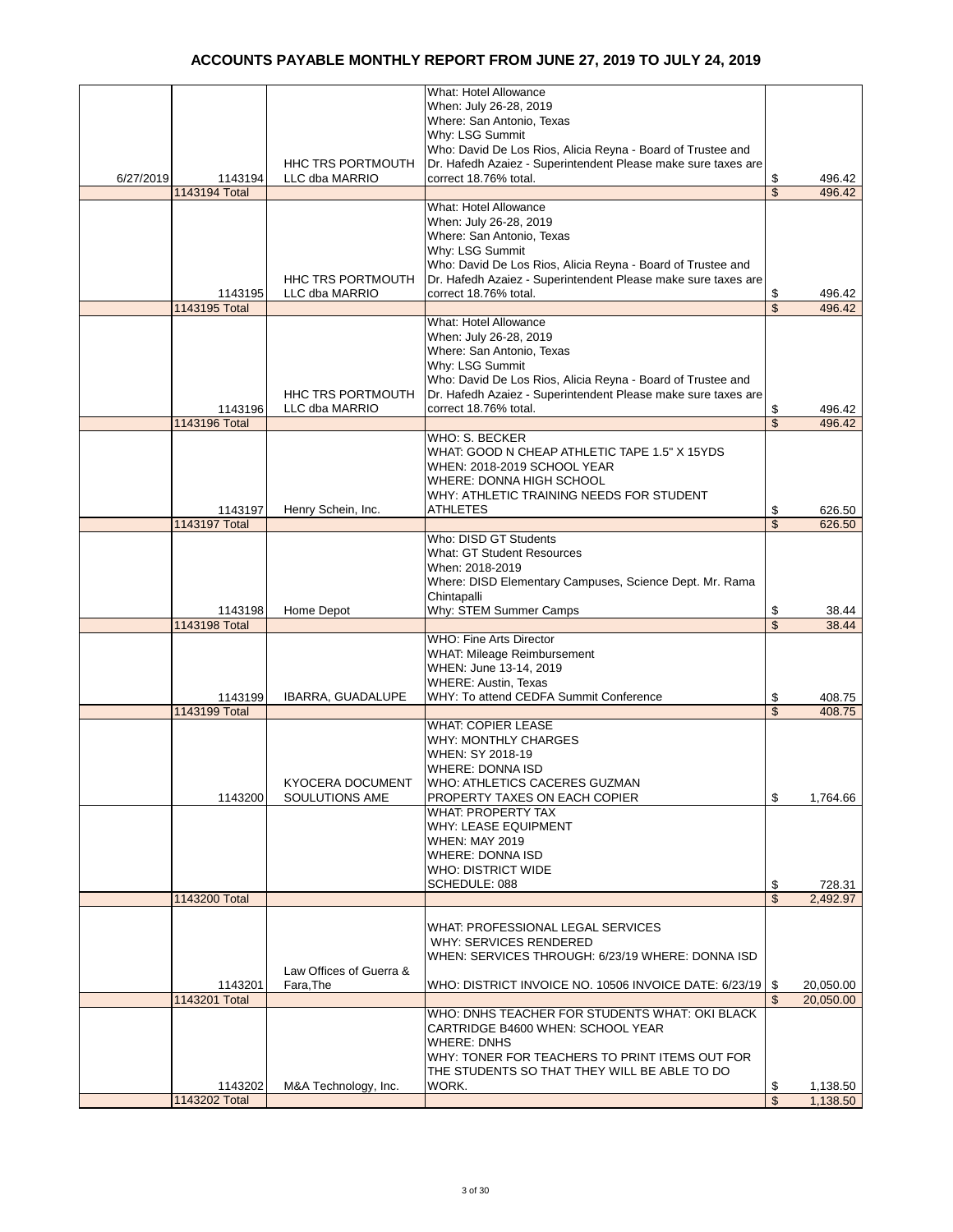|           |               |                        | <b>WHO: DNHS BAND</b>                                            |          |                  |
|-----------|---------------|------------------------|------------------------------------------------------------------|----------|------------------|
|           |               |                        | <b>WHAT: SUPPLIES</b>                                            |          |                  |
|           |               |                        | WHEN: APRIL 2019                                                 |          |                  |
|           |               |                        |                                                                  |          |                  |
|           |               |                        | <b>WHERE: DNHS</b>                                               |          |                  |
|           |               | <b>MELHART MUSIC</b>   | WHY: ITEMS ARE NEEDED FOR UPCOMING UIL                           |          |                  |
| 6/27/2019 | 1143203       | <b>CENTER</b>          | COMPETITION FOR INSTRUMENTS.                                     | \$       | 191.58           |
|           | 1143203 Total |                        |                                                                  | \$       | 191.58           |
|           |               |                        | who: Elena Mata- Migrant Liaison                                 |          |                  |
|           |               |                        | what: mileage reimbursement                                      |          |                  |
|           |               |                        | when: month of May, 2019                                         |          |                  |
|           |               |                        |                                                                  |          |                  |
|           |               |                        | where: area visited: Donna ISD campuses, Weslaco, TX             |          |                  |
|           |               |                        | why: delivery and pick up of Periodic comp. forms, DISD          |          |                  |
|           | 1143204       | Mata, Elena            | campus delivery of PFS reports                                   | \$       | 103.21           |
|           |               |                        | who: Elena Mata, Migrant Liaison                                 |          |                  |
|           |               |                        | what: mileage reimbursement                                      |          |                  |
|           |               |                        | when: month of April, 2019                                       |          |                  |
|           |               |                        | where: areas visited: Donna, Edinburg and all Donna ISD          |          |                  |
|           |               |                        | schools                                                          |          |                  |
|           |               |                        |                                                                  |          |                  |
|           |               |                        | why: Meeting with district curriculum specialist in reference to |          |                  |
|           |               |                        | PFS Progress reviews,                                            | \$       | 147.25           |
|           | 1143204 Total |                        |                                                                  | \$       | 250.46           |
|           |               |                        | WHEN: APRIL 2019                                                 |          |                  |
|           |               |                        | WHAT: SPRING WATER DELIVERY                                      |          |                  |
|           |               |                        | <b>WHERE: SUPT.'S OFFICE</b>                                     |          |                  |
|           |               |                        |                                                                  |          |                  |
|           |               |                        | WHO: ADMINISTRATION, CABINET AND BOARD MEETINGS                  |          |                  |
|           |               |                        |                                                                  |          |                  |
|           |               |                        | WHY: MONTHLY DELIVERY ACCOUNT #: 842711 NEXT                     |          |                  |
|           | 1143205       | Mountain Glacier Llc   | DELIVERY DATE: APRIL 18, 2019                                    | \$       | 11.99            |
|           |               |                        | WHEN: DECEMBER 2018                                              |          |                  |
|           |               |                        | WHAT: SPRING WATER DELIVERY                                      |          |                  |
|           |               |                        | <b>WHERE: SUPT.'S OFFICE</b>                                     |          |                  |
|           |               |                        |                                                                  |          |                  |
|           |               |                        | WHO: ADMIN. STAFF AND BOARD MEETINGS                             |          |                  |
|           |               |                        | WHY: MONTHLY DELIVERY ACCOUNT#: 842711 NEXT                      |          |                  |
|           |               |                        | DELIVERY DATE: DECEMBER 19, 2018                                 | \$       | 100.00           |
|           | 1143205 Total |                        |                                                                  | \$       | 111.99           |
|           |               |                        | Who: Velma Rangel, Assistant Superintendent of District          |          |                  |
|           |               |                        | Operations                                                       |          |                  |
|           |               |                        | What: Todd Middle School Classroom Addition                      |          |                  |
|           |               |                        | When: 2018-2019 School Year                                      |          |                  |
|           |               |                        |                                                                  |          |                  |
|           |               |                        | Where: Donna ISD Todd MS                                         |          |                  |
|           | 1143206       | NM Contracting LLC     | Why: Classroom Addition Application For Payment No. 13           | \$       | 71,860.81        |
|           | 1143206 Total |                        |                                                                  | \$       | 71,860.81        |
|           |               |                        | WHO: 2019 DHS GRADUATE                                           |          |                  |
|           |               |                        | <b>WHAT: AP AWARDS</b>                                           |          |                  |
|           |               |                        | WHEN: 2019 SCHOOL YEAR                                           |          |                  |
|           |               | PEREZ-ESPINOZA,        | <b>WHERE: DHS</b>                                                |          |                  |
|           |               |                        |                                                                  |          |                  |
|           | 1143207       | <b>MARIO</b>           | WHY: AP AWARDS                                                   | \$       | 100.00           |
|           | 1143207 Total |                        |                                                                  | \$       | 100.00           |
|           |               |                        | WHO: Ester Rios, Social Worker                                   |          |                  |
|           |               |                        | WHAT: May Mileage Reimbursement: WHEN: June 2019                 |          |                  |
|           |               |                        | WHERE: Special Ed. Dept                                          |          |                  |
|           |               |                        | WHY: To and from all campuses and community to inform            |          |                  |
|           | 1143208       | RIOS, ESTER            | parents and staff of available services                          | \$       | 258.07           |
|           |               |                        |                                                                  |          |                  |
|           |               |                        | WHO: Ester Rios, Social Worker                                   |          |                  |
|           |               |                        | <b>WHAT: Mileage Reimbursement:</b>                              |          |                  |
|           |               |                        | WHEN: June 2019                                                  |          |                  |
|           |               |                        | <b>WHERE: Special Ed. Dept</b>                                   |          |                  |
|           |               |                        | WHY: To and from all campuses and community to inform            |          |                  |
|           |               |                        | parents and staff of available services                          | \$       | 54.03            |
|           | 1143208 Total |                        |                                                                  | \$       | 312.10           |
|           |               |                        | <b>WHAT: REGISTRATION</b>                                        |          |                  |
|           |               |                        |                                                                  |          |                  |
|           |               |                        | WHY: INVESTING SCHOOL DISTRICT FUNDS                             |          |                  |
|           |               |                        | WHEN: MAY 9, 2019                                                |          |                  |
|           |               |                        | WHERE: EDINBURG, TX                                              |          |                  |
|           |               |                        | WHO: MS. CANSINO, ASST. SUPT. OF BUSINESS &                      |          |                  |
|           |               |                        | <b>FINANCE AND</b>                                               |          |                  |
|           |               |                        | MR. RIGOBERT B. GARCIA, CASH ACCOUNTANT                          |          |                  |
|           |               | Region One Educational |                                                                  |          |                  |
|           | 1143209       | Service Center         | WORKSHOP #106160                                                 |          |                  |
|           | 1143209 Total |                        |                                                                  | \$<br>\$ | 400.00<br>400.00 |
|           |               |                        |                                                                  |          |                  |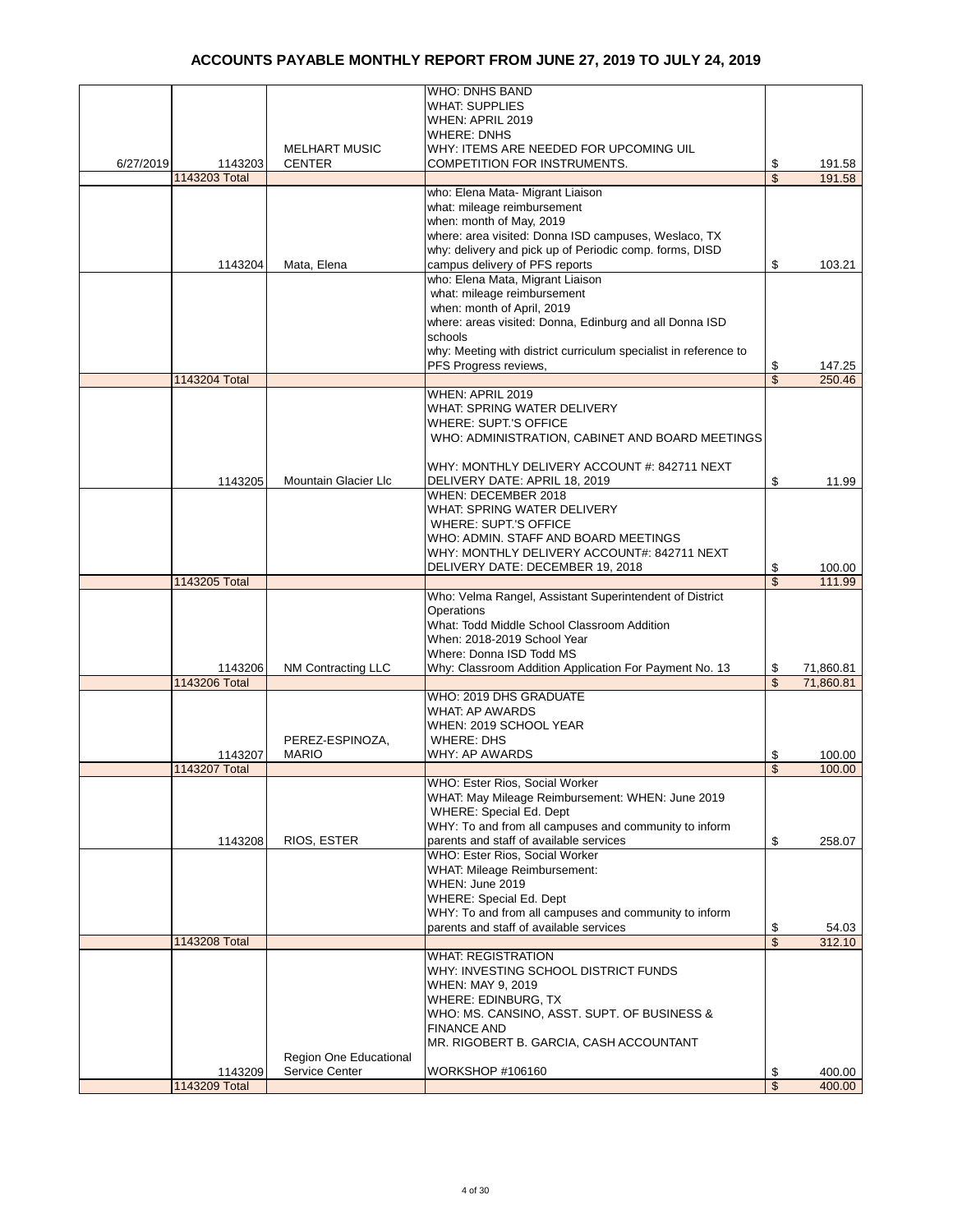|           |               |                                | <b>What: Per Diem</b>                                  |                          |          |
|-----------|---------------|--------------------------------|--------------------------------------------------------|--------------------------|----------|
|           |               |                                | When: July 26-28, 2019                                 |                          |          |
|           |               |                                | Where: San Antonio, Texas                              |                          |          |
|           |               |                                | Who: Alicia Reyna - Board of Trustee                   |                          |          |
| 6/27/2019 | 1143210       | Reyna, Alicia                  | Why: LSG Summit Breakfast - July 27-28, 2019           | \$                       | 399.14   |
|           | 1143210 Total |                                |                                                        | \$                       | 399.14   |
|           |               |                                | <b>What: Per Diem</b>                                  |                          |          |
|           |               |                                | When: July 10-12, 2019                                 |                          |          |
|           |               |                                | Where: Denver, Colorado                                |                          |          |
|           |               |                                |                                                        |                          |          |
|           |               |                                | Who: Alicia Reyna - Board of Trustee                   |                          |          |
|           |               |                                | Why: Education Commission of the States National Forum |                          |          |
|           | 1143211       | Reyna, Alicia                  | Breakfast - July 11-12, 2019                           | \$                       | 192.00   |
|           | 1143211 Total |                                |                                                        | $\overline{\mathcal{S}}$ | 192.00   |
|           |               |                                | <b>WHO: DNHS</b>                                       |                          |          |
|           |               |                                | <b>WHAT: CLARION 25</b>                                |                          |          |
|           |               |                                | WHEN: 2018-2019 SCHOOL YEAR                            |                          |          |
|           |               |                                | <b>WHERE: DNHS</b>                                     |                          |          |
|           |               |                                | WHY: THIS WILL BE USED TO GET RID OF THE OLD WAX       |                          |          |
|           | 1143212       | Rio Paper Supply, LLC          | AND REWAX THE FLOORS AT DNHS                           | \$                       | 9,066.76 |
|           | 1143212 Total |                                |                                                        | $\overline{\mathbb{S}}$  | 9,066.76 |
|           |               |                                | May 2019<br>When                                       |                          |          |
|           |               |                                | What<br>Repair Parts (782)                             |                          |          |
|           |               |                                | Who CNP                                                |                          |          |
|           |               |                                | Where District Cafe.                                   |                          |          |
|           |               |                                |                                                        |                          |          |
|           | 1143213       | Rudy's Auto Electric           | Why Student Needs                                      | \$                       | 1,975.85 |
|           | 1143213 Total |                                |                                                        | $\overline{\mathcal{S}}$ | 1,975.85 |
|           |               |                                | <b>WHAT: GREASE BARREL</b>                             |                          |          |
|           |               |                                | WHY: CLEANING AND DEPOSING OF GREASE                   |                          |          |
|           |               |                                | WHEN: JUNE 2019                                        |                          |          |
|           |               | SOUTH TEXAS WASTE              | <b>WHERE: DONNA ISD</b>                                |                          |          |
|           | 1143214       | WATER                          | WHO: DISTRICE WIDE - CAFETERIAS                        | \$                       | 1,500.00 |
|           | 1143214 Total |                                |                                                        | $\overline{\mathbb{S}}$  | 1,500.00 |
|           |               | Southern Foods Group,          |                                                        |                          |          |
|           | 1143215       | LLC dba Oak Farms Dairy Credit |                                                        | \$                       | (56.05)  |
|           |               |                                | When June 2019                                         |                          |          |
|           |               |                                | What Milk/Juice                                        |                          |          |
|           |               |                                | Who Food Service Personnel                             |                          |          |
|           |               |                                | <b>Where District CNP</b>                              |                          |          |
|           |               |                                | Why Student Needs                                      | \$                       | 452.56   |
|           | 1143215 Total |                                |                                                        | \$                       | 396.51   |
|           |               |                                | WHO: C. VIESCA                                         |                          |          |
|           |               |                                |                                                        |                          |          |
|           |               |                                | WHAT: TECHNORA INDOOR VOLLEYBALL NET                   |                          |          |
|           |               |                                | WHEN: 2018-2019 SCHOOL YEAR                            |                          |          |
|           |               |                                | WHERE: DONNA HIGH SCHOOL                               |                          |          |
|           | 1143216       | Sports Imports Inc.            | WHY: EQUIPMENT NEEDED FOR VOLLEYBALL SEASON            | \$                       | 667.08   |
|           | 1143216 Total |                                |                                                        | \$                       | 667.08   |
|           |               |                                | Who: Luis O. Solis                                     |                          |          |
|           |               |                                | What: Alignment for B-67                               |                          |          |
|           |               |                                | Where: Bus Ban                                         |                          |          |
|           |               |                                | When: June 2019                                        |                          |          |
|           | 1143217       | T & W Tires LLC                | Why: B-67 needs an alignment                           | \$                       | 85.00    |
|           | 1143217 Total |                                |                                                        | $\overline{\mathbb{S}}$  | 85.00    |
|           |               |                                | <b>WHAT: REGISTRATION FEES</b>                         |                          |          |
|           |               |                                | <b>WHERE: AUSTIN, TEXAS</b>                            |                          |          |
|           |               |                                | WHEN: JUNE 11-14, 2019 (TUESDAY THRU FRIDAY)           |                          |          |
|           |               |                                |                                                        |                          |          |
|           |               |                                | WHY: TO ATTEND THE TEPSA SUMMER CONFERENCE             |                          |          |
|           | 1143218       | Tepsa                          | WHO: ERICA EPPERSON, C                                 | \$                       | 613.00   |
|           |               |                                | <b>WHAT: REGISTRATION FEES</b>                         |                          |          |
|           |               |                                | WHERE: AUSTIN, TEXAS                                   |                          |          |
|           |               |                                | WHEN: JUNE 11-14, 2019 (TUESDAY THRU FRIDAY)           |                          |          |
|           |               |                                | WHY: TO ATTEND THE TEPSA SUMMER CONFERENCE             |                          |          |
|           |               |                                | WHO: CRYSTAL GARZA                                     | \$                       | 613.00   |
|           | 1143218 Total |                                |                                                        | $\overline{\mathbb{S}}$  | 1,226.00 |
|           |               |                                |                                                        |                          |          |
|           |               |                                | REFERENCE TO PO # 149585 PAYING THE DIFFERENCE         |                          |          |
|           |               |                                | <b>WHO: DHS TEACHERS</b>                               |                          |          |
|           |               |                                | <b>WHAT: ONRAMPS FEE</b>                               |                          |          |
|           |               |                                | WHEN: JULY 23-26, 2018                                 |                          |          |
|           |               |                                | WHERE: DHS TO AUSTIN, TX                               |                          |          |
|           | 1143219       | UT ON RAMPS                    | WHY: 2018 ONRAMPS SUMMER LEARNING INSTITUTE            | \$                       | 56.00    |
|           |               |                                |                                                        | $\sqrt{3}$               |          |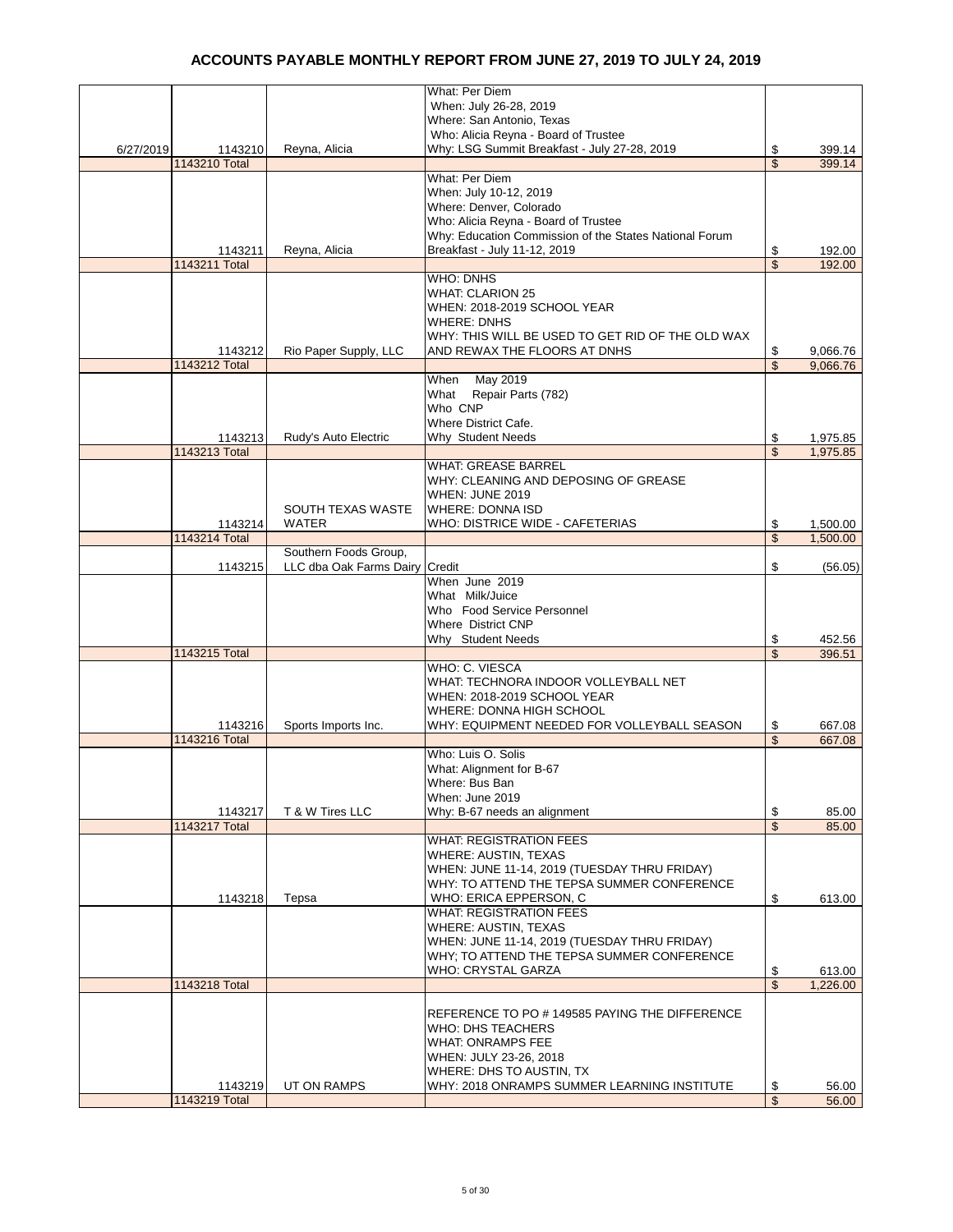|           |               |                                                 | <b>ATHLETIC OFFICIAL</b>                                     |                         |           |
|-----------|---------------|-------------------------------------------------|--------------------------------------------------------------|-------------------------|-----------|
|           |               |                                                 | WHO: LUCIA M. VEGA                                           |                         |           |
|           |               |                                                 | WHAT: SOFTBALL ATHLETIC OFFICIAL WHEN: 2/12/19               |                         |           |
|           |               |                                                 | <b>WHERE: SAUCEDA MS</b>                                     |                         |           |
|           |               |                                                 | WHY: UIL REQUIREMENT 2 SOFTBALL GAMES                        |                         |           |
| 6/27/2019 | 1143220       | VEGA, LUCIA M.                                  | <b>MILEAGE METRO RATE</b>                                    | \$                      | 135.00    |
|           | 1143220 Total |                                                 |                                                              | $\overline{\mathbb{S}}$ | 135.00    |
|           |               |                                                 | who: Hurilim Valdez- Migrant Recruiter what: mileage         |                         |           |
|           |               |                                                 | reimbursement                                                |                         |           |
|           |               |                                                 |                                                              |                         |           |
|           |               |                                                 | when: month of May, 2019                                     |                         |           |
|           |               |                                                 | where: areas visited: Donna, Alamo and Edinburg, TX          |                         |           |
|           |               |                                                 | why: Acquire migrant parents signatures on late enrollment   |                         |           |
|           | 1143221       | Valdez, Hurilim                                 | verification letters, and on Migrant Project S               | \$                      | 87.11     |
|           | 1143221 Total |                                                 |                                                              | \$                      | 87.11     |
|           |               |                                                 | <b>WHAT: GAS CARD</b>                                        |                         |           |
|           |               |                                                 | <b>WHY: TESA CONFERENCE</b>                                  |                         |           |
|           |               |                                                 | WHEN: JUNE 18-21, 2019                                       |                         |           |
|           |               |                                                 | WHERE: COLLEGE STATION/BRYAN, TX WHO: CARMEN                 |                         |           |
|           | 1143222       | <b>Valero Fleet Services</b>                    | <b>GARCIA, FINE ARTS SECRETARY</b>                           | \$                      | 52.75     |
|           | 1143222 Total |                                                 |                                                              | \$                      | 52.75     |
|           |               |                                                 | WHO: Dr. Diana Villanueva, Special Education Director        |                         |           |
|           |               |                                                 |                                                              |                         |           |
|           |               |                                                 | WHAT: Athlete of the Year Plaque(s)I WHEN: May 2019          |                         |           |
|           |               |                                                 | WHERE: Special Ed. Dept.                                     |                         |           |
|           |               |                                                 | WHY: Special Olympics end of the year banquet for all sports |                         |           |
|           | 1143223       | Valley Trophies, LLC                            | athletes to be recognized in each division                   | \$                      | 153.40    |
|           | 1143223 Total |                                                 |                                                              | \$                      | 153.40    |
|           |               |                                                 | (WHAT) MEALS FOR 55 - 1ST GRADE STUDENTS AT PETER            |                         |           |
|           |               |                                                 | PIPER PIZZA IN ALAMO ON TUESDAY, APRIL 16, 2019              |                         |           |
|           |               |                                                 | (WHO) IDA HERRERA, SOFIA OLIVAREZ AND MARLENE                |                         |           |
|           |               |                                                 | VELA                                                         |                         |           |
|           |               |                                                 | (WHERE) ELOY G. SALAZAR ELEMENTARY                           |                         |           |
|           |               |                                                 |                                                              |                         |           |
|           |               |                                                 | (WHEN)TUESDAY, APRIL 16, 2019                                |                         |           |
|           | 1143224       | Peter Piper Pizza                               | (WHY) GRADE LEVEL EDUCATIONAL FIELD T                        | \$                      | 247.50    |
|           |               |                                                 | (WHAT) MEALS FOR 66 KINDER STUDENTS AT PETER                 |                         |           |
|           |               |                                                 | PIPER PIZZA IN WESLACO ON FRIDAY, APRIL 26, 2019             |                         |           |
|           |               |                                                 | (WHO) NORMA PEREZ, MARIA CASTILLO AND CELSA                  |                         |           |
|           |               |                                                 | <b>MERCADO</b>                                               |                         |           |
|           |               |                                                 | (WHERE) ELOY G. SALAZAR ELEMENTARY (WHEN)                    |                         |           |
|           |               |                                                 | FRIDAY, APRIL 26, 2019                                       |                         |           |
|           |               |                                                 | (WHY) GRADE LEVEL EDUCATIONAL FIELD TRIP                     | \$                      | 280.25    |
|           |               |                                                 | <b>WHAT: STAFF MEALS 3</b>                                   |                         |           |
|           |               |                                                 | <b>WHEN: APRIL 26, 2019</b>                                  |                         |           |
|           |               |                                                 |                                                              |                         |           |
|           |               |                                                 | WHERE: ALAMO, TXWHO: C. TAMEZ/1ST GRADE                      |                         |           |
|           |               |                                                 | WHY: REVISED TRAVEL DUE TO INCREASE IN STUDENT               |                         |           |
|           |               |                                                 | COUNT TO 1ST GRADE EDUCATIONAL FIELD TRIP                    | \$                      | 63.56     |
|           |               |                                                 | <b>WHAT: STUDENT MEALS</b>                                   |                         |           |
|           |               |                                                 | <b>WHEN: APRIL 26, 2019</b>                                  |                         |           |
|           |               |                                                 | WHERE: ALAMO, TX                                             |                         |           |
|           |               |                                                 | WHO: C. TAMEZ/1ST GRADE                                      |                         |           |
|           |               |                                                 | WHY: REVISED TRAVEL DUE TO INCREASE IN STUDENT               |                         |           |
|           |               |                                                 | COUNT TO 1ST GRADE EDUCATIONAL FIELD TRIP                    | \$                      | 247.50    |
|           |               |                                                 | WhO Aida Zamora                                              |                         |           |
|           |               |                                                 | <b>What: Student Meals</b>                                   |                         |           |
|           |               |                                                 | When: April 24, 2019                                         |                         |           |
|           |               |                                                 |                                                              |                         |           |
|           |               |                                                 | Where: Brownsville, Texas                                    |                         |           |
|           |               |                                                 | Why: Attend Field trip Student Entrance Meals                | \$                      | 226.02    |
|           |               |                                                 | who: c olivarez                                              |                         |           |
|           |               |                                                 | when: 4/18/19                                                |                         |           |
|           |               |                                                 | where: ed high                                               |                         |           |
|           |               |                                                 | what: softball game                                          |                         |           |
|           |               |                                                 | why: student meal                                            | \$                      | 168.00    |
|           | 1143224 Total |                                                 |                                                              | \$                      | 1,232.83  |
|           |               |                                                 | WHAT: OPEN PO FOR WATER SERVICES WHY: MONTHLY                |                         |           |
|           |               |                                                 | <b>CHARGES</b>                                               |                         |           |
|           |               |                                                 | <b>WHEN: MAY 2019</b>                                        |                         |           |
|           |               |                                                 | <b>WHERE: DONNA ISD</b>                                      |                         |           |
|           | 1143225       | City Of Donna                                   | WHO: CAMPUSES/DEPARTMENTS                                    | \$                      | 10,176.11 |
|           | 1143225 Total |                                                 |                                                              | \$                      | 10,176.11 |
|           |               | <b>COMMUNITY LOAN</b>                           |                                                              |                         |           |
|           | 1143226       | CENTER, CORP.                                   | Community Loan Center-para's 07/03/19                        | \$                      | 13,744.66 |
|           | 1143226 Total |                                                 |                                                              | \$                      | 13,744.66 |
|           |               |                                                 |                                                              |                         |           |
|           | 1143227       | NAFT Federal Credit Union Naft--para's 07/03/19 |                                                              | \$                      | 26,101.00 |
|           | 1143227 Total |                                                 |                                                              | \$                      | 26,101.00 |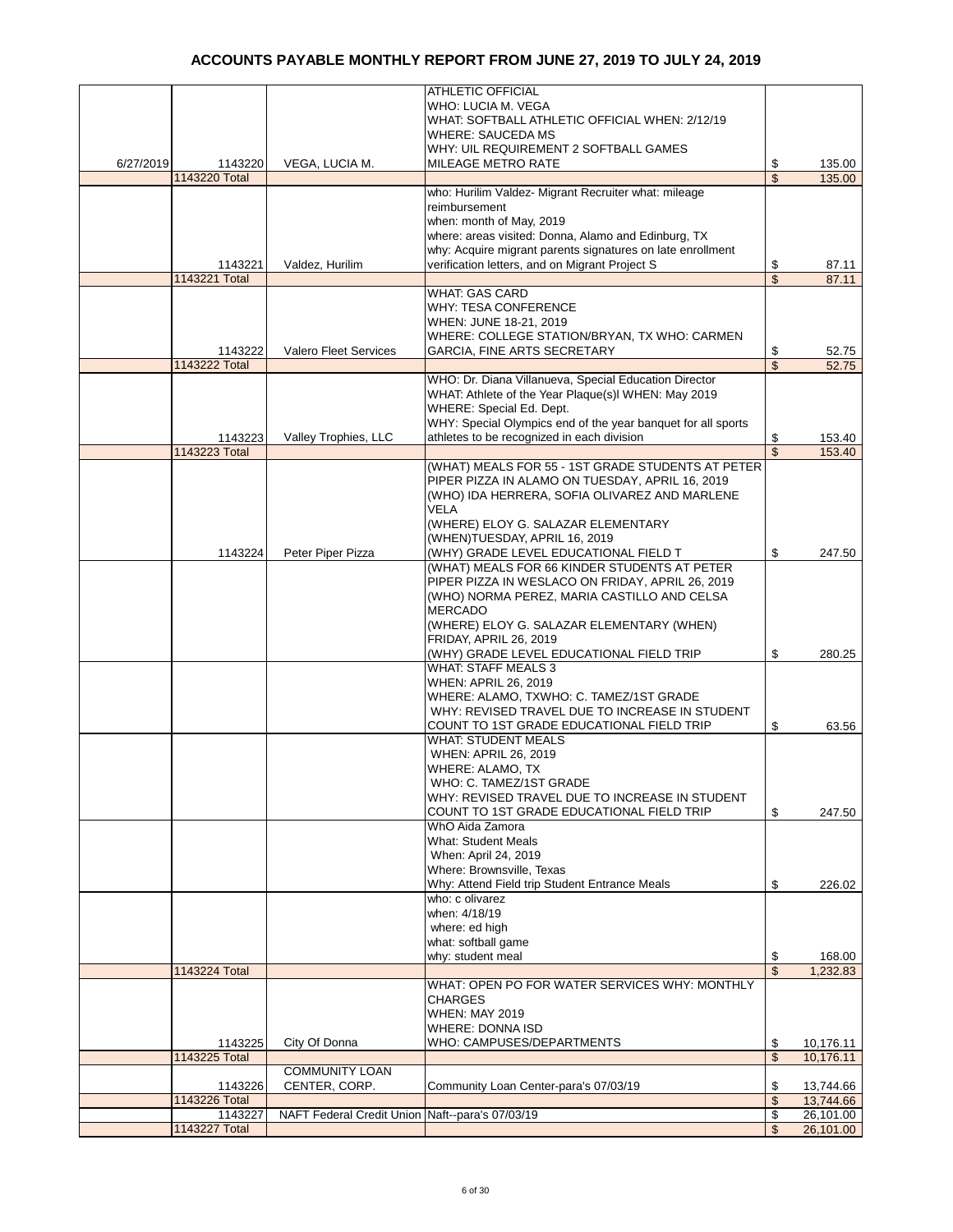| 6/27/2019 Total |                          |                                                |                                               | $\boldsymbol{\$}$        | 524,249.20          |
|-----------------|--------------------------|------------------------------------------------|-----------------------------------------------|--------------------------|---------------------|
|                 |                          | Administrators'                                |                                               |                          |                     |
| 7/10/2019       | 1143228                  | Scholarship Fundraiser                         | Admini Schol Fund-para's 07/03/19             | \$                       | 79.00               |
|                 | 1143228 Total<br>1143229 | Cindy Boudloche, Trustee                       | Cindy Boudloche-para's 07/03/19               | \$<br>\$                 | 79.00<br>461.54     |
|                 | 1143229 Total            |                                                |                                               | \$                       | 461.54              |
|                 |                          | Department of the                              |                                               |                          |                     |
|                 | 1143230                  | Treasury-FMS                                   | Dept of the Treasury-FMS-para's 07/03/19      | \$                       | 164.00              |
|                 | 1143230 Total            |                                                |                                               | \$                       | 164.00              |
|                 |                          | Employee Emergency                             |                                               |                          |                     |
|                 | 1143231<br>1143231 Total | Foundation                                     | Employee Emerg Found-para's 07/03/19          | \$<br>$\mathfrak{s}$     | 163.75<br>163.75    |
|                 |                          | Pre-Paid Legal Services,                       |                                               |                          |                     |
|                 | 1143232                  | Inc                                            | Pre-Pd Legal-para's 07/03/19                  | \$                       | 99.18               |
|                 | 1143232 Total            |                                                |                                               | \$                       | 99.18               |
|                 | 1143233                  | TRELLIS CO.                                    | Trellis-para's 07/03/19                       | \$                       | 36.55               |
|                 | 1143233 Total            | <b>Texas State Teachers</b>                    |                                               | \$                       | 36.55               |
|                 | 1143234                  | Association                                    | TSTA-para's 07/03/19                          | \$                       | 19.59               |
|                 | 1143234 Total            |                                                |                                               | \$                       | 19.59               |
|                 |                          | U.S. Department Of                             |                                               |                          |                     |
|                 |                          | <b>Education National</b>                      |                                               |                          |                     |
|                 | 1143235                  | <b>Payment Center</b>                          | US Dept of Education-para's 07/03/19          | \$                       | 349.18              |
|                 | 1143235 Total            |                                                |                                               | \$                       | 349.18              |
| 7/10/2019 Total |                          |                                                |                                               | $\mathsf{\$}$            | 1,372.79            |
|                 |                          | Administrators'                                |                                               |                          |                     |
| 7/11/2019       | 1143236                  | Scholarship Fundraiser                         | Admini Schol Fund-para's 07/17/19             | \$                       | 79.00               |
|                 | 1143236 Total            |                                                |                                               | $\overline{\mathcal{S}}$ | 79.00               |
|                 |                          | <b>COMMUNITY LOAN</b>                          |                                               |                          |                     |
|                 | 1143237                  | CENTER, CORP.                                  | Community Loan Center-para's 07/17/19         | \$                       | 13,792.73           |
|                 | 1143237 Total<br>1143238 | Cindy Boudloche, Trustee                       | Cindy Boudloche-para's 07/11/19               | \$<br>\$                 | 13,792.73<br>461.54 |
|                 | 1143238 Total            |                                                |                                               | $\mathfrak{s}$           | 461.54              |
|                 |                          | Department of the                              |                                               |                          |                     |
|                 | 1143239                  | Treasury-FMS                                   | Dept of Treas-FMS-para's 07/17/19             | \$                       | 164.00              |
|                 | 1143239 Total            |                                                |                                               | \$                       | 164.00              |
|                 |                          | <b>Employee Emergency</b>                      |                                               |                          |                     |
|                 | 1143240<br>1143240 Total | Foundation                                     | Employee Emergency Foundation-para's 07/17/19 | \$<br>$\mathfrak{s}$     | 150.25<br>150.25    |
|                 | 1143241                  | NAFT Federal Credit Union Naft-para's 07/17/19 |                                               | \$                       | 26,301.00           |
|                 | 1143241 Total            |                                                |                                               | \$                       | 26,301.00           |
|                 |                          | Pre-Paid Legal Services,                       |                                               |                          |                     |
|                 | 1143242                  | Inc                                            | Pre-pd legal-para's 07/17/19                  | \$                       | 99.18               |
|                 | 1143242 Total<br>1143243 | TRELLIS CO.                                    | Trellis Co. (TG)-para's 07/17/19              | $\mathfrak{s}$<br>\$     | 99.18<br>36.55      |
|                 | 1143243 Total            |                                                |                                               | $\mathfrak{s}$           | 36.55               |
|                 |                          | U.S. Department Of                             |                                               |                          |                     |
|                 |                          | <b>Education National</b>                      |                                               |                          |                     |
|                 | 1143244                  | <b>Payment Center</b>                          | US Dept of Education-para's 07/17/19          | $\frac{1}{2}$            | 306.55              |
|                 | 1143244 Total            |                                                |                                               | $\mathsf{\$}$            | 306.55              |
|                 | 1143245                  | <b>COMMUNITY LOAN</b><br>CENTER, CORP.         | Community Loan-pro's 07/19/19                 | \$                       | 15,875.32           |
|                 | 1143245 Total            |                                                |                                               | \$                       | 15,875.32           |
|                 | 1143246                  | <b>NAFT Federal Credit Union</b>               | Naft-pro's 07/19/19                           | \$                       | 47,891.00           |
|                 | 1143246 Total            |                                                |                                               | \$                       | 47,891.00           |
|                 |                          |                                                |                                               |                          |                     |
| 7/11/2019 Total |                          |                                                |                                               | $\mathbf{\$}$            | 105,157.12          |
|                 |                          | Administrators'                                |                                               |                          |                     |
| 7/24/2019       | 1143247<br>1143247 Total | Scholarship Fundraiser                         | Admini Schol Fund-pro's 07/19/19              | \$<br>\$                 | 902.00<br>902.00    |
|                 | 1143248                  | Cindy Boudloche, Trustee                       | Cindy Boudloche-pro's 07/19/19                | \$                       | 3,095.75            |
|                 | 1143248 Total            |                                                |                                               | \$                       | 3,095.75            |
|                 |                          | Department of the                              |                                               |                          |                     |
|                 | 1143249                  | Treasury-FMS                                   | Dept of the Treasury-FMS-pro's 07/19/19       | \$                       | 712.02              |
|                 | 1143249 Total            |                                                |                                               | \$                       | 712.02              |
|                 | 1143250                  | <b>Employee Emergency</b><br>Foundation        | Employee Emerg Found-pro's 07/19/19           | \$                       | 1,130.00            |
|                 | 1143250 Total            |                                                |                                               | $\mathfrak{s}$           | 1,130.00            |
|                 | 1143251                  | Internal Revenue Service                       | IRS-pro's 07/19/19                            | \$                       | 546.89              |
|                 | 1143251 Total            |                                                |                                               | $\mathsf{\$}$            | 546.89              |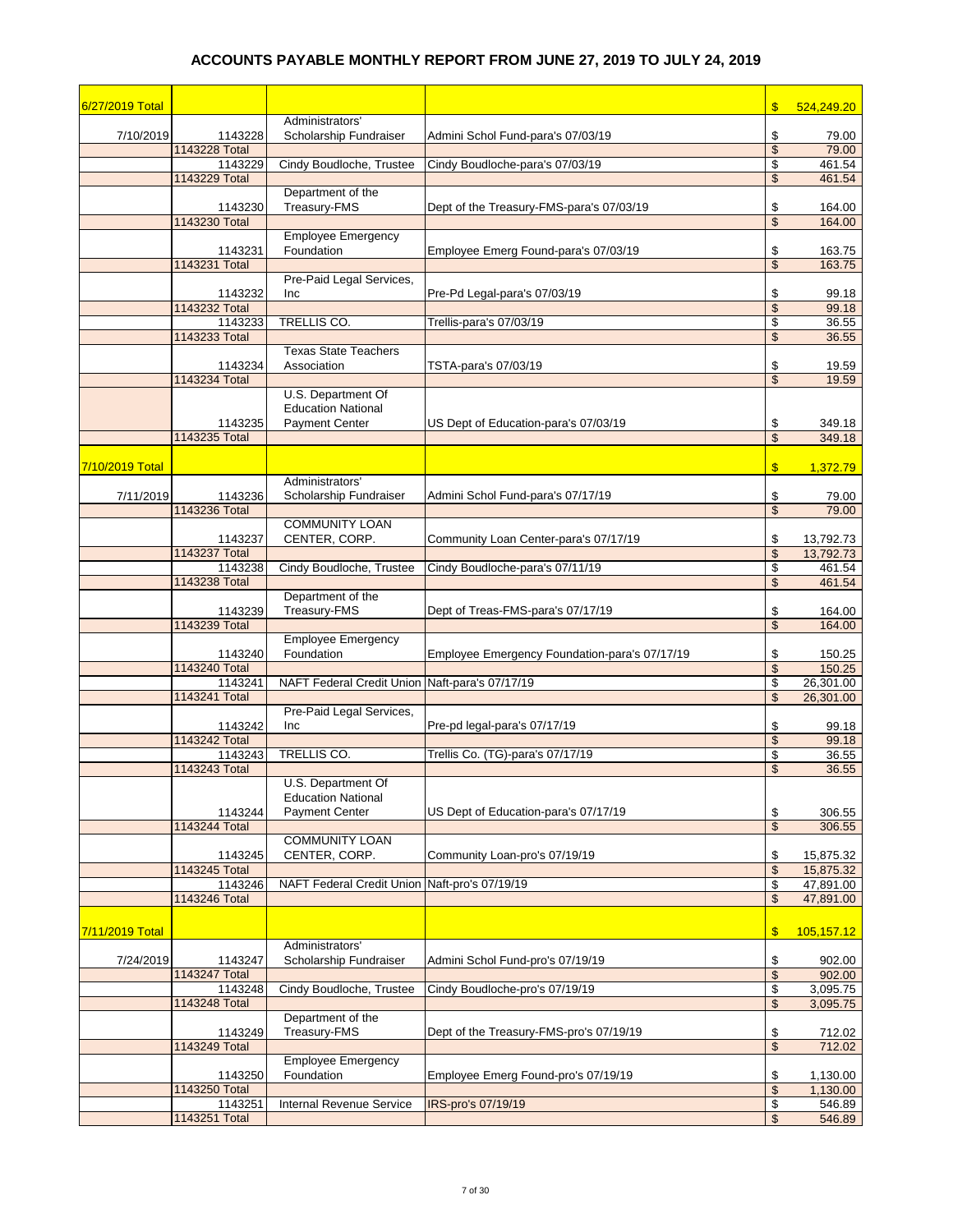|           |                          | Pre-Paid Legal Services,                        |                                                                                                            |                               |                  |
|-----------|--------------------------|-------------------------------------------------|------------------------------------------------------------------------------------------------------------|-------------------------------|------------------|
| 7/24/2019 | 1143252                  | Inc                                             | Pre-Pd Legal Services-pro's 07/19/19                                                                       | \$                            | 950.73           |
|           | 1143252 Total            |                                                 |                                                                                                            | $\mathfrak{s}$                | 950.73           |
|           | 1143253                  | <b>REACH Scholarship Fund</b>                   | Reach Schol Fund-pro's 07/19/19                                                                            | \$                            | 130.00           |
|           | 1143253 Total<br>1143254 | <b>TRELLIS CO.</b>                              | Trellis Co.- pro's 07/19/19                                                                                | \$<br>\$                      | 130.00<br>850.63 |
|           | 1143254 Total            |                                                 |                                                                                                            | $\mathfrak{s}$                | 850.63           |
|           |                          | <b>Texas Federation Of</b>                      |                                                                                                            |                               |                  |
|           | 1143255                  | <b>Teachers</b>                                 | Texas Federation of Teachers-pro's 07/19/19                                                                | \$                            | 1,188.00         |
|           | 1143255 Total            |                                                 |                                                                                                            | \$                            | 1,188.00         |
|           |                          | <b>Texas State Teachers</b>                     |                                                                                                            |                               |                  |
|           | 1143256                  | Association                                     | TSTA-pro's 07/19/19                                                                                        | \$                            | 12,587.88        |
|           | 1143256 Total            |                                                 |                                                                                                            | \$                            | 12,587.88        |
|           |                          | U.S. Department Of<br><b>Education National</b> |                                                                                                            |                               |                  |
|           | 1143257                  | <b>Payment Center</b>                           | US Dept of Education-pro's 07/19/19                                                                        | \$                            | 1,029.43         |
|           | 1143257 Total            |                                                 |                                                                                                            | $\overline{\mathcal{S}}$      | 1,029.43         |
|           |                          |                                                 | WHAT: OPEN PO FOR PHONE SERVICES WHY: MONTLY                                                               |                               |                  |
|           |                          |                                                 | <b>CHARGES</b>                                                                                             |                               |                  |
|           |                          |                                                 | WHEN: JULY 2019                                                                                            |                               |                  |
|           |                          |                                                 | <b>WHERE: DONNA ISD</b>                                                                                    |                               |                  |
|           | 1143258                  | At & T                                          | WHO: CAMPUSES/DEPARTMENTS                                                                                  | \$                            | 141.88           |
|           | 1143258 Total            |                                                 | Who: David Chavez                                                                                          | $\mathfrak{S}$                | 141.88           |
|           |                          |                                                 | What: AT&T Mobility                                                                                        |                               |                  |
|           |                          |                                                 | Where: DISD                                                                                                |                               |                  |
|           |                          |                                                 | When: 5.20.19-6.19-19                                                                                      |                               |                  |
|           |                          |                                                 | Why: So employees can have internet while away from the                                                    |                               |                  |
|           | 1143259                  | <b>AT&amp;T Mobility II LLC</b>                 | office to work on assigned duties. At&T hot spot                                                           | \$                            | 2,549.39         |
|           | 1143259 Total            |                                                 |                                                                                                            | \$                            | 2,549.39         |
|           |                          |                                                 | Who: Technology Dept./ Director David Chavez                                                               |                               |                  |
|           |                          |                                                 | What: mileage for Clerk Rene Aguirre When: June 2019                                                       |                               |                  |
|           |                          |                                                 | Where: goes to tech whs to do inventory or pick up equipment                                               |                               |                  |
|           | 1143260                  | Aguirre, Rene                                   | Why: monthly mileage for staff                                                                             | \$                            | 15.78            |
|           | 1143260 Total            |                                                 |                                                                                                            | \$                            | 15.78            |
|           |                          |                                                 | WHO: CTE TEACHER AMANDA CEDILLO WHAT: STUDENT                                                              |                               |                  |
|           |                          |                                                 | T-SHIRT                                                                                                    |                               |                  |
|           |                          |                                                 | WHEN: JUNE 2019                                                                                            |                               |                  |
|           |                          |                                                 | <b>WHERE: DNHS</b>                                                                                         |                               |                  |
|           |                          |                                                 | WHY: SHIRTS WILL BE USED AS A RECRUITMENT TOOL                                                             |                               |                  |
|           |                          |                                                 | FOR THE NATIONALS SKILLS USA CAMPAIGN TO<br>PROMOTE THE VETERINARY SCIENCE CAREER JERZEES                  |                               |                  |
|           | 1143261                  | All Valley Screen Printing                      | DRI-POWER ACTIVE T-SHIRT 50/50                                                                             | \$                            | 528.18           |
|           |                          |                                                 | who: Veterans Middle School 6-8th grade Dance Club                                                         |                               |                  |
|           |                          |                                                 | what: BAW ladies or girls leggings                                                                         |                               |                  |
|           |                          |                                                 | when: 2019-2020 school year                                                                                |                               |                  |
|           |                          |                                                 | where: Veterans Middle School                                                                              |                               |                  |
|           |                          |                                                 | why: will be part of their uniform to be worn at school events,                                            |                               |                  |
|           |                          |                                                 | and competitions                                                                                           | \$<br>$\overline{\mathbb{S}}$ | 2,924.12         |
|           | 1143261 Total            |                                                 | who: Veterans Middle School 6-8th grade Dance Club                                                         |                               | 3,452.30         |
|           |                          |                                                 | what: full length legging in black -w/o embellishment                                                      |                               |                  |
|           |                          |                                                 | when: 2019-2020 school year                                                                                |                               |                  |
|           |                          |                                                 | where: Veterans Middle School                                                                              |                               |                  |
|           |                          | All Valley Victory Sports                       | why: will be part of their uniform to be worn at school events,                                            |                               |                  |
|           | 1143262                  | Apparel, Inc.                                   | and competitions                                                                                           | \$                            | 2,345.50         |
|           | 1143262 Total            |                                                 |                                                                                                            | \$                            | 2,345.50         |
|           |                          |                                                 | <b>What: Room Allowance</b>                                                                                |                               |                  |
|           |                          |                                                 | Where: San Antonio, Texas and Denver Colorado<br>Who: Board of Trustees - Eva C. Watts, Col Roberto Perez, |                               |                  |
|           |                          |                                                 | Valentin Guerrero and Superintendent - Dr. Hafedh                                                          |                               |                  |
|           |                          |                                                 | Azaiez/Board of Trustees - Col Roberto Perez and Alicia                                                    |                               |                  |
|           |                          |                                                 | Reyna                                                                                                      |                               |                  |
|           | 1143263                  | <b>American Express</b>                         | Why: Summer                                                                                                | \$                            | 2,184.39         |
|           | 1143263 Total            |                                                 |                                                                                                            | $\overline{\mathcal{S}}$      | 2,184.39         |
|           |                          |                                                 | RESISTOR 220 WATT 0.820 OHM IN METAL CASE                                                                  |                               |                  |
|           |                          |                                                 | WHO-LUIS O. SOLIS<br>WHAT-RESITOR 220 WATT 0.820 OHM IN METAL CASE                                         |                               |                  |
|           |                          |                                                 |                                                                                                            |                               |                  |
|           |                          |                                                 |                                                                                                            |                               |                  |
|           | 1143264                  | Andy's Auto & Bus Air,<br>Inc.                  | WHY-NEEDED FOR STOCK FOR A/C ON BUS FLEET<br>WHERE-TRANSPORTATION BUS BARN WHEN-JUNE 2019                  | \$                            | 604.14           |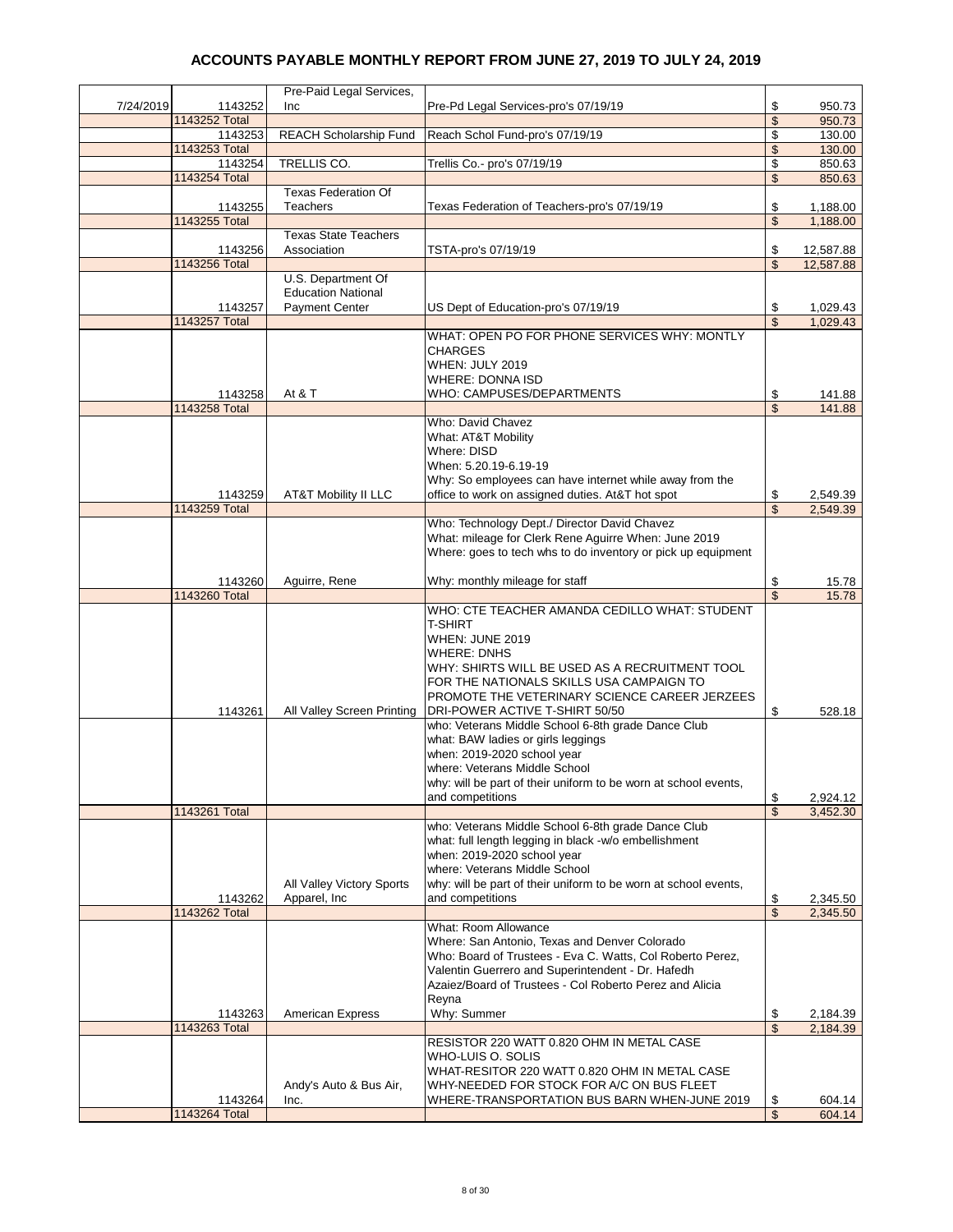|           |               |                            | WHAT: OPEN PO FOR PHONE SERVICES WHY: MONTHLY                                                  |                         |           |
|-----------|---------------|----------------------------|------------------------------------------------------------------------------------------------|-------------------------|-----------|
|           |               |                            | <b>CHARGES</b>                                                                                 |                         |           |
|           |               |                            | WHEN: JULY 2019                                                                                |                         |           |
|           |               |                            | <b>WHERE: DONNA ISD</b>                                                                        |                         |           |
| 7/24/2019 | 1143265       | At & T                     | WHO: CAMPUSES/DEPARTMENTS                                                                      | \$                      | 1,157.44  |
|           |               |                            | WHAT: OPEN PO FOR PHONE SERVICES WHY: MONTHLY                                                  |                         |           |
|           |               |                            | <b>CHARGES</b>                                                                                 |                         |           |
|           |               |                            | WHEN: JUNE 2019                                                                                |                         |           |
|           |               |                            | <b>WHERE: DONNA ISD</b>                                                                        |                         |           |
|           |               |                            | WHO: CAMPUSES/DEPARTMENTS<br>WHAT: OPEN PO FOR PHONE SERVICES WHY: MONTLY                      | \$                      | 11,230.71 |
|           |               |                            | <b>CHARGES</b>                                                                                 |                         |           |
|           |               |                            | WHEN: JULY 2019                                                                                |                         |           |
|           |               |                            | <b>WHERE: DONNA ISD</b>                                                                        |                         |           |
|           |               |                            | WHO: CAMPUSES/DEPARTMENTS                                                                      | \$                      | 1,479.24  |
|           | 1143265 Total |                            |                                                                                                | \$                      | 13,867.39 |
|           |               |                            | WHAT: OPEN PO FOR PHONE SERVICES WHY: MONTHLY                                                  |                         |           |
|           |               |                            | <b>CHARGES</b>                                                                                 |                         |           |
|           |               |                            | WHEN: JULY 2019                                                                                |                         |           |
|           |               |                            | <b>WHERE: DONNA ISD</b>                                                                        |                         |           |
|           | 1143266       | At & T                     | WHO: CAMPUSES/DEPARTMENTS                                                                      | \$                      | 184.56    |
|           |               |                            | WHAT: OPEN PO FOR PHONE SERVICES WHY: MONTLY                                                   |                         |           |
|           |               |                            | <b>CHARGES</b><br>WHEN: JULY 2019                                                              |                         |           |
|           |               |                            | <b>WHERE: DONNA ISD</b>                                                                        |                         |           |
|           |               |                            | WHO: CAMPUSES/DEPARTMENTS                                                                      | \$                      | 934.65    |
|           | 1143266 Total |                            |                                                                                                | \$                      | 1,119.21  |
|           |               |                            | WHAT: OPEN PO FOR LONG DISTANCE SERVICES                                                       |                         |           |
|           |               |                            | <b>WHY: MONTHLY CHARGES</b>                                                                    |                         |           |
|           |               |                            | WHEN: JULY 2019                                                                                |                         |           |
|           |               |                            | <b>WHERE: DONNA ISD</b>                                                                        |                         |           |
|           | 1143267       | At & T Long Distance       | WHO: CAMPUSES/DEPARTMENTS                                                                      | \$                      | 71.56     |
|           |               |                            | WHAT: OPEN PO FOR LONG DISTANCE SERVICES                                                       |                         |           |
|           |               |                            | <b>WHY: MONTHLY CHARGES</b>                                                                    |                         |           |
|           |               |                            | WHEN: JUNE 2019                                                                                |                         |           |
|           |               |                            | WHERE: DONNA ISD WHO: CAMPUSES/DEPARTMENTS                                                     | \$                      | 0.98      |
|           | 1143267 Total |                            |                                                                                                | $\overline{\mathbb{S}}$ | 72.54     |
|           |               |                            | WHO: TEACHER AMANDA CEDILLO<br><b>WHAT: COMPETITION SUPPLIES</b>                               |                         |           |
|           |               |                            | WHEN: JUNE 2019                                                                                |                         |           |
|           |               |                            | <b>WHERE: DNHS</b>                                                                             |                         |           |
|           | 1143268       | <b>BSN Sports, LLC</b>     | WHY: STUDENT SUPPLIES FOR COMPETITION                                                          | \$                      | 552.00    |
|           | 1143268 Total |                            |                                                                                                | \$                      | 552.00    |
|           |               |                            |                                                                                                |                         |           |
|           |               |                            | <b>YEARBOOKS</b>                                                                               |                         |           |
|           |               |                            | WHO- E SAUCEDA YEARBOOK CLUB WHERE- AP SOLIS                                                   |                         |           |
|           |               |                            | WHEN- JUNE 2019                                                                                |                         |           |
|           |               |                            | <b>WHAT-YEARBOOK SALES</b>                                                                     |                         |           |
|           | 1143269       | <b>Balfour</b>             | WHY- YEARBOOK FUNDRAISER ** PAYMENT                                                            | \$                      | 1,892.00  |
|           | 1143269 Total |                            |                                                                                                | $\overline{\mathbb{S}}$ | 1,892.00  |
|           |               |                            |                                                                                                |                         |           |
|           |               |                            | <b>WHO: DNHS STUDENTS</b>                                                                      |                         |           |
|           |               |                            | WHAT: COMMUNICATION PATHWAYS WHEN: 2019-2020                                                   |                         |           |
|           |               |                            |                                                                                                |                         |           |
|           |               |                            | <b>SCHOOL YEAR</b>                                                                             |                         |           |
|           |               | Barnes & Noble College     | <b>WHERE: DNHS</b>                                                                             |                         |           |
|           | 1143270       | Bookseller, LLC            | WHY: BOOKS NEEDED FOR THE COMMUNICATION CLASS                                                  | \$                      | 1,040.25  |
|           | 1143270 Total |                            | Who: Araceli Bazaldua                                                                          | \$                      | 1,040.25  |
|           |               |                            | WHAT: REIMBURSEMENT OF DANCE PMT. WHEN: MAY                                                    |                         |           |
|           |               |                            | 2019                                                                                           |                         |           |
|           |               |                            | WHERE: WA TODD MS                                                                              |                         |           |
|           |               |                            | WHY: STUDENT WAS LET GO FROM TEAM AS PER                                                       |                         |           |
|           | 1143271       | Bazaldua Castillo, Araceli | <b>PRINCIPAL</b>                                                                               | \$                      | 180.00    |
|           | 1143271 Total |                            |                                                                                                | \$                      | 180.00    |
|           |               |                            | What: Meals                                                                                    |                         |           |
|           |               |                            | When: July 1-31, 2019                                                                          |                         |           |
|           |               |                            | Where: Staff Development Room/Board Room                                                       |                         |           |
|           |               |                            | Why: Regular Board Meeting, Special Board Meetings, Board                                      |                         |           |
|           |               |                            | Workshops, Public Hearings                                                                     |                         |           |
|           | 1143272       | Blue Onion, The            | Who: Eva C. Watts, Dr. Maricela Valdez, Col Roberto Perez,<br>David De Los Rios, Valentin Guer | \$                      | 209.29    |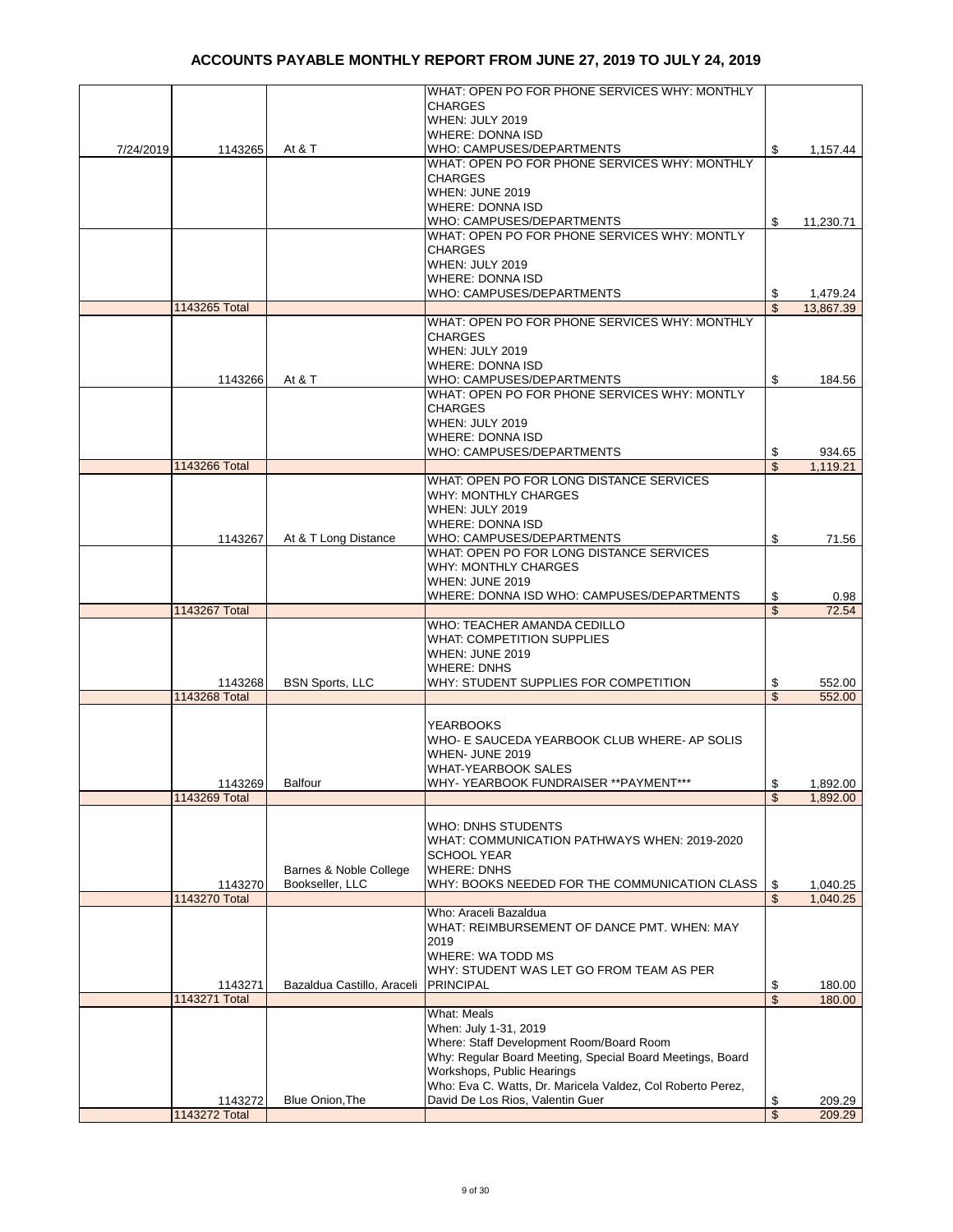|           |                          |                          | WHAT: AMAZON FORE HD 10 TAB FIRE OS 32GB                                                           |          |                  |
|-----------|--------------------------|--------------------------|----------------------------------------------------------------------------------------------------|----------|------------------|
|           |                          |                          | WHEN: 2018-2019                                                                                    |          |                  |
|           |                          | CDW-Government LLC,      | WHERE: SCIENCE DEPT.<br><b>WHO: EMILY ANDERSON</b>                                                 |          |                  |
| 7/24/2019 | 1143273                  | <b>CDW Government</b>    | WHY: ITEM NEEDED FOR STEM SUMMER CAMP                                                              | \$       | 1,610.30         |
|           | 1143273 Total            |                          |                                                                                                    | \$       | 1,610.30         |
|           |                          |                          | Who: Technology Dept./ Director David Chavez                                                       |          |                  |
|           |                          |                          | What: mileage for technician Joseph Campos                                                         |          |                  |
|           |                          |                          | When: June 2019                                                                                    |          |                  |
|           | 1143274                  | Campos, Joseph Michael   | Where: technician travels to assign campuses<br>Why: monthly mileage for techs                     | \$       | 44.72            |
|           | 1143274 Total            |                          |                                                                                                    | \$       | 44.72            |
|           |                          |                          | Who: Technology Dept./ Director David Chavez                                                       |          |                  |
|           |                          |                          | What: mileage for Technician Alexis Cavazos When: June 2019                                        |          |                  |
|           |                          |                          |                                                                                                    |          |                  |
|           |                          | Cavazos, Alexis          | Where: technician travels to assign campuses<br>Why: monthly mileage for technicians               |          |                  |
|           | 1143275<br>1143275 Total |                          |                                                                                                    | \$<br>\$ | 193.12<br>193.12 |
|           |                          |                          | Who: Technology Dept./ Director David Chavez                                                       |          |                  |
|           |                          |                          | What: mileage for technician Rolando Cepeda                                                        |          |                  |
|           |                          |                          | When: June 2019                                                                                    |          |                  |
|           |                          |                          | Where: Technician travels to assign campuses                                                       |          |                  |
|           | 1143276<br>1143276 Total | Cepeda, Rolando          | Why: monthly mileage for technicians                                                               | \$       | 140.00           |
|           |                          |                          | THOM CUSH 39" PREV GREY                                                                            | \$       | 140.00           |
|           |                          |                          | WHO-LUIS O. SOLIS                                                                                  |          |                  |
|           |                          |                          | WHAT-THOM CUSH 39" PREV GREY                                                                       |          |                  |
|           |                          |                          | WHY-NEEDED FOR STOCK FOR BUS FLEET WHERE-                                                          |          |                  |
|           | 1143277                  | Chalks Truck Parts, Inc. | TRANSPORTATION BUS BARN WHEN-JUNE 2019                                                             | \$       | 319.00           |
|           | 1143277 Total            |                          | Who: Technology Dept./ Director David Chavez                                                       | \$       | 319.00           |
|           |                          |                          | What: mileage for Technician Admin Albert Chavez                                                   |          |                  |
|           |                          |                          | When: June 2019                                                                                    |          |                  |
|           |                          |                          | Where: Technician travels to DISD campuses to check internet                                       |          |                  |
|           |                          |                          | is working                                                                                         |          |                  |
|           | 1143278<br>1143278 Total | Chavez, Alberto          | Why: monthly mileage for technician                                                                | \$<br>\$ | 31.15<br>31.15   |
|           |                          |                          | INVOICE DATE: 2-13-18                                                                              |          |                  |
|           |                          |                          |                                                                                                    |          |                  |
|           |                          |                          | REFER TO PO #150162 COACHING STAFF MEALS FOR                                                       |          |                  |
|           |                          |                          | 2017-2018 ATHLETIC SEASON INVOICE# 03300 7630                                                      |          |                  |
|           |                          |                          | <b>WHO: ZUNIGA</b>                                                                                 |          |                  |
|           |                          |                          | <b>WHAT: STUDENTS MEALS</b><br>WHEN: 2/13/18                                                       |          |                  |
|           |                          |                          | <b>WHERE: DNHS</b>                                                                                 |          |                  |
|           | 1143279                  | Chick Fil A Weslaco      | WHY: STUDENT MEA SOCCER GAME                                                                       | \$       | 15.00            |
|           |                          |                          | <b>INVOICE DATE: 3-1-18</b>                                                                        |          |                  |
|           |                          |                          |                                                                                                    |          |                  |
|           |                          |                          | REFER TO PO # 143112 COACHING STAFF MEALS FOR                                                      |          |                  |
|           |                          |                          | 2017-2018 ATHLETIC SEASON INVOCIE # 03300-7755 WHO:<br>YODER WHAT: STAFF MEALS WHEN: 3/1/18 WHERE: |          |                  |
|           |                          |                          | VETERANS MS WHY: STAFF MEALS FOR UIL BOYS                                                          |          |                  |
|           |                          |                          | <b>BASKETBALL GAME</b>                                                                             | \$       | 199.93           |
|           |                          |                          | <b>INVOICE DATE: 3-2-18</b>                                                                        |          |                  |
|           |                          |                          |                                                                                                    |          |                  |
|           |                          |                          | REFER TO PO # 143817 COACHING STAFF MEALS FOR<br>2017-2018 ATHLETIC SEASON INVOICE # 03300 7790    |          |                  |
|           |                          |                          | WHO: PEREZ                                                                                         |          |                  |
|           |                          |                          | <b>WHAT: STAFF MEALS</b>                                                                           |          |                  |
|           |                          |                          | WHEN: 3/2/18                                                                                       |          |                  |
|           |                          |                          | <b>WHERE: SAUCEDA MS</b>                                                                           |          |                  |
|           |                          |                          | WHY: STAFF MEALS FOR UIL BOYS BASKETBALL GAME<br><b>INVOICE DATE: 3-22-18</b>                      | \$       | 66.00            |
|           |                          |                          |                                                                                                    |          |                  |
|           |                          |                          | REFER TO PO # 144001 COACHING STAFF MEALS FOR                                                      |          |                  |
|           |                          |                          | 2017-2018 ATHLETIC SEASON INVOICE # 03300-7984                                                     |          |                  |
|           |                          |                          | <b>WHO: SAUCEDA</b>                                                                                |          |                  |
|           |                          |                          | <b>WHAT: STAFF MEALS</b><br>WHEN: 3/22/18                                                          |          |                  |
|           |                          |                          | <b>WHERE: DNHS</b>                                                                                 |          |                  |
|           |                          |                          | WHY: STAFF MEALS FOR UIL GIRLS TRACK MEET                                                          | \$       | 186.00           |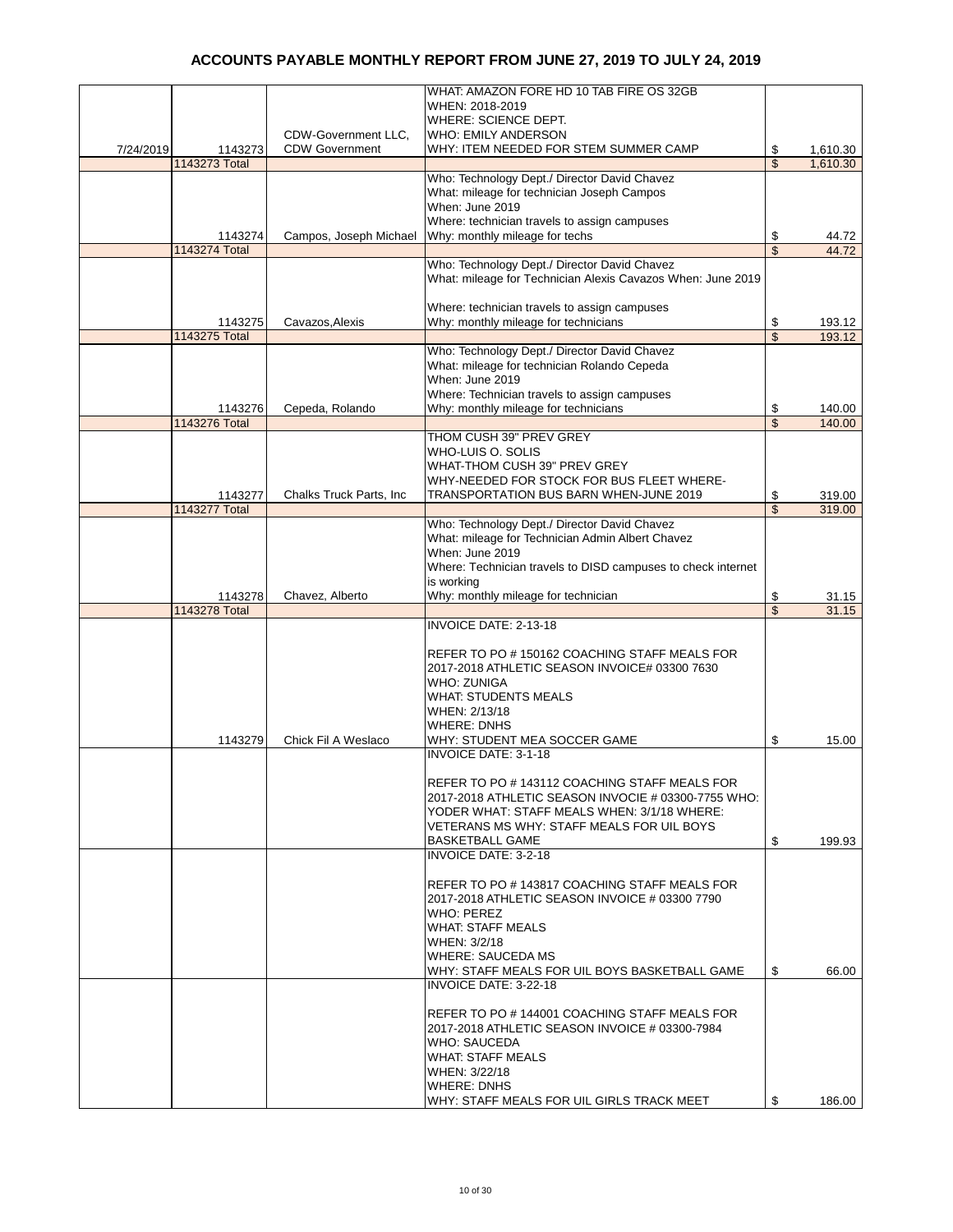|           |               |                                | INVOICE DATE: 3-23-18                                                                          |                      |                  |
|-----------|---------------|--------------------------------|------------------------------------------------------------------------------------------------|----------------------|------------------|
|           |               |                                |                                                                                                |                      |                  |
|           |               |                                | REFER TO PO#144517 COACHING STAFF MEALS FOR<br>2017-2018 ATHLETIC SEASON INVOCIE# 03300-8004-1 |                      |                  |
|           |               |                                | WHO: CORPUS                                                                                    |                      |                  |
|           |               |                                | <b>WHAT: STAFF MEALS</b>                                                                       |                      |                  |
|           |               |                                | WHEN: 3/23/18                                                                                  |                      |                  |
|           |               |                                | WHERE: DNHS                                                                                    |                      |                  |
| 7/24/2019 | 1143279       | Chick Fil A Weslaco            | WHY: STAFF MEALS FOR UIL TRACK MEET GIRLS                                                      | \$                   | 135.00           |
|           |               |                                | INVOICE DATE: 3-23-19                                                                          |                      |                  |
|           |               |                                | REFER TO PO # 143937 COACHING STAFF MEALS FOR                                                  |                      |                  |
|           |               |                                | 2017-2018 ATHLETIC SEASON INVOICE# 03300-8005                                                  |                      |                  |
|           |               |                                | WHO: GOMEZ                                                                                     |                      |                  |
|           |               |                                | <b>WHAT: STAFF MEALS</b>                                                                       |                      |                  |
|           |               |                                | WHEN: 3/23/18 WHERE: DNHS                                                                      |                      |                  |
|           | 1143279 Total |                                | WHY: STAFF MEALS FOR UIL BOYS TRACK MEET VARSITY                                               | \$<br>$\mathfrak{L}$ | 155.25<br>757.18 |
|           |               |                                | WHO: ACE PROGRAM                                                                               |                      |                  |
|           |               |                                | <b>WHERE: ACE CAMPUSES</b>                                                                     |                      |                  |
|           |               |                                | <b>WHAT: OFFICE SUPPLIES</b>                                                                   |                      |                  |
|           |               |                                | WHEN: SCHOOL YEAR 2018-2019                                                                    |                      |                  |
|           |               |                                | WHY: SUPPLIES FOR CAMPUS USE FELLOWES QUASAR                                                   |                      |                  |
|           | 1143280       | Cielo Office Products          | TRADE +500 COMB BINDING MACHINE W STARTER KIT<br><b>WHO: VETERANS MS DANCE</b>                 | \$                   | 943.44           |
|           |               |                                | WHAT: AWARDS                                                                                   |                      |                  |
|           |               |                                | <b>WHEN: MAY 2019</b>                                                                          |                      |                  |
|           |               |                                | <b>WHERE: VETERANS MS</b>                                                                      |                      |                  |
|           |               |                                | WHY: TO RECOGNIZE STUDENTS PERFORMANCE.                                                        | \$                   | 169.20           |
|           | 1143280 Total |                                |                                                                                                | $\mathsf{\$}$        | 1,112.64         |
|           |               |                                | WHAT: OPEN PO FOR WATER SERVICE WHY: MONTHLY<br><b>CHARGES</b>                                 |                      |                  |
|           |               |                                | WHEN: JULY 2019                                                                                |                      |                  |
|           |               | City Of Alamo Alamo            | <b>WHERE: DONNA ISD</b>                                                                        |                      |                  |
|           | 1143281       | <b>Municipal Building</b>      | WHO: SALINAS ELEMENTARY                                                                        | \$                   | 1,106.45         |
|           |               |                                | WHAT: OPEN PO FOR WATER SERVICE WHY: MONTHLY                                                   |                      |                  |
|           |               |                                | <b>CHARGES</b>                                                                                 |                      |                  |
|           |               |                                | WHEN: JUNE 2019<br>WHERE: DONNA ISD                                                            |                      |                  |
|           |               |                                | WHO: SALINAS ELEMENTARY                                                                        | \$                   | 672.77           |
|           | 1143281 Total |                                |                                                                                                | \$                   | 1.779.22         |
|           |               |                                |                                                                                                |                      |                  |
|           |               |                                | Who: David Chavez                                                                              |                      |                  |
|           |               |                                | What: One Screen touch                                                                         |                      |                  |
|           |               |                                | Where: Todd MS<br>When: June 2019                                                              |                      |                  |
|           |               |                                | Why: Screen needed for classroom instruction 75" touch screen                                  |                      |                  |
|           |               |                                | with Anfroid 6, 2GB RAM & 64GB Storage OKtopus Bundle / No                                     |                      |                  |
|           | 1143282       | <b>Clary Business Machines</b> | charge One Screen Software/ No charge Shipping include                                         | \$                   | 45,815.00        |
|           | 1143282 Total |                                |                                                                                                | \$                   | 45,815.00        |
|           |               |                                | AP EXAM REFER TO PO 157186<br>WHO: DHS GT STUDENTS                                             |                      |                  |
|           |               |                                | WHAT: AP EXAMS                                                                                 |                      |                  |
|           |               |                                | WHEN: 2018-2019 SCHOOL YEAR                                                                    |                      |                  |
|           |               |                                | <b>WHERE: DHS</b>                                                                              |                      |                  |
|           |               |                                | WHY: AP EXAMS ARE BEING ORDERED FOR THE GT                                                     |                      |                  |
|           |               | College Board, The - AP        | STUDENTS AT DHS CAMPUS FOR TESTING TAKEN                                                       |                      |                  |
|           | 1143283       | Exams                          | ANNUALLY AP EXAMS ORDERED W/FEE REDUCTION                                                      | \$                   | 13,371.00        |
|           |               |                                | WHO: DHS NON-GT STUDENTS<br><b>WHAT: AP EXAMS</b>                                              |                      |                  |
|           |               |                                | WHEN: 2018-2019 SCHOOL YEAR                                                                    |                      |                  |
|           |               |                                | <b>WHERE: DHS</b>                                                                              |                      |                  |
|           |               |                                | WHY: AP EXAMS ARE BEING ORDERED FOR THE NON-GT                                                 |                      |                  |
|           |               |                                | STUDENTS AT DHS CAMPUS FOR TESTING TAKEN                                                       |                      |                  |
|           |               |                                | ANNUALLY AP EXAMS                                                                              | \$                   | 18,719.00        |
|           | 1143283 Total |                                |                                                                                                | $\mathsf{\$}$        | 32,090.00        |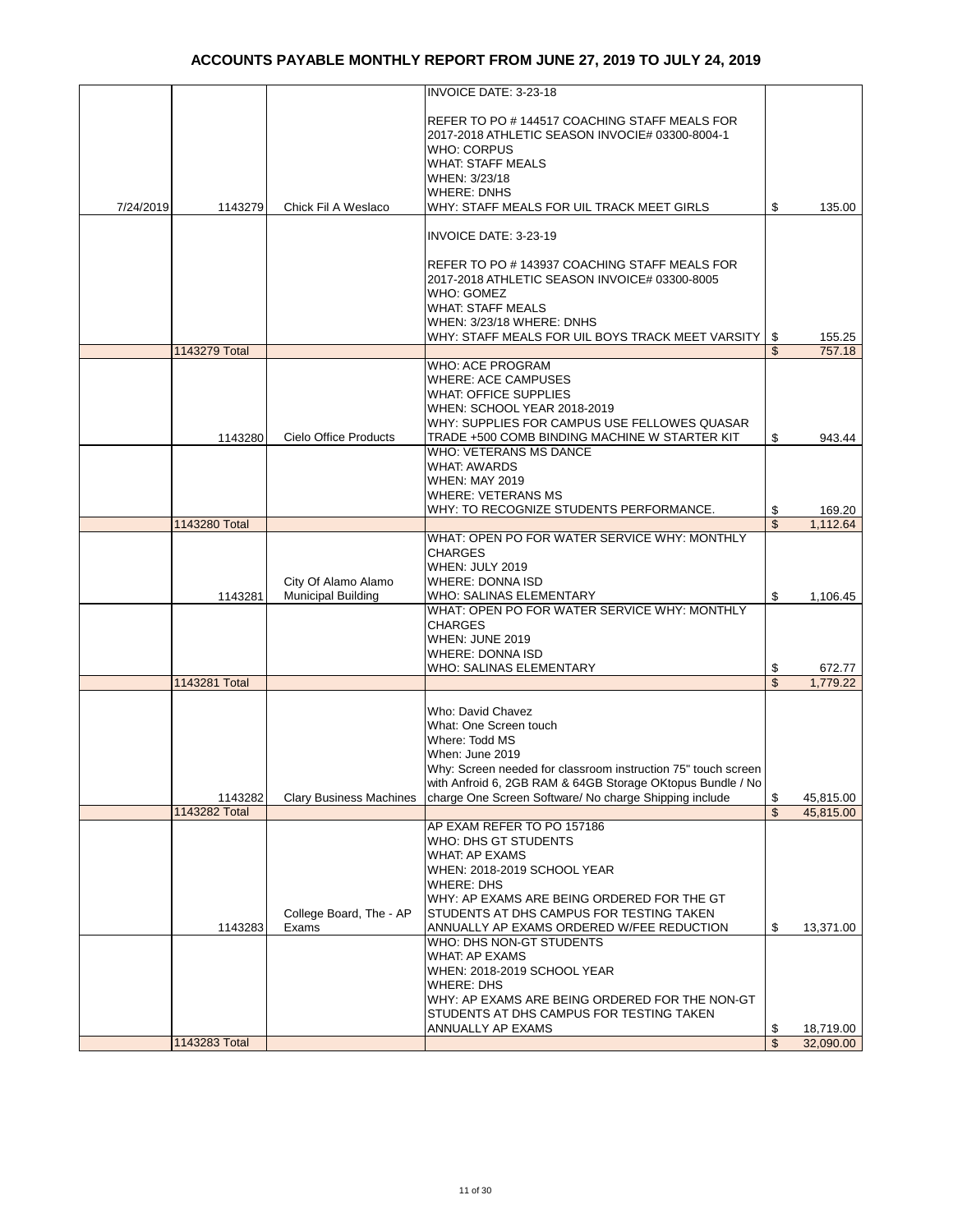|           |                      |                               | WHO: CTE TEACHER AMANDA CEDILLO WHAT: DISPLAY                   |                          |          |
|-----------|----------------------|-------------------------------|-----------------------------------------------------------------|--------------------------|----------|
|           |                      |                               |                                                                 |                          |          |
|           |                      |                               | FOR COMPETITION                                                 |                          |          |
|           |                      |                               | WHEN: JUNE 2019                                                 |                          |          |
|           |                      |                               | <b>WHERE: DNHS</b>                                              |                          |          |
|           |                      |                               |                                                                 |                          |          |
|           |                      |                               | WHY: BACKDROP WILL BE USED AS A DISPLAY FOR                     |                          |          |
|           |                      |                               | VETERINARY SCIENCE PROMOTIONAL FOR SKILLS USA.                  |                          |          |
| 7/24/2019 | 1143284              | Copy Zone                     | GRAPHICS SETUP AND PREPRESS                                     | \$                       | 4,878.38 |
|           | <b>1143284 Total</b> |                               |                                                                 | \$                       |          |
|           |                      |                               |                                                                 |                          | 4,878.38 |
|           |                      |                               | What: Meals                                                     |                          |          |
|           |                      |                               | When: June                                                      |                          |          |
|           |                      |                               | Where: Staff Development Room/Board Room                        |                          |          |
|           |                      |                               |                                                                 |                          |          |
|           |                      |                               | Why: Regular Board Meeting, Special Board Meetings, Public      |                          |          |
|           |                      |                               | Hearings, Board Workshops and Meetings                          |                          |          |
|           |                      |                               | Who: Eva C. Watts, Dr. Maricela Valdez, Col Roberto Perez,      |                          |          |
|           |                      |                               | David De Los Rios, Valentin Gu                                  |                          |          |
|           | 1143285              | Cortino's Restaurant          |                                                                 | \$                       | 288.85   |
|           | 1143285 Total        |                               |                                                                 | $\overline{\mathcal{L}}$ | 288.85   |
|           |                      |                               | <b>WHAT? UNIT REPAIR</b>                                        |                          |          |
|           |                      |                               | WHEN? 2018-2019                                                 |                          |          |
|           |                      |                               |                                                                 |                          |          |
|           |                      |                               | <b>WHERE? DISD POLICE DEPT</b>                                  |                          |          |
|           |                      |                               | WHO? UNIT 915                                                   |                          |          |
|           |                      |                               | WHY? UNIT NEEDS TO BE IN GOOD WORKING ORDER                     |                          |          |
|           |                      |                               |                                                                 |                          |          |
|           |                      | <b>DENT SPECIALIST</b>        | FOR THE SAFETY AND PROTECTION OF STUDENTS,                      |                          |          |
|           | 1143286              | <b>COLLISION CENTER</b>       | STAFF AND COMMUNITY                                             | \$                       | 1,600.00 |
|           | 1143286 Total        |                               |                                                                 | \$                       | 1,600.00 |
|           |                      |                               | who: Veterans Middle School 6-8th grade Dance Club              |                          |          |
|           |                      |                               |                                                                 |                          |          |
|           |                      |                               | what: shorty short                                              |                          |          |
|           |                      |                               | when: 2019-2020 school year                                     |                          |          |
|           |                      |                               | where: Veterans Middle School                                   |                          |          |
|           |                      |                               |                                                                 |                          |          |
|           |                      |                               | why: will be part of their uniform to be worn at school events, |                          |          |
|           | 1143287              | Danzgear                      | and competitions                                                | \$                       | 1,857.60 |
|           | 1143287 Total        |                               |                                                                 | \$                       | 1,857.60 |
|           |                      |                               | Who Child Nutrition Program                                     |                          |          |
|           |                      |                               |                                                                 |                          |          |
|           |                      |                               | What Computer Stands                                            |                          |          |
|           |                      |                               | When 2019/20120 school Year                                     |                          |          |
|           |                      |                               | Where All CNP Cafeterias and CNP Admin Office.                  |                          |          |
|           |                      |                               |                                                                 |                          |          |
|           | 1143288              | Dell Marketing L.p.           | Why Replacing Old stack for Daily Operations                    |                          | 2,730.00 |
|           |                      |                               |                                                                 | \$                       |          |
|           | 1143288 Total        |                               |                                                                 | \$                       | 2,730.00 |
|           |                      |                               | WHAT: OPEN PO FOR CONTRACT BASE RATE                            |                          |          |
|           |                      |                               |                                                                 |                          |          |
|           |                      |                               | WHY: MONTHLY CHARGE                                             |                          |          |
|           |                      |                               | WHEN: 6/29/19 - 7/28/19                                         |                          |          |
|           |                      |                               | <b>WHERE: DONNA ISD</b>                                         |                          |          |
|           |                      |                               |                                                                 |                          |          |
|           | 1143289              | <b>Digital Office Systems</b> | WHO: ADM/POLICE                                                 | \$                       | 42.75    |
|           |                      |                               | WHAT: OPEN PO FOR CONTRACT BASE RATE                            |                          |          |
|           |                      |                               | <b>WHY: MONTHLY CHARGE</b>                                      |                          |          |
|           |                      |                               | WHEN: 6/29/19-7/28/19                                           |                          |          |
|           |                      |                               |                                                                 |                          |          |
|           |                      |                               | <b>WHERE: DONNA ISD</b>                                         |                          |          |
|           |                      |                               | WHO: PARENTAL INVOLVEMENT                                       | \$                       | 42.75    |
|           |                      |                               | WHAT: OPEN PO FOR CONTRACT BASE RATE                            |                          |          |
|           |                      |                               | WHY: MONTHLY CHARGE                                             |                          |          |
|           |                      |                               |                                                                 |                          |          |
|           |                      |                               | WHEN: 6/30/19-7/29/19                                           |                          |          |
|           |                      |                               | <b>WHERE: DONNA ISD</b>                                         |                          |          |
|           |                      |                               | WHO: ADM/INTAKE                                                 | \$                       | 42.75    |
|           |                      |                               | WHAT: OPEN PO FOR CONTRACT BASE RATE                            |                          |          |
|           |                      |                               |                                                                 |                          |          |
|           |                      |                               | WHY: MONTHLY CHARGE                                             |                          |          |
|           |                      |                               | WHEN: 6/30/19-7/29/19                                           |                          |          |
|           |                      |                               | <b>WHERE: DONNA ISD</b>                                         |                          |          |
|           |                      |                               |                                                                 |                          |          |
|           |                      |                               | WHO: ATHLETICS/COACH LEAL                                       | \$                       | 96.20    |
|           |                      |                               | WHAT: OPEN PO FOR CONTRACT BASE RATE                            |                          |          |
|           |                      |                               | WHY: MONTHLY CHARGE                                             |                          |          |
|           |                      |                               | WHEN: 6/30/19-7/29/19                                           |                          |          |
|           |                      |                               |                                                                 |                          |          |
|           |                      |                               | <b>WHERE: DONNA ISD</b>                                         |                          |          |
|           |                      |                               | WHO: ELA DEPARTMENT                                             | \$                       | 312.00   |
|           |                      |                               | WHAT: OPEN PO FOR CONTRACT BASE RATE                            |                          |          |
|           |                      |                               |                                                                 |                          |          |
|           |                      |                               | WHY: MONTHLY CHARGE                                             |                          |          |
|           |                      |                               | WHEN: 6/30/19-7/29/19                                           |                          |          |
|           |                      |                               | <b>WHERE: DONNA ISD</b>                                         |                          |          |
|           |                      |                               | WHO: FINE ARTS/MR. IBARRA                                       | \$                       | 52.00    |
|           |                      |                               |                                                                 |                          |          |
|           |                      |                               | WHAT: OPEN PO FOR CONTRACT BASE RATE                            |                          |          |
|           |                      |                               | WHY: MONTHLY CHARGE                                             |                          |          |
|           |                      |                               | WHEN: 6/30/19-7/29/19                                           |                          |          |
|           |                      |                               |                                                                 |                          |          |
|           |                      |                               | WHERE: DONNA ISD<br>WHO: GUZMAN ELEM. TEACHER'S LOUNGE          | \$                       | 572.00   |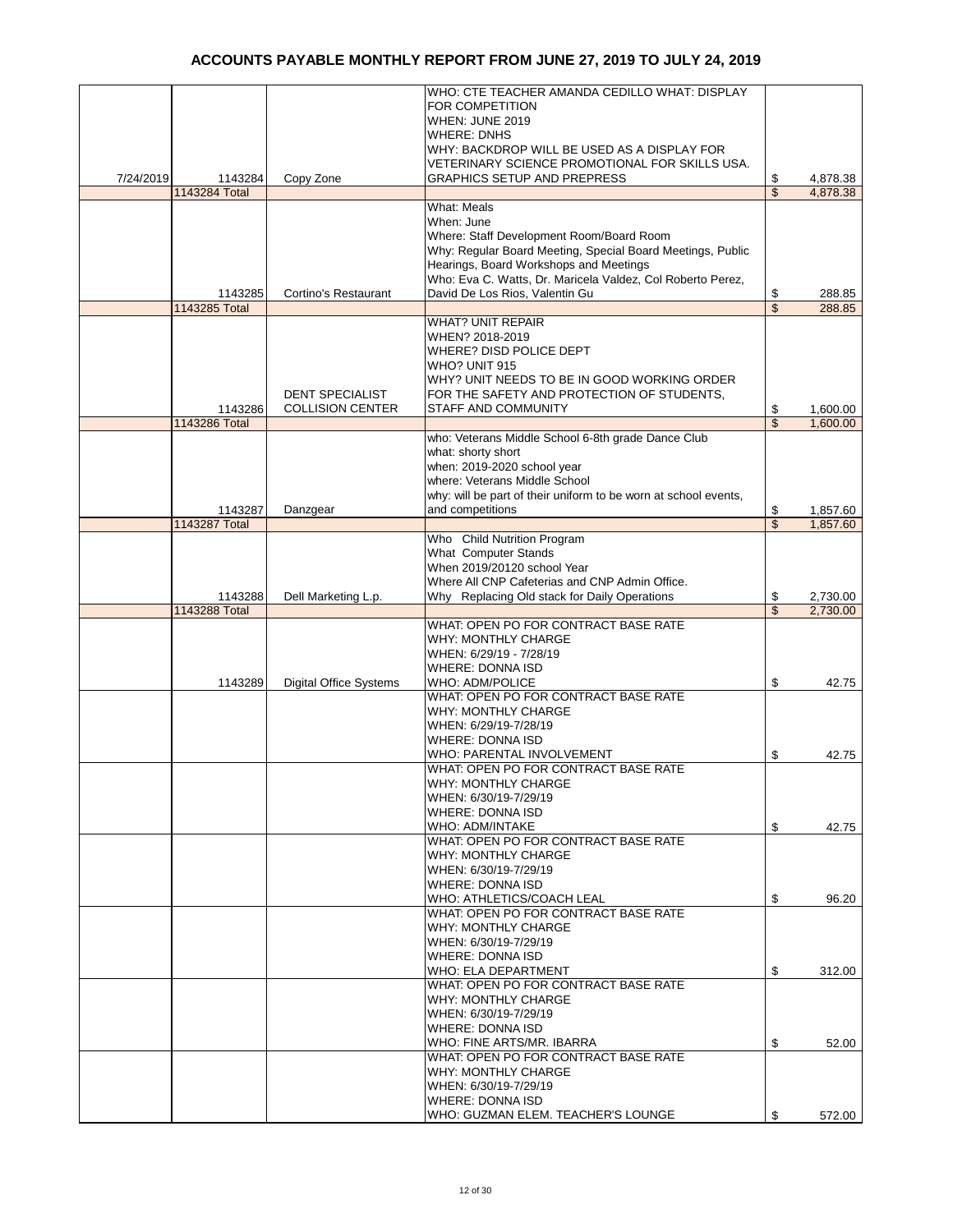|           |               |                               | WHAT: OPEN PO FOR CONTRACT BASE RATE                              |                 |
|-----------|---------------|-------------------------------|-------------------------------------------------------------------|-----------------|
|           |               |                               | WHY: MONTHLY CHARGE                                               |                 |
|           |               |                               | WHEN: 6/30/19-7/29/19                                             |                 |
|           |               |                               | <b>WHERE: DONNA ISD</b>                                           |                 |
|           |               |                               |                                                                   |                 |
| 7/24/2019 | 1143289       | <b>Digital Office Systems</b> | WHO: JW CACERES TEACHER'S LOUNGE                                  | \$<br>572.00    |
|           |               |                               | WHAT: OPEN PO FOR CONTRACT BASE RATE                              |                 |
|           |               |                               | <b>WHY: MONTHLY CHARGE</b>                                        |                 |
|           |               |                               | WHEN: 6/30/19-7/29/19                                             |                 |
|           |               |                               | <b>WHERE: DONNA ISD</b>                                           |                 |
|           |               |                               |                                                                   |                 |
|           |               |                               | WHO: RIVAS ELEM. TEACHER'S LOUNGE                                 | \$<br>572.00    |
|           |               |                               | WHAT: OPEN PO FOR CONTRACT BASE RATE                              |                 |
|           |               |                               | WHY: MONTHLY CHARGE                                               |                 |
|           |               |                               | WHEN: 7/5/19-8/4/19                                               |                 |
|           |               |                               | <b>WHERE: DONNA ISD</b>                                           |                 |
|           |               |                               |                                                                   |                 |
|           |               |                               | <b>WHO: DHS LIBRARY</b>                                           | \$<br>52.00     |
|           |               |                               | WHAT: OPEN PO FOR CONTRACT BASE RATE AND                          |                 |
|           |               |                               | CONTRACT OVERAGE CHARGE                                           |                 |
|           |               |                               | <b>WHY: MONTHLY CHARGES</b>                                       |                 |
|           |               |                               |                                                                   |                 |
|           |               |                               | WHEN: 6/30/19-7/29/19                                             |                 |
|           |               |                               | OVERAGE - 5/30/19-6/29/19                                         |                 |
|           |               |                               | <b>WHERE: DONNA ISD</b>                                           |                 |
|           |               |                               | WHO: GUZMAN FRONT OFFICE                                          |                 |
|           |               |                               |                                                                   | \$<br>152.73    |
|           |               |                               | WHAT: OPEN PO FOR CONTRACT BASE RATE AND                          |                 |
|           |               |                               | <b>CONTRACT OVERAGE CHARGE</b>                                    |                 |
|           |               |                               | WHY: MONTHLY CHARGES                                              |                 |
|           |               |                               | WHEN: 5/21/19-6/20/19                                             |                 |
|           |               |                               |                                                                   |                 |
|           |               |                               | <b>WHERE: DONNA ISD</b>                                           |                 |
|           |               |                               | WHO: DHS BOOKKEEPING                                              | \$<br>52.00     |
|           |               |                               | WHAT: OPEN PO FOR CONTRACT BASE RATE AND                          |                 |
|           |               |                               | CONTRACT OVERAGE CHARGE                                           |                 |
|           |               |                               | WHY: MONTHLY CHARGES                                              |                 |
|           |               |                               |                                                                   |                 |
|           |               |                               | WHEN: 6/29/19-7/28/19                                             |                 |
|           |               |                               | OVERAGE: 5/29/19-6/28/19                                          |                 |
|           |               |                               | <b>WHERE: DONNA ISD</b>                                           |                 |
|           |               |                               | WHO: DAEP                                                         | \$<br>31.35     |
|           |               |                               |                                                                   |                 |
|           |               |                               | WHAT: OPEN PO FOR CONTRACT BASE RATE AND                          |                 |
|           |               |                               | <b>CONTRACT OVERAGE CHARGE</b>                                    |                 |
|           |               |                               | <b>WHY: MONTHLY CHARGES</b>                                       |                 |
|           |               |                               | WHEN: 7/1/19-7/31/19                                              |                 |
|           |               |                               |                                                                   |                 |
|           |               |                               | OVERAGE: 6/1/19-6/30/19                                           |                 |
|           |               |                               | <b>WHERE: DONNA ISD</b>                                           |                 |
|           |               |                               | WHO: ADM, C&T                                                     | \$<br>108.30    |
|           |               |                               | WHAT: OPEN PO FOR CONTRACT OVERAGE WHY:                           |                 |
|           |               |                               |                                                                   |                 |
|           |               |                               | <b>MONTHLY CHARGES</b>                                            |                 |
|           |               |                               | WHEN: JUNE 2019                                                   |                 |
|           |               |                               | <b>WHERE: DONNA ISD</b>                                           |                 |
|           |               |                               | WHO: CAMPUSES/DEPARTMENTS                                         | \$<br>833.34    |
|           |               |                               | WHAT: OPEN PO FOR MONTHLY BASE RATE WHEN: JULY                    |                 |
|           |               |                               |                                                                   |                 |
|           |               |                               | 1-31, 2019                                                        |                 |
|           |               |                               | <b>WHY: MONTHLY CHARGES</b>                                       |                 |
|           |               |                               | <b>WHERE: DONNA ISD</b>                                           |                 |
|           |               |                               | WHO: CAMPUSES/DEPARTMENTS                                         | \$<br>14,531.92 |
|           |               |                               |                                                                   |                 |
|           | 1143289 Total |                               |                                                                   | \$<br>18,066.09 |
|           |               |                               | YARD(S) OF BANK SAND ADDITIONAL QUOTES QUOTE:                     |                 |
|           |               |                               | 1849                                                              |                 |
|           |               |                               | WHO: CTE TRACY CADENA, AG AND VET TECH                            |                 |
|           |               |                               | <b>INSTRUCTOR</b>                                                 |                 |
|           |               |                               |                                                                   |                 |
|           |               |                               | <b>WHAT: SAND</b>                                                 |                 |
|           |               |                               | WHEN: JUNE 2019                                                   |                 |
|           |               |                               | <b>WHERE: DISTRICT AG FARM</b>                                    |                 |
|           | 1143290       |                               | Dirt Depot & Supplies, Inc   WHY: AG PENS NEED SAND FOR LIVESTOCK | \$<br>305.00    |
|           | 1143290 Total |                               |                                                                   | \$              |
|           |               |                               |                                                                   | 305.00          |
|           |               |                               | WINDOW SPLIT TINT LAM 30-12 STO                                   |                 |
|           |               |                               | WHO-LUIS O. SOLIS                                                 |                 |
|           |               |                               | WHAT-WINDOW SPLIT TINT LAM 30-12 STO WHY-NEEDED                   |                 |
|           |               | Doggett Freightliner of       | FOR BUMPER 19                                                     |                 |
|           |               |                               |                                                                   |                 |
|           | 1143291       | South Texas,                  | WHERE-TRANSPORTATION BUS BARN WHEN-JUNE 2019                      | \$<br>397.38    |
|           | 1143291 Total |                               |                                                                   | \$<br>397.38    |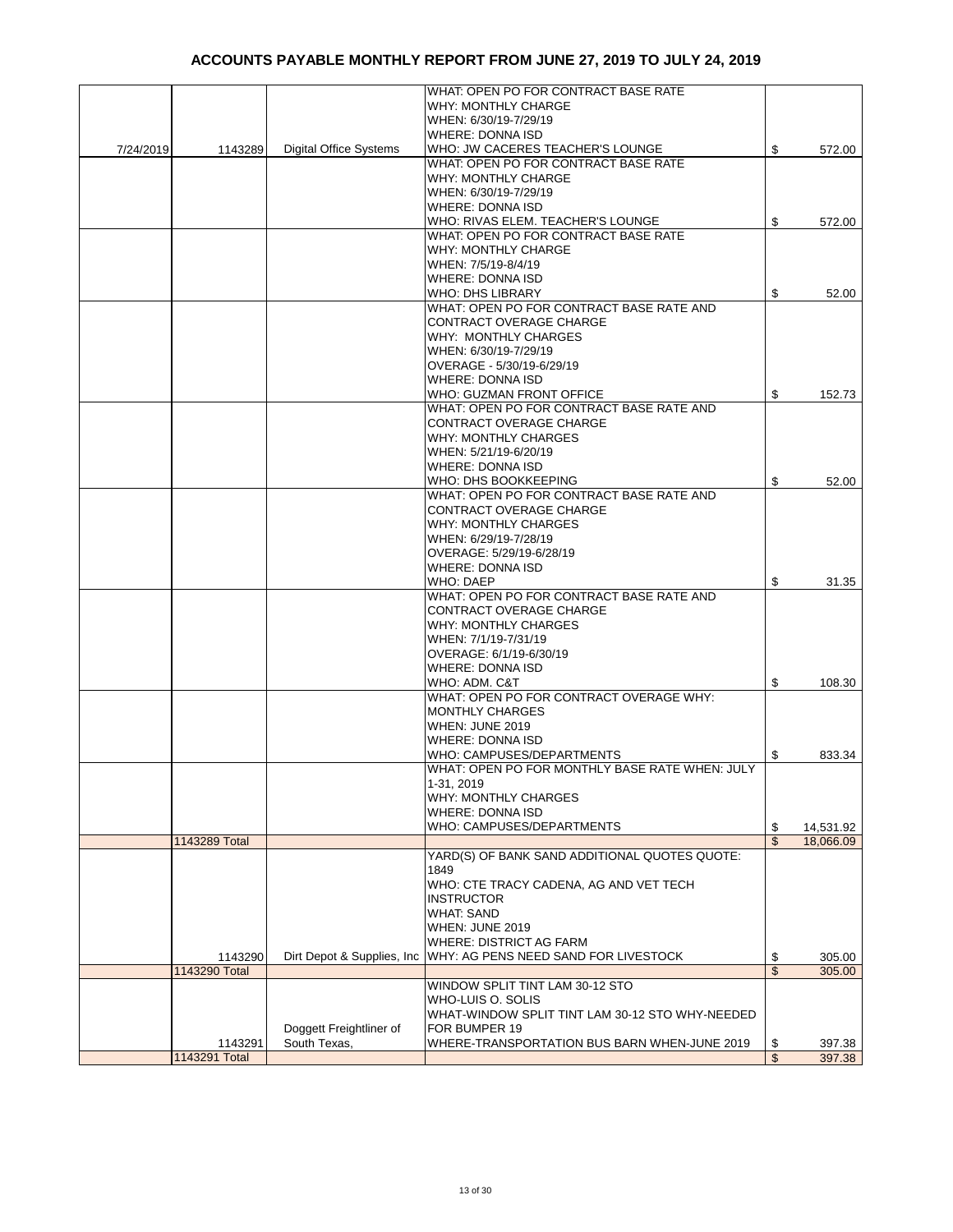|           |               |                                             | What: Full page ad<br>When: 2019-2020 School Year                                                                        |                         |                      |
|-----------|---------------|---------------------------------------------|--------------------------------------------------------------------------------------------------------------------------|-------------------------|----------------------|
|           |               |                                             | Where: Donna ISD                                                                                                         |                         |                      |
|           |               | Donna Redskins                              | Who: Board of Trustees and Superintendent Why: Football<br>Program ad Full page ad for Board of Trustees, Superintendent |                         |                      |
| 7/24/2019 | 1143292       | Quarterback Club                            | and message                                                                                                              | \$                      | 600.00               |
|           |               |                                             | What: Full Page Football Ad.                                                                                             |                         |                      |
|           |               |                                             | Who: Janet Garcia, Donna High School D'ettes.<br>When: Football Season Program.                                          |                         |                      |
|           |               |                                             | Where: Home Games.                                                                                                       |                         |                      |
|           |               |                                             | Why: Football Program Ad.                                                                                                | \$                      | 400.00               |
|           | 1143292 Total |                                             | WHO: TESTING DEPT.                                                                                                       | \$                      | 1.000.00             |
|           |               |                                             | <b>WHAT: RESCORE OF TEST</b>                                                                                             |                         |                      |
|           |               |                                             | WHEN: PARENT REQUESTED IN JUNE WHERE: TESTING                                                                            |                         |                      |
|           | 1143293       | EDUCATIONAL TESTING DEPT.<br><b>SERVICE</b> | WHY: PARENT REQUEST FOR RESCORE OF TEST                                                                                  | \$                      | 15.00                |
|           | 1143293 Total |                                             |                                                                                                                          | \$                      | 15.00                |
|           |               |                                             |                                                                                                                          |                         |                      |
|           |               |                                             | Open Account for the repair of Unit #416, 2016 Ford Fusion S<br>Date of Loss: 5/1/2019                                   |                         |                      |
|           |               |                                             |                                                                                                                          |                         |                      |
|           |               |                                             | Who: Luis O. Solis                                                                                                       |                         |                      |
|           |               |                                             | What: Repair Unit #416<br>Where: Bus Barn                                                                                |                         |                      |
|           |               |                                             | When: May 21-31, 2019                                                                                                    |                         |                      |
|           | 1143294       | Ed Payne Motors                             | Why: Vehicle Unit #416 need to be repaired.                                                                              | \$                      | 2,500.00             |
|           |               |                                             | Who: Luis O. Solis<br>What: Need to pay outstanding balance of Invoice 19841 for the                                     |                         |                      |
|           |               |                                             | repair of Unit #416 Where: Bus Barn                                                                                      |                         |                      |
|           |               |                                             | When: June 2019                                                                                                          |                         |                      |
|           | 1143294 Total |                                             | Why: Need to pay for the repair of Unit #416                                                                             | \$<br>\$                | 2,228.05<br>4,728.05 |
|           |               |                                             | who: Veterans Middle School yearbook Club 6-8th grade                                                                    |                         |                      |
|           |               |                                             | students                                                                                                                 |                         |                      |
|           |               |                                             | what: press ready yearbook services<br>when: 2018-2019 school year                                                       |                         |                      |
|           |               |                                             | where: Veterans Middle School                                                                                            |                         |                      |
|           | 1143295       | <b>Entourage Yearbooks</b>                  | why: fundraiser                                                                                                          | \$                      | 1,986.00             |
|           | 1143295 Total |                                             |                                                                                                                          | $\overline{\mathbb{S}}$ | 1,986.00             |
|           |               |                                             | WHO: CTE TRACY CADENA, AG INSTRUCTOR<br>WHAT AET RECORD BOOK FOR FFA USED FOR                                            |                         |                      |
|           |               |                                             | <b>COMPETITIONS</b>                                                                                                      |                         |                      |
|           |               |                                             | WHEN: JUNE 2019                                                                                                          |                         |                      |
|           |               |                                             | WHERE: DONNA HIGH SCHOOL<br>WHY: RECORD BOOK IS FOR PROGRESS OF LIVESTOCK                                                |                         |                      |
|           |               | <b>Ewell Educational</b>                    | FOR INSTRUCTIONAL AND TO PRESENT AT EACH                                                                                 |                         |                      |
|           | 1143296       | Services, Inc.                              | <b>COMPETITION</b>                                                                                                       | \$                      | 325.00               |
|           | 1143296 Total |                                             | HM DOOR 4070 X 1 3/4 FLUSH NET VD 99NL PREP CLOSER                                                                       | \$                      | 325.00               |
|           |               |                                             | REINF ************* BB 577*18 QUOTE# 40870 DIP ATTACHED                                                                  |                         |                      |
|           |               |                                             | WHO: MAINT/ MANUEL H                                                                                                     |                         |                      |
|           |               |                                             | <b>WHAT: DOOR</b><br>WHEN: APRIL 2019                                                                                    |                         |                      |
|           |               |                                             | WHERE: VETERANS BAN HALL                                                                                                 |                         |                      |
|           | 1143297       | Fairway Supply Inc.                         | WHY: DOOR NOT WORKING                                                                                                    | \$                      | 780.00               |
|           | 1143297 Total |                                             |                                                                                                                          | \$                      | 780.00               |
|           |               |                                             | WHO: CTE ELDA GONZALEZ, COSMETOLOGY                                                                                      |                         |                      |
|           |               |                                             | <b>INSTRUCTOR</b>                                                                                                        |                         |                      |
|           |               |                                             | WHAT: PACKAGING AND SHIPPING COMPETITION ITEMS<br>WHEN: JUNE 2019                                                        |                         |                      |
|           |               |                                             | WHERE: LOUISVILLE, KY                                                                                                    |                         |                      |
|           |               |                                             | WHY: CTE COSMETOLOGY STUDENTS ADVANCED TO                                                                                |                         |                      |
|           | 1143298       | <b>Federal Express</b>                      | NATIONALS FOR SKILLSUSA COMPETITION                                                                                      | \$                      | 709.58               |
|           |               |                                             | Who: Veterans Middle School Team 8-1 what: fed ex overnight                                                              |                         |                      |
|           |               |                                             | check for sea world of texas in san antonio, Texas                                                                       |                         |                      |
|           |               |                                             | when: May 29, 2019<br>where: Sea World of Texas in San Antonio, Texas                                                    |                         |                      |
|           |               |                                             | why:overnight fee needed for tickets to arrive on time                                                                   | \$                      | 42.89                |
|           | 1143298 Total |                                             |                                                                                                                          | \$                      | 752.47               |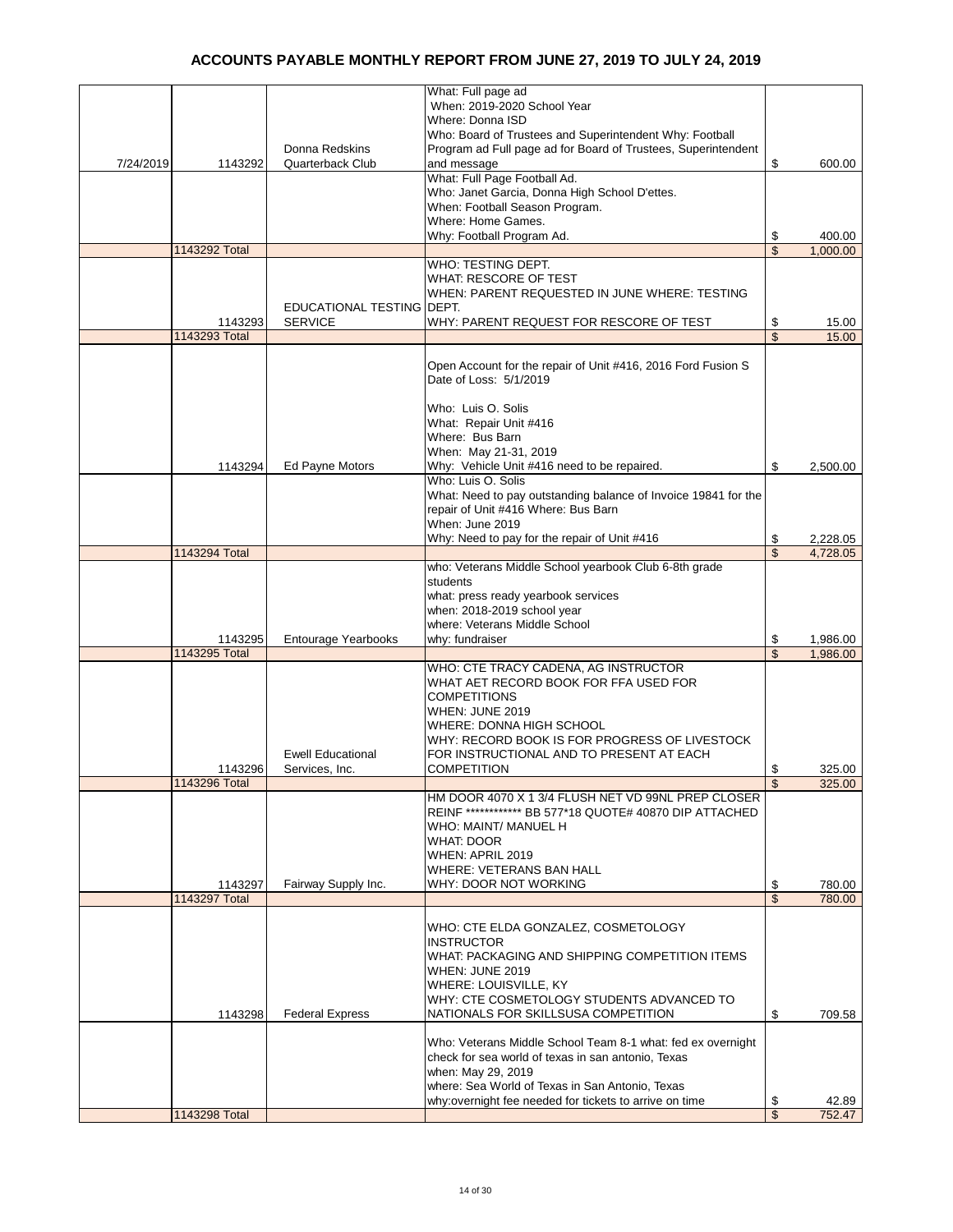|           |               |                                | Who: Mr. Rama Chintapalli, DISD Science Dept.                              |                          |          |
|-----------|---------------|--------------------------------|----------------------------------------------------------------------------|--------------------------|----------|
|           |               |                                | <b>What: GT Student Resources</b>                                          |                          |          |
|           |               |                                | When: 2018-2019                                                            |                          |          |
|           |               |                                | Where: DISD Campuses                                                       |                          |          |
| 7/24/2019 | 1143299       | Flinn Scientific, Inc.         | Why: Item needed for GT Students                                           | \$                       | 424.80   |
|           | 1143299 Total |                                |                                                                            | \$                       | 424.80   |
|           |               |                                | WHO: S. BECKER                                                             |                          |          |
|           |               |                                |                                                                            |                          |          |
|           |               |                                | WHAT: NOZZLES WITH 18" 3/8" HOSE WHEN: 2018-2019                           |                          |          |
|           |               |                                | <b>SCHOOL YEAR</b>                                                         |                          |          |
|           |               |                                | <b>WHERE: DONNA ISD</b>                                                    |                          |          |
|           |               |                                | WHY: PROVIDING PROPER HYDRATION TO THE STUDENT                             |                          |          |
|           | 1143300       | Frio-Hydration, LLC            | ATHLETES OF DONNA ISD                                                      | \$                       | 216.75   |
|           | 1143300 Total |                                |                                                                            | \$                       | 216.75   |
|           |               |                                | Who: Technology Dept./ Director David Chavez                               |                          |          |
|           |               |                                |                                                                            |                          |          |
|           |               |                                | What: mileage for technician Janie Gonzalez When: June 2019                |                          |          |
|           |               |                                |                                                                            |                          |          |
|           |               |                                | GONZALEZ, SAN JUANA Where: technician supervisors technicians Why: monthly |                          |          |
|           | 1143301       | <b>ALICIA</b>                  | mileage for techs                                                          | \$                       | 46.50    |
|           | 1143301 Total |                                |                                                                            | $\overline{\mathcal{S}}$ | 46.50    |
|           |               |                                |                                                                            |                          |          |
|           |               |                                | WHAT: HOUSE OF DOOLITTLE? RECYCLED 24 MONTH                                |                          |          |
|           |               |                                | RULED MONTHLY PLANNER, 8 1/2X11, BLACK, 2020-2021                          |                          |          |
|           |               |                                |                                                                            |                          |          |
|           |               |                                | <b>WHY: OFFICE USE</b>                                                     |                          |          |
|           |               |                                | WHEN: SY 2018-19                                                           |                          |          |
|           |               |                                | <b>WHERE: BUSINESS OFFICE</b>                                              |                          |          |
|           | 1143302       | <b>Gateway Printing/Supply</b> | <b>WHO: STAFF</b>                                                          | \$                       | 57.78    |
|           |               |                                | WHO: DNHS BOOKKEEPER                                                       |                          |          |
|           |               |                                | <b>WHAT: SELF INK STAMPS</b>                                               |                          |          |
|           |               |                                | WHEN: 2018-2019 SCHOOL YEAR                                                |                          |          |
|           |               |                                |                                                                            |                          |          |
|           |               |                                | <b>WHERE: DNHS</b>                                                         |                          |          |
|           |               |                                | WHY: STAMP TO BE USED ON RECEIVERS THAT ARE                                |                          |          |
|           |               |                                | CHECKED BY BOOKKEEPER TO MAKE SURE THEY ARE                                |                          |          |
|           |               |                                | PAID.                                                                      | \$                       | 48.00    |
|           | 1143302 Total |                                |                                                                            | $\overline{\mathbb{S}}$  | 105.78   |
|           |               |                                | Stretch Wrap Buy Board #577-18                                             |                          |          |
|           |               |                                | What: Stretch Wrap                                                         |                          |          |
|           |               |                                |                                                                            |                          |          |
|           |               |                                | <b>Where: Textbooks</b>                                                    |                          |          |
|           |               |                                | Who: Frank Garza                                                           |                          |          |
|           |               |                                | When: School year 2018-2019 Why: Needed to wrap all                        |                          |          |
|           | 1143303       | Grainger                       | textbooks being picked up and delivered.                                   | \$                       | 1,414.40 |
|           | 1143303 Total |                                |                                                                            | $\overline{\mathbf{S}}$  | 1,414.40 |
|           |               |                                | WHO: CTE TEACHER AMANDA CEDILLO WHAT: STUDENT                              |                          |          |
|           |               |                                | SUPPLIES'                                                                  |                          |          |
|           |               |                                | WHEN: JUNE 2019                                                            |                          |          |
|           |               | Greenwood Office               |                                                                            |                          |          |
|           |               |                                | <b>WHERE: DNHS</b>                                                         |                          |          |
|           |               | Outfittersdba, Buffalo         | WHY: ITEMS WILL BE USED FOR AS UNIFORMS FOR THE                            |                          |          |
|           | 1143304       | <b>Business Products</b>       | SKILL USA. TOILETRY BAG HANGING                                            | \$                       | 1,695.50 |
|           |               |                                | WHO: CTE TEACHER AMANDA CEDILLO WHAT: TV                                   |                          |          |
|           |               |                                | WHEN: JUNE 2019                                                            |                          |          |
|           |               |                                | <b>WHERE: DNHS</b>                                                         |                          |          |
|           |               |                                | WHY: TV WILL BE TAKEN TO LOUISVILLE KY STUDENT                             |                          |          |
|           |               |                                | COMPETITION. TV SMART 24 LED                                               | \$                       | 192.89   |
|           |               |                                |                                                                            |                          |          |
|           | 1143304 Total |                                |                                                                            | $\mathsf{\$}$            | 1,888.39 |
|           |               |                                | <b>WHO: DNHS CHOIR</b>                                                     |                          |          |
|           |               |                                | <b>WHAT: REGISTRATION FEES</b>                                             |                          |          |
|           |               |                                | WHEN: JULY 30- AUGUST 2, 2019                                              |                          |          |
|           |               |                                | <b>WHERE: HARLINGEN, TEXAS</b>                                             |                          |          |
|           | 1143305       | HARLINGEN C.I.S.D.             | WHY: FOR ALL STATE CHOIR CAMP.                                             | \$                       | 600.00   |
|           | 1143305 Total |                                |                                                                            | \$                       | 600.00   |
|           |               |                                | WHO- LIBRARY CLUB STUDENTS                                                 |                          |          |
|           |               |                                |                                                                            |                          |          |
|           |               |                                | WHERE- HAND IN ART MISSION                                                 |                          |          |
|           |               |                                | WHEN- 5/20/19                                                              |                          |          |
|           |               |                                | <b>WHAT- ENTRANCE FEE</b>                                                  |                          |          |
|           | 1143306       | Hands in Art Studio            | <b>WHO- LIBRARY STUDENTS</b>                                               | \$                       | 200.00   |
|           | 1143306 Total |                                |                                                                            | \$                       | 200.00   |
|           |               |                                | WHO: S. BECKER                                                             |                          |          |
|           |               |                                | WHAT: GAUZE PADS STERILE 12 PLY 3"X3" WHEN: 2018-                          |                          |          |
|           |               |                                | 2019 SCHOOL YEAR                                                           |                          |          |
|           |               |                                |                                                                            |                          |          |
|           |               |                                | WHERE: DONNA HIGH SCHOOL                                                   |                          |          |
|           |               |                                | WHY: ATHLETIC TRAINING NEEDS FOR STUDENT                                   |                          |          |
|           | 1143307       | Henry Schein, Inc.             | <b>ATHLETES</b>                                                            | \$                       | 503.01   |
|           | 1143307 Total |                                |                                                                            | \$                       | 503.01   |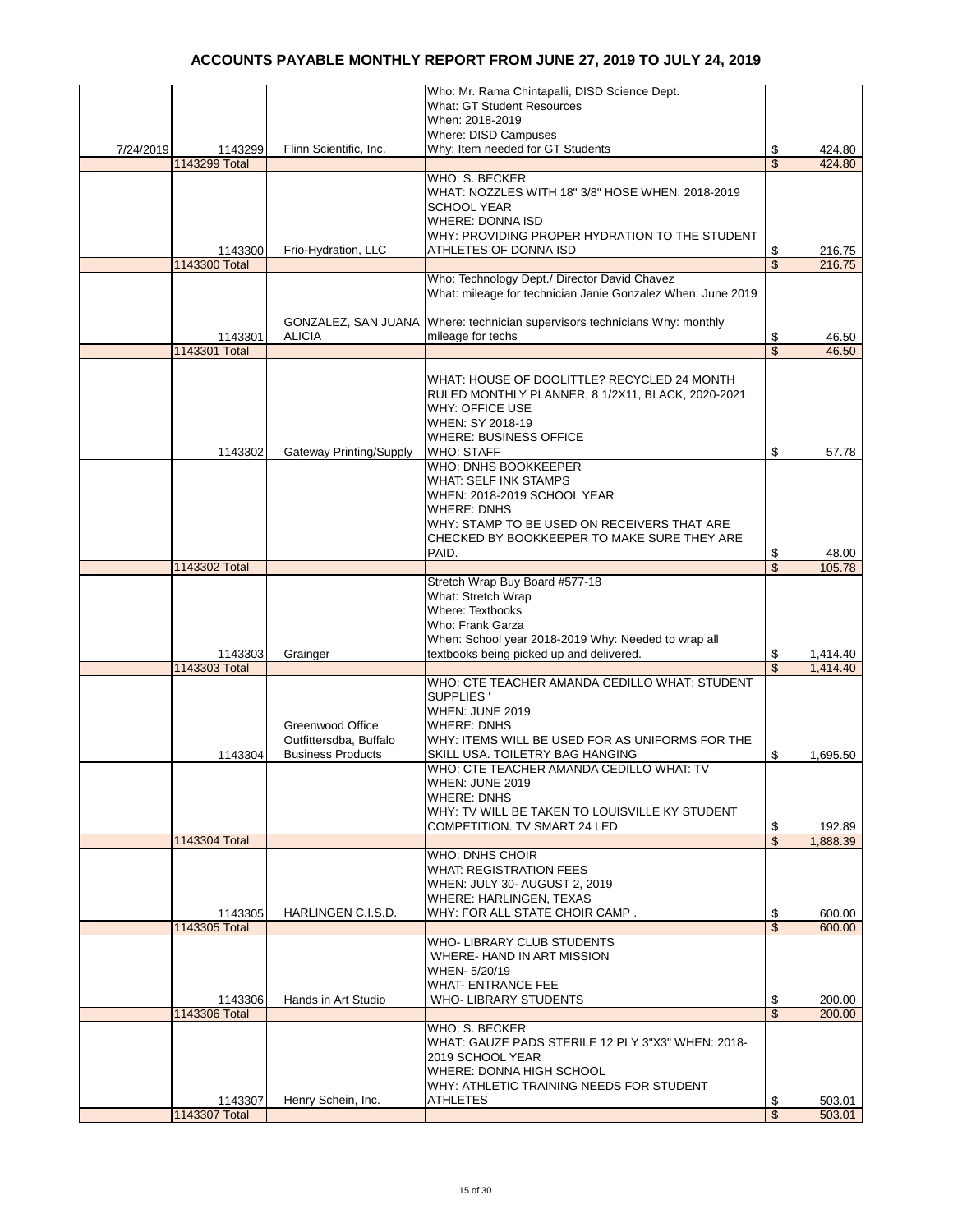|           |               |                         | Who: Technology Dept./ Director David Chavez                                     |                         |                 |
|-----------|---------------|-------------------------|----------------------------------------------------------------------------------|-------------------------|-----------------|
|           |               |                         | What: mileage for technician Jorge Hernandez                                     |                         |                 |
|           |               |                         | When: June 2019                                                                  |                         |                 |
|           |               | Hernandez-Mendoza,      | Where: Technician travels to assign campuses                                     |                         |                 |
| 7/24/2019 | 1143308       | Jorge D.                | Why: monthly for mileage for technicians                                         | \$                      | 98.12           |
|           | 1143308 Total |                         |                                                                                  | \$                      | 98.12           |
|           |               |                         | Who: Velma Rangel, Assistant Superintendent of District                          |                         |                 |
|           |               |                         | Operations                                                                       |                         |                 |
|           |               |                         | What: Handheld Sprayer                                                           |                         |                 |
|           |               |                         | When: 2018-2019 School Year                                                      |                         |                 |
|           |               |                         | Where: Donna ISD                                                                 |                         |                 |
|           |               |                         | Why: Department Use (1) AME50151420-Screen DISC 14 x 20                          |                         |                 |
|           | 1143309       | Hillyard, Inc           | 150 GRIT 10CS @8.36 Each                                                         | \$                      | 655.98          |
|           | 1143309 Total |                         |                                                                                  | \$                      | 655.98          |
|           |               |                         | OPEN PURCHASE ORDER-FOR THE MONTH OF JUNE                                        |                         |                 |
|           |               |                         | 2019<br>UNFORSEEN OCCURRENCES                                                    |                         |                 |
|           |               |                         |                                                                                  |                         |                 |
|           |               |                         | <b>WHO: JAIME</b>                                                                |                         |                 |
|           |               |                         | <b>WHAT: MATERIALS</b>                                                           |                         |                 |
|           |               |                         | WHEN: JUNE 5-30 2019                                                             |                         |                 |
|           |               |                         | <b>WHERE: MAINT.</b>                                                             |                         |                 |
|           | 1143310       | Home Depot              | <b>WHY: EMERGENCY</b>                                                            | \$                      | 499.19          |
|           |               |                         | Who: Velma Rangel, Assistant Superintendent of District                          |                         |                 |
|           |               |                         | Operations                                                                       |                         |                 |
|           |               |                         | What: 80LB QUIKRETE Concrete Mix                                                 |                         |                 |
|           |               |                         | When: 2018-2019 School Year                                                      |                         |                 |
|           |               |                         | Where: Donna ISD-Todd MS                                                         |                         |                 |
|           |               |                         | Why: Todd Classroom Addition (R01) 80LB Quikrete Concrete                        |                         |                 |
|           |               |                         | Mix                                                                              | \$                      | 2,979.00        |
|           | 1143310 Total |                         |                                                                                  | $\overline{\mathbb{S}}$ | 3,478.19        |
|           |               |                         |                                                                                  |                         |                 |
|           |               |                         | <b>WHO: DNHS</b>                                                                 |                         |                 |
|           |               |                         | WHAT: ADMIT ONE SINGLE TICKET ROLL WHEN: 08/05/19                                |                         |                 |
|           |               |                         | WHERE: DNHS FRONT OFFICE                                                         |                         |                 |
|           |               |                         | WHY: TICKETS WILL BE USED TO GIVE AS A RAFFLE                                    |                         |                 |
|           | 1143311       | Indoff Incorporated     | TICKET FOR OUR FISH CAMP                                                         | \$                      | 99.80           |
|           |               |                         |                                                                                  |                         |                 |
|           |               |                         | <b>WHO: DNHS LIBRARY</b>                                                         |                         |                 |
|           |               |                         | WHAT: SCOTCH COMMERCIAL GRADE PACKING TAPE                                       |                         |                 |
|           |               |                         | WHEN: 2018-2019 SCHOOL YEAR<br><b>WHERE: DNHS</b>                                |                         |                 |
|           |               |                         |                                                                                  |                         |                 |
|           | 1143311 Total |                         | WHY: TAPE WILL BE USED TO TAPE BOXES AND BOOKS                                   | \$<br>\$                | 98.00<br>197.80 |
|           |               |                         |                                                                                  |                         |                 |
|           |               |                         | What: Students Meals - Donna HS.                                                 |                         |                 |
|           |               |                         | Who: Janet Garcia, Donna HS Dance. When: June 25, 2019.                          |                         |                 |
|           |               |                         | Where: Donna North High School.                                                  |                         |                 |
|           | 1143312       |                         | Jason's Deli-Coastal Deli   Why: To provide the students with meals on camp day. | \$                      | 307.56          |
|           | 1143312 Total |                         |                                                                                  | \$                      | 307.56          |
|           |               |                         | <b>WHAT: LEASE ON COPIER</b>                                                     |                         |                 |
|           |               |                         | <b>WHY: MONTHLY CHARGES</b>                                                      |                         |                 |
|           |               |                         | WHEN: JULY 1-31, 2019                                                            |                         |                 |
|           |               |                         | <b>WHERE: DONNA ISD</b>                                                          |                         |                 |
|           |               |                         | WHO: ELA/SS                                                                      |                         |                 |
|           |               | <b>KYOCERA DOCUMENT</b> | <b>RECORDS</b>                                                                   |                         |                 |
|           | 1143313       | SOULUTIONS AME          | <b>RUNN COUNSELORS</b>                                                           | \$                      | 350.55          |
|           |               |                         | WHAT: OPEN PO FOR COPIER LEASE                                                   |                         |                 |
|           |               |                         | <b>WHY: MONTHLY CHARGES</b>                                                      |                         |                 |
|           |               |                         | WHEN: 7/21/19-8/20/19                                                            |                         |                 |
|           |               |                         | <b>WHERE: DONNA ISD</b>                                                          |                         |                 |
|           |               |                         | WHO: DHS COUNSELORS                                                              | \$                      | 296.06          |
|           |               |                         | WHAT: OPEN PO FOR COPIER LEASE                                                   |                         |                 |
|           |               |                         | <b>WHY: MONTHLY CHARGES</b>                                                      |                         |                 |
|           |               |                         | WHEN: 7/21/19-8/20/19                                                            |                         |                 |
|           |               |                         | <b>WHERE: DONNA ISD</b>                                                          |                         |                 |
|           |               |                         | WHO: SALAZAR                                                                     | \$                      |                 |
|           |               |                         | SCHEDULE: 042                                                                    |                         | 131.07          |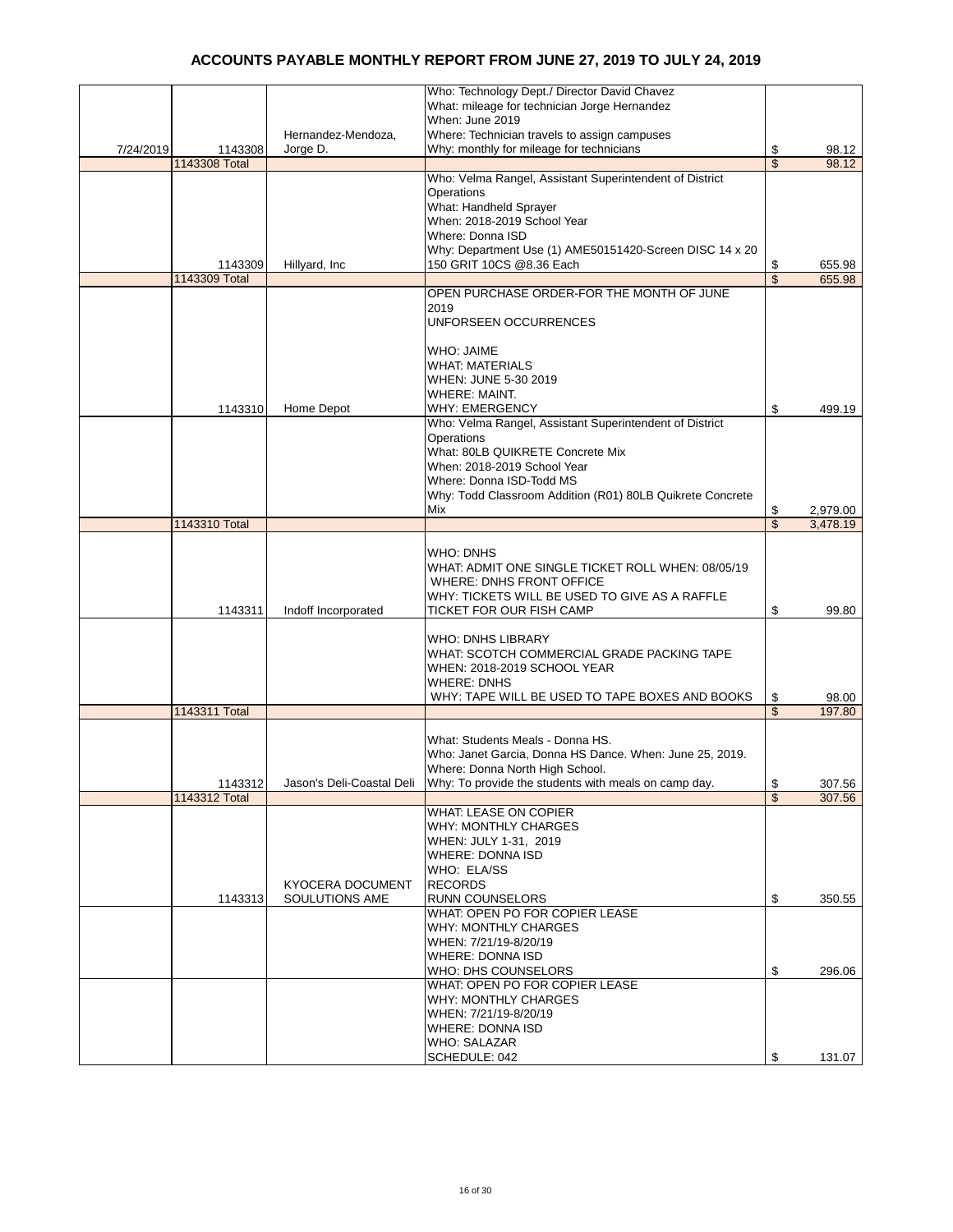|           |         |                         | WHAT: OPEN PO FOR COPIER LEASE             |              |
|-----------|---------|-------------------------|--------------------------------------------|--------------|
|           |         |                         | <b>WHY: MONTHLY CHARGES</b>                |              |
|           |         |                         | WHEN: 8/1/19-8/31/19                       |              |
|           |         |                         | <b>WHERE: DONNA ISD</b>                    |              |
|           |         | <b>KYOCERA DOCUMENT</b> | <b>WHO: CUSTODIAL</b>                      |              |
| 7/24/2019 | 1143313 | SOULUTIONS AME          | SCHEDULE: 023                              | \$<br>118.74 |
|           |         |                         | WHAT: OPEN PO FOR COPIER LEASE             |              |
|           |         |                         |                                            |              |
|           |         |                         | WHY: MONTHLY CHARGES                       |              |
|           |         |                         | <b>WHEN: AUGUST 1-31, 2019</b>             |              |
|           |         |                         | <b>WHERE: DONNA ISD</b>                    |              |
|           |         |                         | WHO: DNHS SCIENCE DEPT                     |              |
|           |         |                         | <b>DNHS FINE ARTS</b>                      | \$<br>357.54 |
|           |         |                         | WHAT: OPEN PO FOR COPIER LEASE             |              |
|           |         |                         | WHY: MONTHLY CHARGES                       |              |
|           |         |                         | WHEN: JULY 1-31, 2019                      |              |
|           |         |                         | <b>WHERE: DONNA ISD</b>                    |              |
|           |         |                         | <b>WHO: ACCOUNTS PAYABLE</b>               |              |
|           |         |                         | SCHEDULE: 063                              | \$<br>116.85 |
|           |         |                         | WHAT: OPEN PO FOR COPIER LEASE             |              |
|           |         |                         |                                            |              |
|           |         |                         | <b>WHY: MONTHLY CHARGES</b>                |              |
|           |         |                         | WHEN: JULY 1-31, 2019                      |              |
|           |         |                         | <b>WHERE: DONNA ISD</b>                    |              |
|           |         |                         | WHO: ADVANCED ACADEMICS                    |              |
|           |         |                         | SCHEDULE: 024                              | \$<br>141.62 |
|           |         |                         | WHAT: OPEN PO FOR COPIER LEASE             |              |
|           |         |                         | WHY: MONTHLY CHARGES                       |              |
|           |         |                         | WHEN: JULY 1-31, 2019                      |              |
|           |         |                         | <b>WHERE: DONNA ISD</b>                    |              |
|           |         |                         | WHO: CACERES COUNSELORS                    | \$<br>85.86  |
|           |         |                         | WHAT: OPEN PO FOR COPIER LEASE             |              |
|           |         |                         | <b>WHY: MONTHLY CHARGES</b>                |              |
|           |         |                         | WHEN: JULY 1-31, 2019                      |              |
|           |         |                         |                                            |              |
|           |         |                         | <b>WHERE: DONNA ISD</b>                    |              |
|           |         |                         | <b>WHO: CTE/MORENO</b>                     | \$<br>218.01 |
|           |         |                         | WHAT: OPEN PO FOR COPIER LEASE             |              |
|           |         |                         | <b>WHY: MONTHLY CHARGES</b>                |              |
|           |         |                         | WHEN: JULY 1-31, 2019                      |              |
|           |         |                         | <b>WHERE: DONNA ISD</b>                    |              |
|           |         |                         | WHO: CURRICULUM MATH/SCIENCE OFFICE WATSON | \$<br>289.74 |
|           |         |                         | WHAT: OPEN PO FOR COPIER LEASE             |              |
|           |         |                         | <b>WHY: MONTHLY CHARGES</b>                |              |
|           |         |                         | WHEN: JULY 1-31, 2019                      |              |
|           |         |                         | <b>WHERE: DONNA ISD</b>                    |              |
|           |         |                         | WHO: DHS CAREER/TECH                       |              |
|           |         |                         | SCHEDULE: 056                              | \$<br>123.27 |
|           |         |                         | WHAT: OPEN PO FOR COPIER LEASE             |              |
|           |         |                         | <b>WHY: MONTHLY CHARGES</b>                |              |
|           |         |                         |                                            |              |
|           |         |                         | WHEN: JULY 1-31, 2019                      |              |
|           |         |                         | WHERE: DONNA ISD                           |              |
|           |         |                         | <b>WHO: DNHS CATE</b>                      | \$<br>108.50 |
|           |         |                         | WHAT: OPEN PO FOR COPIER LEASE             |              |
|           |         |                         | <b>WHY: MONTHLY CHARGES</b>                |              |
|           |         |                         | WHEN: JULY 1-31, 2019                      |              |
|           |         |                         | <b>WHERE: DONNA ISD</b>                    |              |
|           |         |                         | <b>WHO: DNHS MIGRANT</b>                   |              |
|           |         |                         | SCHEDLUE: 025                              | \$<br>81.44  |
|           |         |                         | WHAT: OPEN PO FOR COPIER LEASE             |              |
|           |         |                         | <b>WHY: MONTHLY CHARGES</b>                |              |
|           |         |                         | WHEN: JULY 1-31, 2019                      |              |
|           |         |                         | <b>WHERE: DONNA ISD</b>                    |              |
|           |         |                         | WHO: EARL SCOTT ATHLETICS                  |              |
|           |         |                         | SCHEDULE: 029                              | \$<br>116.85 |
|           |         |                         | WHAT: OPEN PO FOR COPIER LEASE             |              |
|           |         |                         |                                            |              |
|           |         |                         | <b>WHY: MONTHLY CHARGES</b>                |              |
|           |         |                         | WHEN: JULY 1-31, 2019                      |              |
|           |         |                         | <b>WHERE: DONNA ISD</b>                    |              |
|           |         |                         | WHO: FEDERAL PROGRAMS                      |              |
|           |         |                         | SCHEDULE: 040                              | \$<br>116.85 |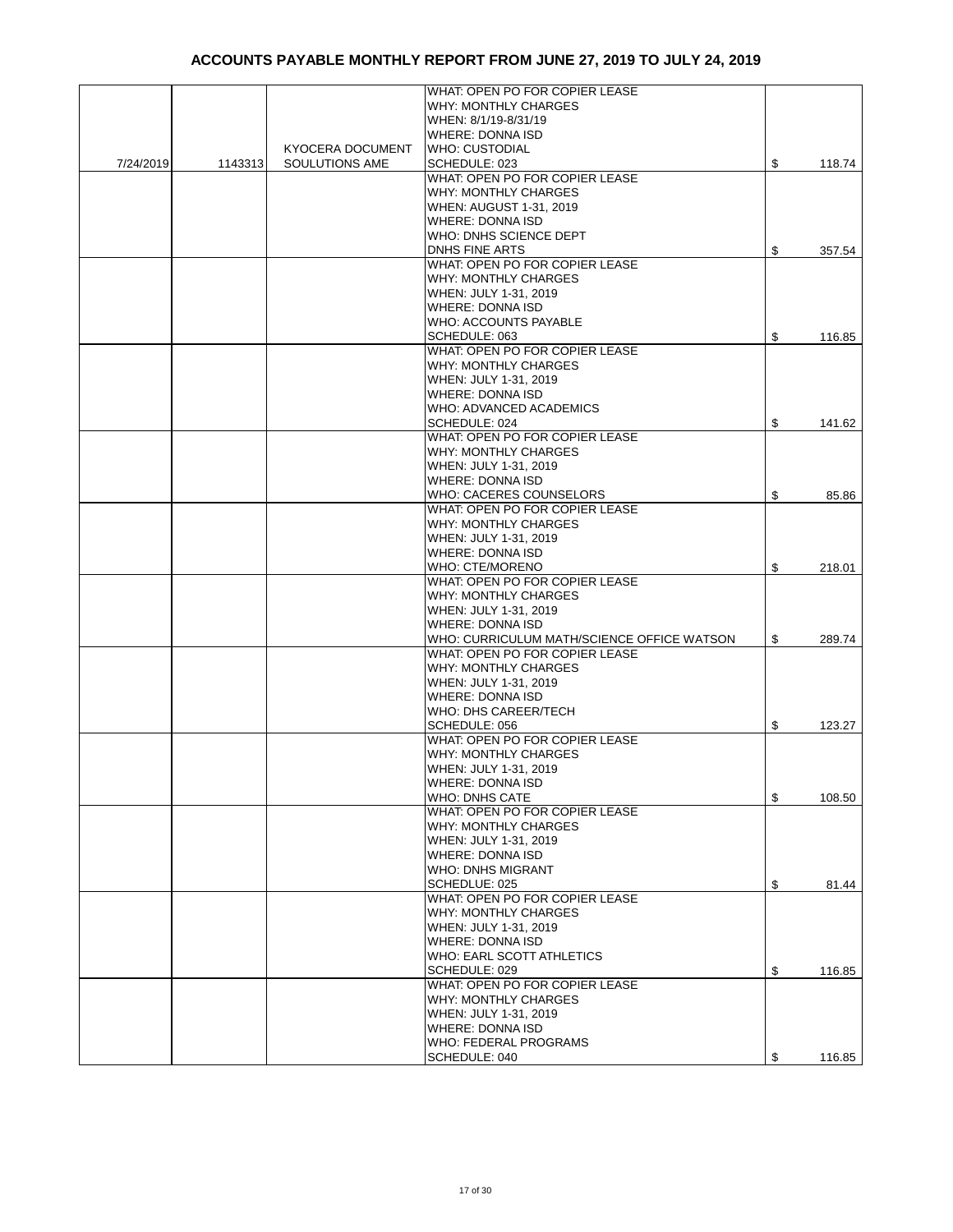|           |         |                         | WHAT: OPEN PO FOR COPIER LEASE |               |        |
|-----------|---------|-------------------------|--------------------------------|---------------|--------|
|           |         |                         | WHY: MONTHLY CHARGES           |               |        |
|           |         |                         | WHEN: JULY 1-31, 2019          |               |        |
|           |         |                         | <b>WHERE: DONNA ISD</b>        |               |        |
|           |         | <b>KYOCERA DOCUMENT</b> | <b>WHO: FOOD SERVICE</b>       |               |        |
|           |         |                         |                                |               | 116.85 |
| 7/24/2019 | 1143313 | SOULUTIONS AME          | SCHEDULE: 052                  | \$            |        |
|           |         |                         | WHAT: OPEN PO FOR COPIER LEASE |               |        |
|           |         |                         | <b>WHY: MONTHLY CHARGES</b>    |               |        |
|           |         |                         | WHEN: JULY 1-31, 2019          |               |        |
|           |         |                         | <b>WHERE: DONNA ISD</b>        |               |        |
|           |         |                         | <b>WHO: INTAKE</b>             | \$            | 163.47 |
|           |         |                         | WHAT: OPEN PO FOR COPIER LEASE |               |        |
|           |         |                         | <b>WHY: MONTHLY CHARGES</b>    |               |        |
|           |         |                         | WHEN: JULY 1-31, 2019          |               |        |
|           |         |                         | <b>WHERE: DONNA ISD</b>        |               |        |
|           |         |                         | <b>WHO: MIGRANT OFFICE</b>     |               |        |
|           |         |                         | SCHEDULE: 037                  | \$            |        |
|           |         |                         |                                |               | 116.85 |
|           |         |                         | WHAT: OPEN PO FOR COPIER LEASE |               |        |
|           |         |                         | <b>WHY: MONTHLY CHARGES</b>    |               |        |
|           |         |                         | WHEN: JULY 1-31, 2019          |               |        |
|           |         |                         | <b>WHERE: DONNA ISD</b>        |               |        |
|           |         |                         | WHO: MR. RANA'S OFFICE         | \$            | 218.01 |
|           |         |                         | WHAT: OPEN PO FOR COPIER LEASE |               |        |
|           |         |                         | WHY: MONTHLY CHARGES           |               |        |
|           |         |                         | WHEN: JULY 1-31, 2019          |               |        |
|           |         |                         | <b>WHERE: DONNA ISD</b>        |               |        |
|           |         |                         | WHO: MUNOZ FRONT OFFICE        |               |        |
|           |         |                         | SCHEDULE: 043                  | \$            | 116.85 |
|           |         |                         | WHAT: OPEN PO FOR COPIER LEASE |               |        |
|           |         |                         |                                |               |        |
|           |         |                         | <b>WHY: MONTHLY CHARGES</b>    |               |        |
|           |         |                         | WHEN: JULY 1-31, 2019          |               |        |
|           |         |                         | <b>WHERE: DONNA ISD</b>        |               |        |
|           |         |                         | WHO: OCHOA                     | \$            | 175.96 |
|           |         |                         | WHAT: OPEN PO FOR COPIER LEASE |               |        |
|           |         |                         | <b>WHY: MONTHLY CHARGES</b>    |               |        |
|           |         |                         | WHEN: JULY 1-31, 2019          |               |        |
|           |         |                         | <b>WHERE: DONNA ISD</b>        |               |        |
|           |         |                         | WHO: OCHOA ELEM.               | \$            | 108.50 |
|           |         |                         | WHAT: OPEN PO FOR COPIER LEASE |               |        |
|           |         |                         | <b>WHY: MONTHLY CHARGES</b>    |               |        |
|           |         |                         | WHEN: JULY 1-31, 2019          |               |        |
|           |         |                         | <b>WHERE: DONNA ISD</b>        |               |        |
|           |         |                         | WHO: PARENTAL MR. TAMEZ        | \$            | 151.91 |
|           |         |                         | WHAT: OPEN PO FOR COPIER LEASE |               |        |
|           |         |                         | <b>WHY: MONTHLY CHARGES</b>    |               |        |
|           |         |                         |                                |               |        |
|           |         |                         | WHEN: JULY 1-31, 2019          |               |        |
|           |         |                         | <b>WHERE: DONNA ISD</b>        |               |        |
|           |         |                         | <b>WHO: PAYROLL</b>            |               |        |
|           |         |                         | SCHEDULE: 059                  | \$            | 116.85 |
|           |         |                         | WHAT: OPEN PO FOR COPIER LEASE |               |        |
|           |         |                         | <b>WHY: MONTHLY CHARGES</b>    |               |        |
|           |         |                         | WHEN: JULY 1-31, 2019          |               |        |
|           |         |                         | <b>WHERE: DONNA ISD</b>        |               |        |
|           |         |                         | <b>WHO: PEIMS</b>              |               |        |
|           |         |                         | SCHEDULE: 027                  | \$            | 116.85 |
|           |         |                         | WHAT: OPEN PO FOR COPIER LEASE |               |        |
|           |         |                         | <b>WHY: MONTHLY CHARGES</b>    |               |        |
|           |         |                         | WHEN: JULY 1-31, 2019          |               |        |
|           |         |                         | <b>WHERE: DONNA ISD</b>        |               |        |
|           |         |                         |                                |               |        |
|           |         |                         | WHO: POLICE DEPT.              | \$            | 140.13 |
|           |         |                         | WHAT: OPEN PO FOR COPIER LEASE |               |        |
|           |         |                         | <b>WHY: MONTHLY CHARGES</b>    |               |        |
|           |         |                         | WHEN: JULY 1-31, 2019          |               |        |
|           |         |                         | <b>WHERE: DONNA ISD</b>        |               |        |
|           |         |                         | WHO: RUNN ELEM.                |               |        |
|           |         |                         | SCHEDULE: 036                  | \$            | 178.77 |
|           |         |                         | WHAT: OPEN PO FOR COPIER LEASE |               |        |
|           |         |                         | <b>WHY: MONTHLY CHARGES</b>    |               |        |
|           |         |                         | WHEN: JULY 1-31, 2019          |               |        |
|           |         |                         | <b>WHERE: DONNA ISD</b>        |               |        |
|           |         |                         | WHO: SALINAS FRONT OFFICE      |               |        |
|           |         |                         | SCHEDULE: 064                  | $\mathfrak s$ | 131.07 |
|           |         |                         |                                |               |        |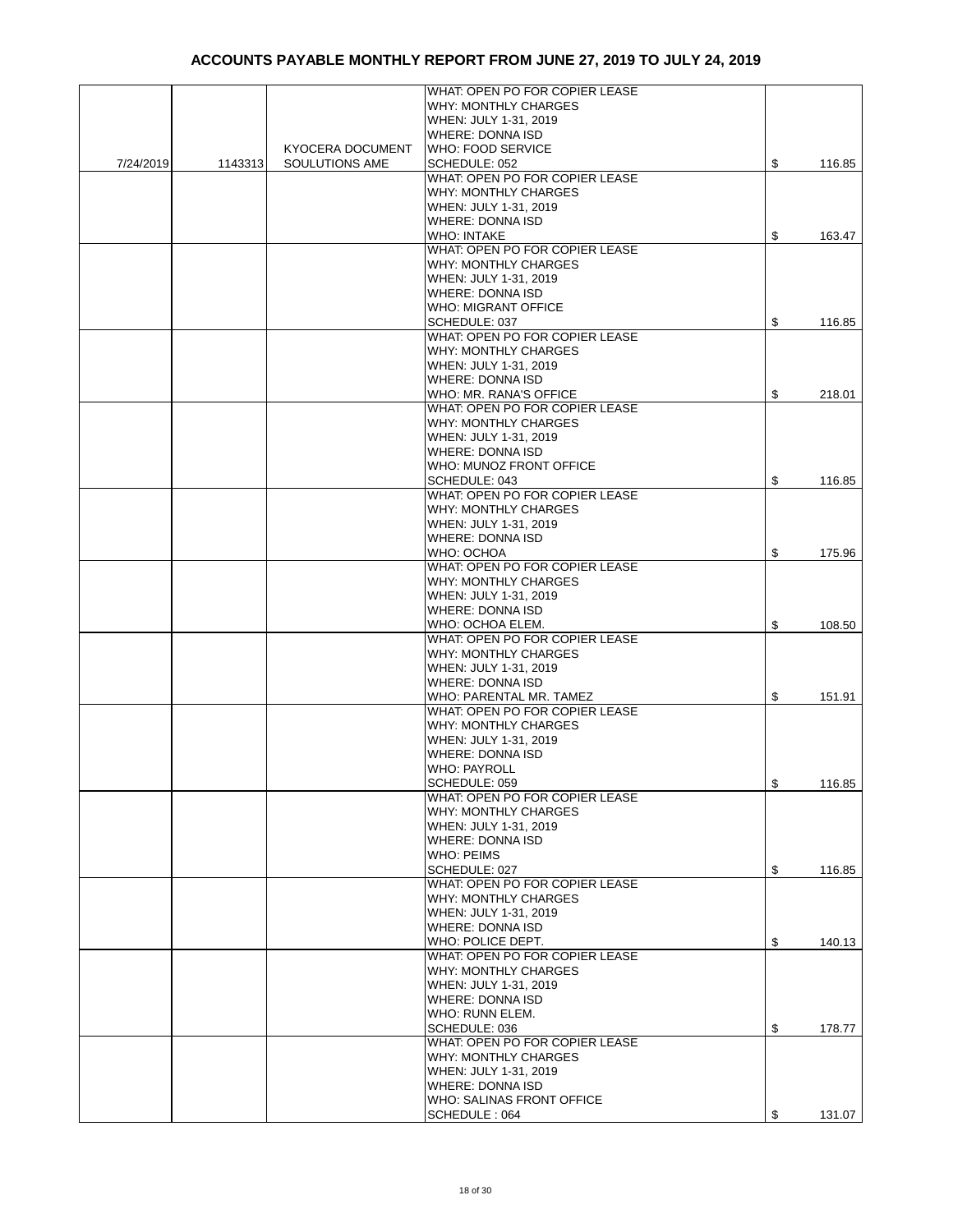|           |         |                         | WHAT: OPEN PO FOR COPIER LEASE           |              |
|-----------|---------|-------------------------|------------------------------------------|--------------|
|           |         |                         | WHY: MONTHLY CHARGES                     |              |
|           |         |                         |                                          |              |
|           |         |                         | WHEN: JULY 1-31, 2019                    |              |
|           |         |                         | <b>WHERE: DONNA ISD</b>                  |              |
|           |         | <b>KYOCERA DOCUMENT</b> | <b>WHO: SAUCEDA</b>                      |              |
| 7/24/2019 | 1143313 | SOULUTIONS AME          | SCHEDULE: 051                            | \$<br>116.85 |
|           |         |                         | WHAT: OPEN PO FOR COPIER LEASE           |              |
|           |         |                         | <b>WHY: MONTHLY CHARGES</b>              |              |
|           |         |                         |                                          |              |
|           |         |                         | WHEN: JULY 1-31, 2019                    |              |
|           |         |                         | <b>WHERE: DONNA ISD</b>                  |              |
|           |         |                         | <b>WHO: SINGLETERRY</b>                  |              |
|           |         |                         | SCHEDULE: 053                            | \$<br>116.85 |
|           |         |                         | WHAT: OPEN PO FOR COPIER LEASE           |              |
|           |         |                         |                                          |              |
|           |         |                         | WHY: MONTHLY CHARGES                     |              |
|           |         |                         | WHEN: JULY 1-31, 2019                    |              |
|           |         |                         | <b>WHERE: DONNA ISD</b>                  |              |
|           |         |                         | WHO: SOLIS MS                            |              |
|           |         |                         | SCHEDULE: 030                            | \$<br>116.86 |
|           |         |                         | WHAT: OPEN PO FOR COPIER LEASE           |              |
|           |         |                         |                                          |              |
|           |         |                         | <b>WHY: MONTHLY CHARGES</b>              |              |
|           |         |                         | WHEN: JULY 1-31, 2019                    |              |
|           |         |                         | <b>WHERE: DONNA ISD</b>                  |              |
|           |         |                         | WHO: SPECIAL EDUCATION                   |              |
|           |         |                         |                                          |              |
|           |         |                         | SCHEDULE: 047                            | \$<br>131.07 |
|           |         |                         | WHAT: OPEN PO FOR COPIER LEASE           |              |
|           |         |                         | <b>WHY: MONTHLY CHARGES</b>              |              |
|           |         |                         | WHEN: JULY 1-31, 2019                    |              |
|           |         |                         | <b>WHERE: DONNA ISD</b>                  |              |
|           |         |                         |                                          |              |
|           |         |                         | WHO: STAINKE FRONT OFFICE                |              |
|           |         |                         | SCHEDULE: 038                            | \$<br>178.77 |
|           |         |                         | WHAT: OPEN PO FOR COPIER LEASE           |              |
|           |         |                         | <b>WHY: MONTHLY CHARGES</b>              |              |
|           |         |                         | WHEN: JULY 1-31, 2019                    |              |
|           |         |                         | <b>WHERE: DONNA ISD</b>                  |              |
|           |         |                         |                                          |              |
|           |         |                         | WHO: TODD BAND HALL                      |              |
|           |         |                         | SCHEDULE: 035                            | \$<br>116.85 |
|           |         |                         | WHAT: OPEN PO FOR COPIER LEASE           |              |
|           |         |                         | WHY: MONTHLY CHARGES                     |              |
|           |         |                         |                                          |              |
|           |         |                         | WHEN: JULY 1-31, 2019                    |              |
|           |         |                         | <b>WHERE: DONNA ISD</b>                  |              |
|           |         |                         | WHO: TODD MIGRANT                        |              |
|           |         |                         | SCHEDULE: 032                            | \$<br>116.85 |
|           |         |                         | WHAT: OPEN PO FOR COPIER LEASE           |              |
|           |         |                         | <b>WHY: MONTHLY CHARGES</b>              |              |
|           |         |                         |                                          |              |
|           |         |                         | WHEN: JULY 1-31, 2019                    |              |
|           |         |                         | <b>WHERE: DONNA ISD</b>                  |              |
|           |         |                         | WHO: TODD/FRONT OFFICE                   |              |
|           |         |                         | SCHEDULE: 031                            | \$<br>116.85 |
|           |         |                         | WHAT: OPEN PO FOR COPIER LEASE           |              |
|           |         |                         |                                          |              |
|           |         |                         | <b>WHY: MONTHLY CHARGES</b>              |              |
|           |         |                         | WHEN: JULY 1-31, 2019                    |              |
|           |         |                         | <b>WHERE: DONNA ISD</b>                  |              |
|           |         |                         | WHO: VETERAN'S COUNSELORS SCHEDULE: 048  | \$<br>116.85 |
|           |         |                         | WHAT: OPEN PO FOR COPIER LEASE           |              |
|           |         |                         |                                          |              |
|           |         |                         | <b>WHY: MONTHLY CHARGES</b>              |              |
|           |         |                         | WHEN: JULY 1-31, 2019                    |              |
|           |         |                         | WHERE: DONNA ISD                         |              |
|           |         |                         | WHO: VETERANS CURRICULUM                 |              |
|           |         |                         | SCHEDULE: 057                            | \$<br>116.85 |
|           |         |                         | WHAT: OPEN PO FOR COPIER LEASE           |              |
|           |         |                         |                                          |              |
|           |         |                         | <b>WHY: MONTHLY CHARGES</b>              |              |
|           |         |                         | WHEN: JULY 1-31, 2019                    |              |
|           |         |                         | <b>WHERE: DONNA ISD</b>                  |              |
|           |         |                         | WHO: VETERANS FRONT OFFICE SCHEDULE: 044 | \$<br>131.07 |
|           |         |                         | WHAT: OPEN PO FOR COPIER LEASE           |              |
|           |         |                         |                                          |              |
|           |         |                         | <b>WHY: MONTHLY CHARGES</b>              |              |
|           |         |                         | WHEN: JULY 1-31, 2019                    |              |
|           |         |                         | WHERE: DONNA ISD                         |              |
|           |         |                         | <b>WHO: WAREHOUSE</b>                    |              |
|           |         |                         |                                          |              |
|           |         |                         | SCHEDULE: 041                            | \$<br>116.85 |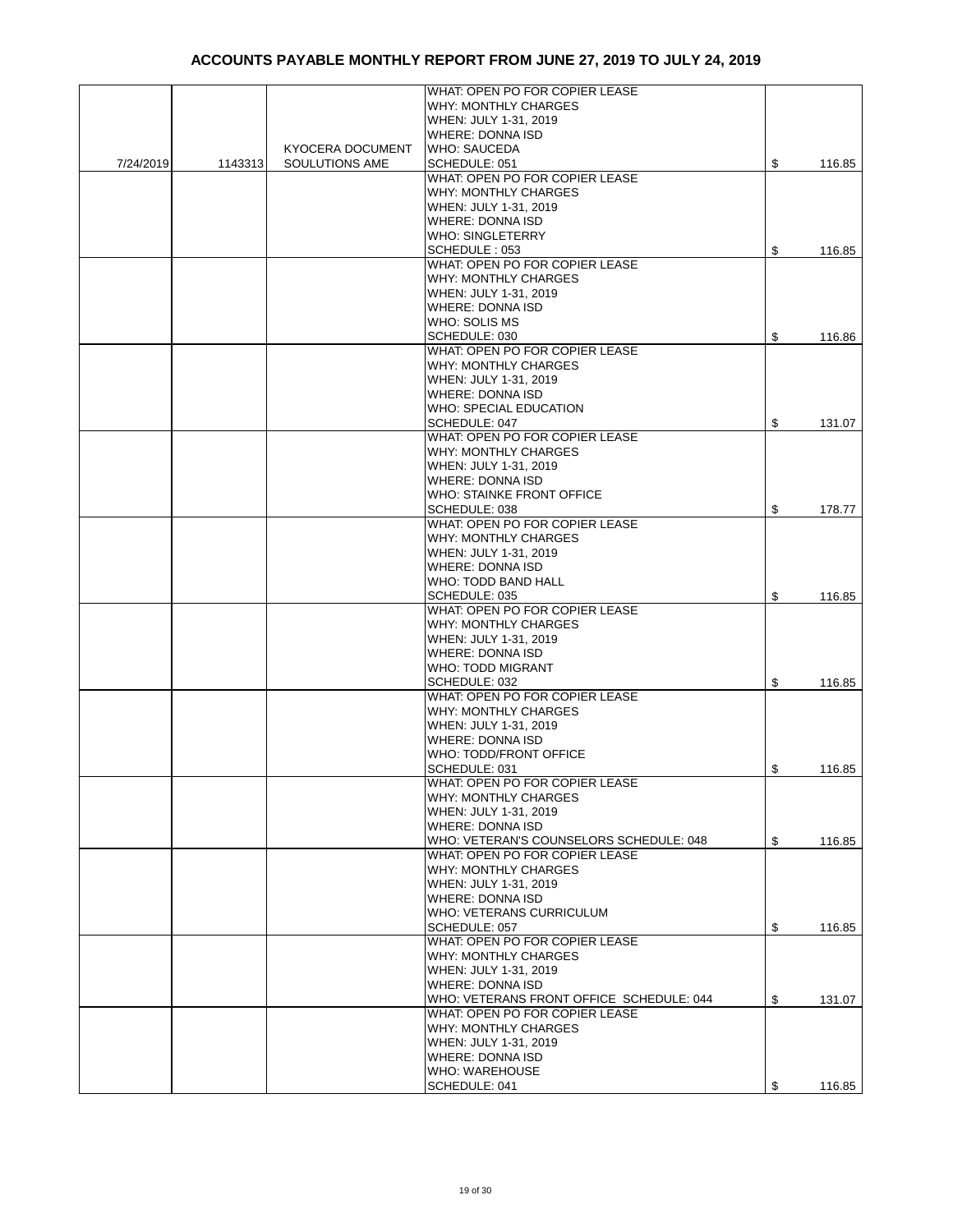|           |         |                  | WHAT: OPEN PO FOR COPIER LEASE          |                 |
|-----------|---------|------------------|-----------------------------------------|-----------------|
|           |         |                  |                                         |                 |
|           |         |                  | <b>WHY: MONTHLY CHARGES</b>             |                 |
|           |         |                  | WHEN: JULY 1-31, 2019                   |                 |
|           |         | KYOCERA DOCUMENT | <b>WHERE: DONNA ISD</b>                 |                 |
| 7/24/2019 | 1143313 | SOULUTIONS AME   | WHO: CAMPUSES/DEPARTMENTS SCHEDULE: 088 | \$<br>12,910.27 |
|           |         |                  | WHAT: OPEN PO FOR COPIER LEASE          |                 |
|           |         |                  |                                         |                 |
|           |         |                  | <b>WHY: MONTHLY CHARGES</b>             |                 |
|           |         |                  | WHEN: JULY1-31, 2019                    |                 |
|           |         |                  | <b>WHERE: DONNA ISD</b>                 |                 |
|           |         |                  | WHO: SOLIS BAND HALL                    |                 |
|           |         |                  | SCHEDULE: 050                           | \$<br>116.85    |
|           |         |                  | WHAT: OPEN PO FOR COPIER LEASE          |                 |
|           |         |                  |                                         |                 |
|           |         |                  | <b>WHY: MONTHLY CHARGES</b>             |                 |
|           |         |                  | WHEN: JULY 1-31, 2019                   |                 |
|           |         |                  | <b>WHERE: DONNA ISD</b>                 |                 |
|           |         |                  | WHO: 21ST CENTURY FRONT OFFICE          |                 |
|           |         |                  | SCHEDULE: 046                           | \$<br>116.85    |
|           |         |                  | WHAT: OPEN PO FOR COPIER LEASE          |                 |
|           |         |                  |                                         |                 |
|           |         |                  | <b>WHY: MONTHLY CHARGES</b>             |                 |
|           |         |                  | WHEN: JULY 1-31, 2019                   |                 |
|           |         |                  | WHERE: DONNA ISD                        |                 |
|           |         |                  | WHO: CACERES TEACHER'S LOUNGE           |                 |
|           |         |                  | SCHEDULE: 033                           | \$<br>116.85    |
|           |         |                  | WHAT: OPEN PO FOR COPIER LEASE          |                 |
|           |         |                  |                                         |                 |
|           |         |                  | <b>WHY: MONTHLY CHARGES</b>             |                 |
|           |         |                  | WHEN: JULY 1-31, 2019                   |                 |
|           |         |                  | <b>WHERE: DONNA ISD</b>                 |                 |
|           |         |                  | WHO: CHILD NUTRITION PROGRAM            |                 |
|           |         |                  | GARZA ELEM.                             |                 |
|           |         |                  | <b>SOLIS CURRICLUM</b>                  |                 |
|           |         |                  | SCHEDULE: 067                           |                 |
|           |         |                  |                                         | \$<br>364.77    |
|           |         |                  | WHAT: OPEN PO FOR COPIER LEASE          |                 |
|           |         |                  | <b>WHY: MONTHLY CHARGES</b>             |                 |
|           |         |                  | WHEN: JULY 1-31, 2019                   |                 |
|           |         |                  | <b>WHERE: DONNA ISD</b>                 |                 |
|           |         |                  | <b>WHO: DHS ATTENDANCE</b>              |                 |
|           |         |                  |                                         |                 |
|           |         |                  | <b>DHS REGISTRAR</b>                    |                 |
|           |         |                  | <b>RIVAS FRONT OFFICE</b>               |                 |
|           |         |                  | SCHEDULE: 055                           | \$<br>366.82    |
|           |         |                  | WHAT: OPEN PO FOR COPIER LEASE          |                 |
|           |         |                  | <b>WHY: MONTHLY CHARGES</b>             |                 |
|           |         |                  | WHEN: JULY 1-31, 2019                   |                 |
|           |         |                  | <b>WHERE: DONNA ISD</b>                 |                 |
|           |         |                  |                                         |                 |
|           |         |                  | <b>WHO: DHS MIGRANT</b>                 |                 |
|           |         |                  | TRUMAN PRICE TEACHER'S WORKROOM         |                 |
|           |         |                  | SCHEDULE: 049                           | \$<br>247.92    |
|           |         |                  | WHAT: OPEN PO FOR COPIER LEASE          |                 |
|           |         |                  | WHY: MONTHLY CHARGES                    |                 |
|           |         |                  | WHEN: JULY 1-31, 2019                   |                 |
|           |         |                  |                                         |                 |
|           |         |                  | <b>WHERE: DONNA ISD</b>                 |                 |
|           |         |                  | WHO: DHS PORTABLE B                     |                 |
|           |         |                  | HR                                      |                 |
|           |         |                  | SCHEDULE: 045                           | \$<br>295.62    |
|           |         |                  | WHAT: OPEN PO FOR COPIER LEASE          |                 |
|           |         |                  | <b>WHY: MONTHLY CHARGES</b>             |                 |
|           |         |                  | WHEN: JULY 1-31, 2019                   |                 |
|           |         |                  |                                         |                 |
|           |         |                  | <b>WHERE: DONNA ISD</b>                 |                 |
|           |         |                  | <b>WHO: MAINTENANCE</b>                 |                 |
|           |         |                  | <b>NURSE</b>                            |                 |
|           |         |                  | <b>TECHNOLOGY</b>                       |                 |
|           |         |                  | <b>STAINKE COUNSELOR</b>                |                 |
|           |         |                  | SCHEDULE: 028                           | \$<br>467.40    |
|           |         |                  |                                         |                 |
|           |         |                  | WHAT: OPEN PO FOR COPIER LEASE          |                 |
|           |         |                  | <b>WHY: MONTHLY CHARGES</b>             |                 |
|           |         |                  | WHEN: JULY 1-31, 2019                   |                 |
|           |         |                  | WHERE: DONNA ISD                        |                 |
|           |         |                  | WHO: MRS. RANGEL'S OFFICE               |                 |
|           |         |                  | HR/YBARRA                               |                 |
|           |         |                  |                                         |                 |
|           |         |                  | SCHEDULE: 039                           | \$<br>233.70    |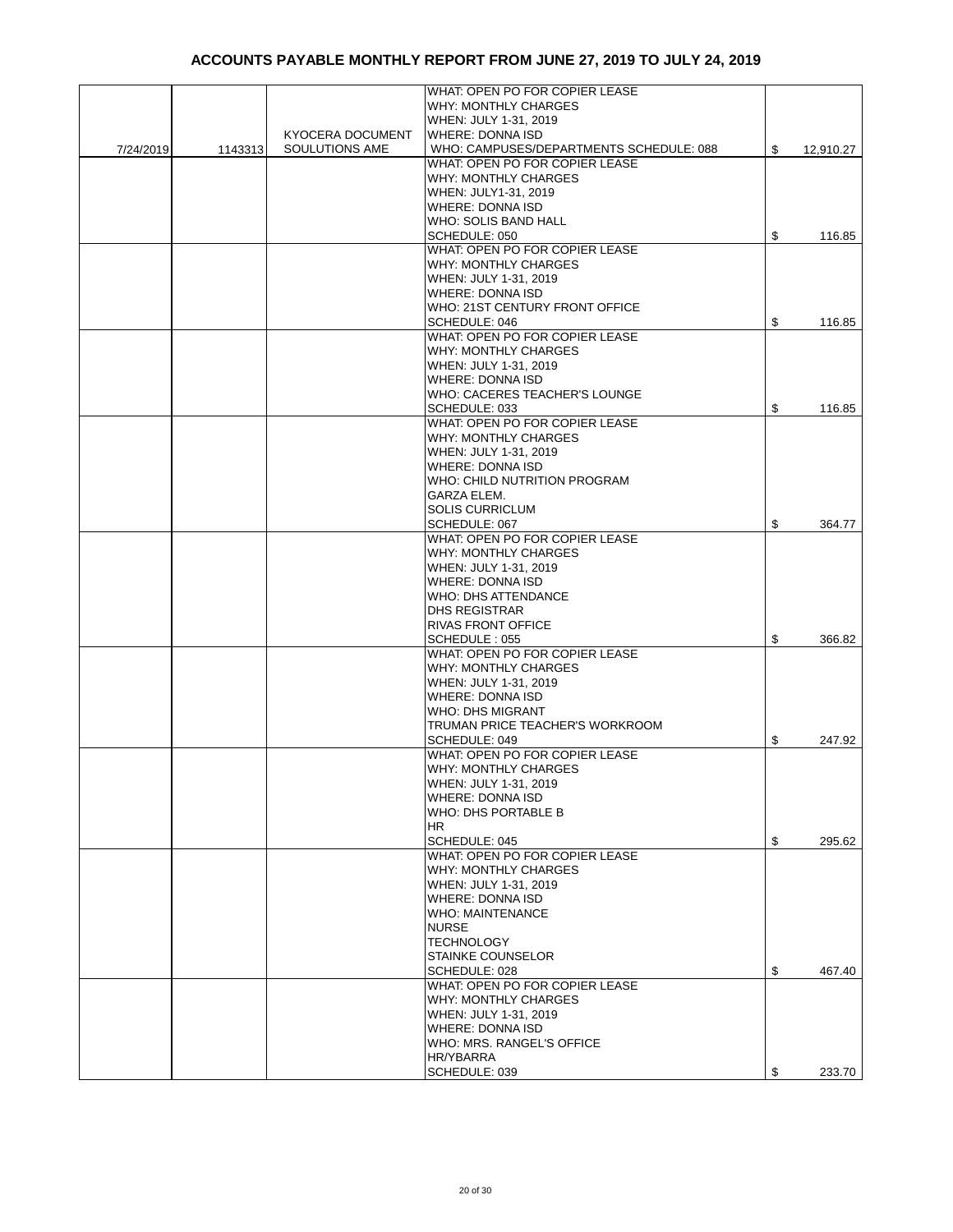|           |               |                           | WHAT: OPEN PO FOR COPIER LEASE                           |                         |           |
|-----------|---------------|---------------------------|----------------------------------------------------------|-------------------------|-----------|
|           |               |                           | <b>WHY: MONTHLY CHARGES</b>                              |                         |           |
|           |               |                           |                                                          |                         |           |
|           |               |                           | WHEN: JULY 1-31, 2019                                    |                         |           |
|           |               |                           | <b>WHERE: DONNA ISD</b>                                  |                         |           |
|           |               |                           | WHO: SALAZAR COPY ROOM                                   |                         |           |
|           |               | <b>KYOCERA DOCUMENT</b>   | <b>SAUCEDA CURRICULUM</b>                                |                         |           |
| 7/24/2019 | 1143313       | SOULUTIONS AME            | SCHEDULE: 066                                            | \$                      | 247.92    |
|           |               |                           | WHAT: OPEN PO FOR COPIER LEASE                           |                         |           |
|           |               |                           |                                                          |                         |           |
|           |               |                           | <b>WHY: MONTHLY CHARGES</b>                              |                         |           |
|           |               |                           | WHEN: JULY 1-31, 2019                                    |                         |           |
|           |               |                           | <b>WHERE: DONNA ISD</b>                                  |                         |           |
|           |               |                           | <b>WHO: SOLIS ATTENDANCE</b>                             |                         |           |
|           |               |                           | <b>LENOIR FRONT OFFICE</b>                               |                         |           |
|           |               |                           | MIGRANT/MR. MUNOZ                                        |                         |           |
|           |               |                           | SCHEDULE: 054                                            |                         |           |
|           |               |                           |                                                          | \$                      | 385.74    |
|           | 1143313 Total |                           |                                                          | $\overline{\mathbb{S}}$ | 21,868.30 |
|           |               |                           | When June 2019                                           |                         |           |
|           |               |                           | What Equipment Repair                                    |                         |           |
|           |               |                           | Who CNP                                                  |                         |           |
|           |               |                           | Where Donna High                                         |                         |           |
|           |               |                           |                                                          |                         |           |
|           | 1143314       | Kitchen Resources, L.p.   | Why Student Needs                                        | \$                      | 46,417.16 |
|           | 1143314 Total |                           |                                                          | \$                      | 46,417.16 |
|           |               |                           |                                                          |                         |           |
|           |               |                           |                                                          |                         |           |
|           |               |                           | <b>WHAT: ATTORNEY FEES</b>                               |                         |           |
|           |               |                           | WHY: DELINQUENT TAX COLLECTION WHEN: JUNE 2019           |                         |           |
|           |               |                           | <b>WHERE: DONNA ISD</b>                                  |                         |           |
|           |               |                           |                                                          |                         |           |
|           |               | Linebarger, Goggan, Blair | WHO: LUDIVINA CANSINO, ASSISTANT SUPERINTENDENT          |                         |           |
|           | 1143315       | & Sampson, LLP.           | OF BUSINESS AND FINANCE INVOICE NO. 1694                 | \$                      | 13,838.71 |
|           | 1143315 Total |                           |                                                          | \$                      | 13,838.71 |
|           |               |                           | WHAT: GREASE TRAP CLEANING                               |                         |           |
|           |               |                           | <b>WHERE: DISTRICT WIDE CAFETERIAS</b>                   |                         |           |
|           |               |                           | WHY: TO CLEAN AND DISPOSE                                |                         |           |
|           |               |                           |                                                          |                         |           |
|           |               | Liquid Enviornmental      | <b>WHEN: MAY 2019</b>                                    |                         |           |
|           | 1143316       | Solutions                 | WHO: DISTRICT WIDE - CAFETERIAS                          | \$                      | 3,501.40  |
|           |               |                           |                                                          |                         |           |
|           | 1143316 Total |                           |                                                          | $\overline{\mathbb{S}}$ | 3,501.40  |
|           |               |                           | Where: Sauceda Middle School                             |                         |           |
|           |               |                           |                                                          |                         |           |
|           |               |                           | Who: Monica Ramirez/Gear Up Facilitators                 |                         |           |
|           |               |                           | When: June, 2019                                         |                         |           |
|           |               |                           | Why: End of the year camp meeting for all Gear Up summer |                         |           |
|           |               |                           | Participants                                             |                         |           |
|           | 1143317       | <b>Little Caesars</b>     | What: Pay for Pizza's                                    | \$                      | 65.00     |
|           | 1143317 Total |                           |                                                          | \$                      | 65.00     |
|           |               |                           | Buyboard #459-14                                         |                         |           |
|           |               |                           |                                                          |                         |           |
|           |               |                           | Open Account for June 2019                               |                         |           |
|           |               |                           | To purchase auto parts that are not in the inventory     |                         |           |
|           |               |                           |                                                          |                         |           |
|           |               |                           | Who: Luis O. Solis                                       |                         |           |
|           |               |                           | What: Auto Parts                                         |                         |           |
|           |               |                           | Where: Bus Barn                                          |                         |           |
|           |               |                           |                                                          |                         |           |
|           |               |                           | When: June 1-30 2019                                     |                         |           |
|           | 1143318       | Longhorn Bus Sales,       | Why: Need to purchase auto parts for bus fleet as needed | \$                      | 472.33    |
|           |               |                           | WHO-LUIS O. SOLIS                                        |                         |           |
|           |               |                           | WHAT-KIT IPRV KIT HARNESS AND IPRV WHY-NEEDED            |                         |           |
|           |               |                           | FOR BUMPER 47 VIN #CB397474                              |                         |           |
|           |               |                           | WHERE-TRANSPORTATION BUS BARN WHEN-JUNE 2019             | \$                      | 381.05    |
|           |               |                           | WHO-LUIS O. SOLIS                                        |                         |           |
|           |               |                           |                                                          |                         |           |
|           |               |                           | <b>WHAT-TCM WELLER</b>                                   |                         |           |
|           |               |                           | WHY-NEEDED FOR BUMPER 22                                 |                         |           |
|           |               |                           | WHERE-TRANSPORTATION BUS BARN WHEN-JUNE 2019             | \$                      | 899.99    |
|           |               |                           | WHO-LUIS O. SOLIS                                        |                         |           |
|           |               |                           | <b>WHAT-TCM WELLER</b>                                   |                         |           |
|           |               |                           |                                                          |                         |           |
|           |               |                           | WHY-NEEDED FOR ROUTE 62 BUMPER 7 WHERE-                  |                         |           |
|           |               |                           | TRANSPORTATION BUS BARN WHEN-JUNE 2019                   | \$                      | 899.99    |
|           | 1143318 Total |                           |                                                          | \$                      | 2,653.36  |
|           |               |                           | WHAT: OKI C612 BLACK CARTRIDGE                           |                         |           |
|           |               |                           | <b>WHY: OFFICE USE</b>                                   |                         |           |
|           |               |                           | WHEN: SY 2018-19                                         |                         |           |
|           |               |                           | <b>WHERE: BUSINESS OFFICE</b>                            |                         |           |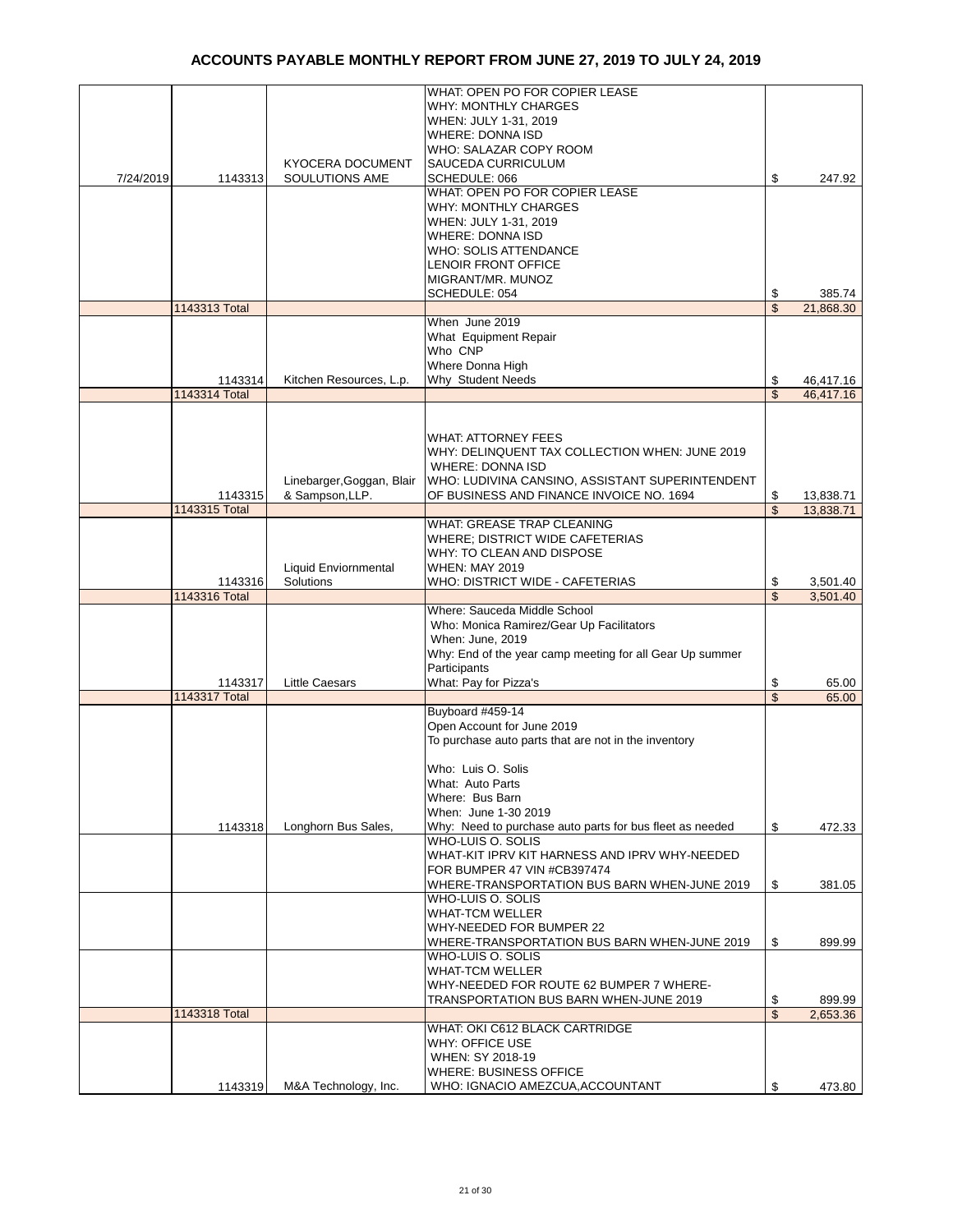|           |               |                              | Who: David Chavez                                         |                          |           |
|-----------|---------------|------------------------------|-----------------------------------------------------------|--------------------------|-----------|
|           |               |                              | What: Book                                                |                          |           |
|           |               |                              | Where: Technology                                         |                          |           |
|           |               |                              | When: July 2019                                           |                          |           |
|           |               |                              | Why: Book needed for continued education Teaching AI:     |                          |           |
| 7/24/2019 | 1143319       | M&A Technology, Inc.         | Exploring New Frontiers for Learning Paperback.           | \$                       | 30.95     |
|           |               |                              | WHO: DNHS TEACHER FOR STUDENTS WHAT: OKI BLACK            |                          |           |
|           |               |                              | CARTRIDGE B4600 WHEN: SCHOOL YEAR                         |                          |           |
|           |               |                              | <b>WHERE: DNHS</b>                                        |                          |           |
|           |               |                              | WHY: TONER FOR TEACHERS TO PRINT ITEMS OUT FOR            |                          |           |
|           |               |                              | THE STUDENTS SO THAT THEY WILL BE ABLE TO DO              |                          |           |
|           |               |                              | WORK.                                                     | \$                       | 569.25    |
|           |               |                              | Who: Mrs. Flor Gomez, DISD Science Dept. What: GT Student |                          |           |
|           |               |                              | Resources                                                 |                          |           |
|           |               |                              | When: 2018-2019                                           |                          |           |
|           |               |                              | Where: DISD Campuses                                      |                          |           |
|           |               |                              | Why: Hands on STEM activities for GT Students.            | \$                       | 974.50    |
|           |               |                              | WHO: MRS. LYDIA LUGO, DIRECTOR, INTAKE/STUDENT            |                          |           |
|           |               |                              | <b>SUPPORT</b>                                            |                          |           |
|           |               |                              | WHEN: 2018-2019 SCHOOL YEAR                               |                          |           |
|           |               |                              | WHERE: INTAKE/STUDENT ENGAGEMENT DEPT.                    |                          |           |
|           |               |                              | WHAT: INK CARTRIDGES FOR OKI C610 WHY: NEED INK           |                          |           |
|           |               |                              | <b>CARTRIDGES TO PRINT DOCUMENTS OKI BLACK</b>            |                          |           |
|           |               |                              | CARTRIDGE                                                 | \$                       | 650.75    |
|           |               |                              | WHO-LUIS O. SOLIS                                         |                          |           |
|           |               |                              | WHAT-OKI MC 363 BLACK CARTRIDGE WHY-NEEDED FOR            |                          |           |
|           |               |                              | <b>PRINTER</b>                                            |                          |           |
|           |               |                              | WHERE-TRANSPORTATION BUS BARN WHEN-MAY 2019               | \$                       | 836.45    |
|           |               |                              | WHO-LUIS O. SOLIS                                         |                          |           |
|           |               |                              | WHAT-OKI MC361 MC362 BLACK CARTRIDGE                      |                          |           |
|           |               |                              | WHY-NEEDED FOR PRINTERS                                   |                          |           |
|           |               |                              | WHERE-TRANSPORTATION BUS BARN WHEN-MAY 2019               | \$                       | 930.50    |
|           | 1143319 Total |                              |                                                           | \$                       | 4,466.20  |
|           |               |                              | What: Vandoren Jumbo Java T55 Tenor Sax MPCE.             |                          |           |
|           |               |                              | Who: Randy Alejandro, Donna HS Jazz.                      |                          |           |
|           |               |                              | When: Spring Semester as well as next school year.        |                          |           |
|           |               |                              | Where: Donna High School Fine Arts as well as performing  |                          |           |
|           |               | <b>MELHART MUSIC</b>         | sites.                                                    |                          |           |
|           | 1143320       | <b>CENTER</b>                | Why: Mouthpieces needed to use on instruments for         | \$                       | 1,434.30  |
|           |               |                              | Who: DNHS-Band                                            |                          |           |
|           |               |                              | What: Instrument repair                                   |                          |           |
|           |               |                              | When: May 2019                                            |                          |           |
|           |               |                              | Where: Melhart Music Center                               |                          |           |
|           |               |                              | Why: Instrument needs bell work.                          | \$<br>$\mathbf{\hat{z}}$ | 95.00     |
|           | 1143320 Total |                              | WHO: J.A. MOSQUEDA                                        |                          | 1,529.30  |
|           |               |                              | WHAT: RAWLINGS S/S 1/4 ZIP CAGE JACKET-WHITE 2/M.         |                          |           |
|           |               |                              | 1/L, 1/XL, 1/2XL WHEN: AUGUST 2018                        |                          |           |
|           |               | MIDWAY-PSG LLC DBA           | <b>WHERE: AP SOLIS</b>                                    |                          |           |
|           | 1143321       | PASADENA SPOR                | WHY: AP SOLIS BASEBALL                                    | \$                       | 570.00    |
|           |               |                              | WHO: R. LEAL                                              |                          |           |
|           |               |                              | WHAT: ADIDAS TECH FIT PRIME KNIT JERSEY                   |                          |           |
|           |               |                              | WHEN: 2017-2018 SCHOOL YEAR                               |                          |           |
|           |               |                              | WHERE: DONNA HIGH SCHOOL                                  |                          |           |
|           |               |                              | WHY: MAROON JERSEYS FILL INS FOR FOOTBALL                 | \$                       | 654.00    |
|           |               |                              |                                                           |                          |           |
|           |               |                              | WHO: R. LEAL                                              |                          |           |
|           |               |                              | WHAT: CHAMPRO SINGLE WRISTBAND PLAYBOOK-                  |                          |           |
|           |               |                              | <b>MAROON</b>                                             |                          |           |
|           |               |                              | WHEN: AUGUST 2018                                         |                          |           |
|           |               |                              | WHERE: DONNA HIGH SCHOOL                                  |                          |           |
|           |               |                              | WHY: EQUIPMENT NEEDED FOR 2018 FOOTBALL SEASON            | \$                       | 75.00     |
|           | 1143321 Total |                              |                                                           | \$                       | 1,299.00  |
|           |               |                              | <b>WHAT: ELECTRICITY SERVICES</b>                         |                          |           |
|           |               |                              | <b>WHY: MONTHLY CHARGES</b>                               |                          |           |
|           |               |                              | WHEN: JUNE 2019                                           |                          |           |
|           |               | <b>Magic Valley Electric</b> | <b>WHERE: DONNA ISD</b>                                   |                          |           |
|           | 1143322       | Coop, inc                    | <b>WHO: CAMPUSES</b>                                      | \$                       | 91,912.32 |
|           | 1143322 Total |                              |                                                           | \$                       | 91,912.32 |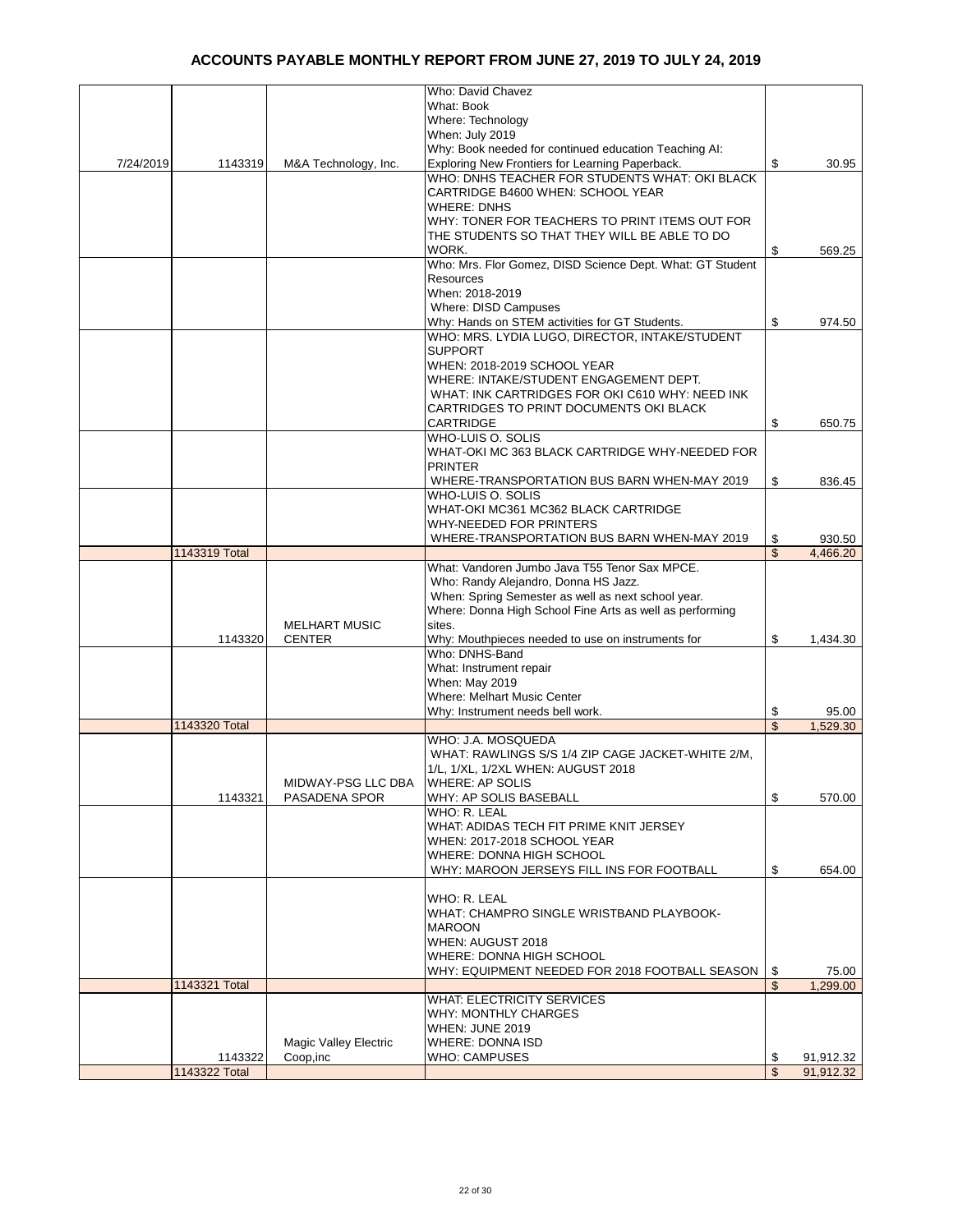|           |               |                              | WHO: MAINT/URBAN/LUIS                                         |                         |           |
|-----------|---------------|------------------------------|---------------------------------------------------------------|-------------------------|-----------|
|           |               |                              | <b>WHAT: RADIOS/CONNECTORS</b>                                |                         |           |
|           |               |                              | WHEN: JUNE 13, 2019                                           |                         |           |
|           |               |                              | <b>WHERE; MAINT</b>                                           |                         |           |
| 7/24/2019 | 1143323       | Mobile Relays, LLC           | <b>WHY: NEW TOWERS</b>                                        | \$                      | 15,496.00 |
|           | 1143323 Total |                              |                                                               | \$                      | 15,496.00 |
|           |               |                              | WHO: MAINT/CIRO M                                             |                         |           |
|           |               |                              | <b>WHAT: MATERIAL</b>                                         |                         |           |
|           |               |                              |                                                               |                         |           |
|           |               |                              | WHEN: JUNE 2019                                               |                         |           |
|           |               |                              | <b>WHERE: GARZA</b>                                           |                         |           |
|           | 1143324       | Morrison Supply, LLC         | <b>WHY: REPAIRS NEEDED</b>                                    | \$                      | 178.84    |
|           | 1143324 Total |                              |                                                               | \$                      | 178.84    |
|           |               |                              | What: Water                                                   |                         |           |
|           |               |                              | Who: Warehouse                                                |                         |           |
|           |               |                              | When: School year 2018-2019                                   |                         |           |
|           |               |                              |                                                               |                         |           |
|           |               |                              | Where: Warehouse                                              |                         |           |
|           | 1143325       | Mountain Glacier Llc         | Why: Needed for staff                                         | \$                      | 726.96    |
|           |               |                              | WHO: CTE DEPT                                                 |                         |           |
|           |               |                              | <b>WHAT: WATER</b>                                            |                         |           |
|           |               |                              | <b>WHEN: JULY 2019</b>                                        |                         |           |
|           |               |                              | WHERE: DONNA HIGH SCHOOL                                      |                         |           |
|           |               |                              |                                                               |                         |           |
|           |               |                              | WHY: DAY TO DAY DEPARTMENT OF OPERATIONS                      | \$                      | 108.84    |
|           |               |                              | Who: Fine Arts Director                                       |                         |           |
|           |               |                              | What: Water supply                                            |                         |           |
|           |               |                              | When: July 1, 2018                                            |                         |           |
|           |               |                              | Where: F.A. Admin office                                      |                         |           |
|           |               |                              |                                                               |                         |           |
|           |               |                              | Why: Need drinking water available                            | \$                      | 23.97     |
|           | 1143325 Total |                              |                                                               | \$                      | 859.77    |
|           |               |                              | When June 2019                                                |                         |           |
|           |               |                              | What produce/Vegetables                                       |                         |           |
|           |               |                              | Who CNP                                                       |                         |           |
|           |               |                              | Where District Cafeterias                                     |                         |           |
|           | 1143326       | Nicho Produce Co. Inc.       | Why Student needs                                             | \$                      | 140.85    |
|           | 1143326 Total |                              |                                                               | \$                      | 140.85    |
|           |               |                              |                                                               |                         |           |
|           |               |                              | WHO; MAINT/PETE                                               |                         |           |
|           |               |                              | <b>WHAT: VALVE</b>                                            |                         |           |
|           |               |                              | WHEN; JUNE 2019                                               |                         |           |
|           |               |                              | WHERE: MAINT/TRUCK 1113                                       |                         |           |
|           | 1143327       | O'reilly Automotive, Inc.    | <b>WHY: REPAIRS NEEDED</b>                                    | \$                      | 35.60     |
|           | 1143327 Total |                              |                                                               | \$                      | 35.60     |
|           |               |                              |                                                               |                         |           |
|           |               |                              | WHO: DHS                                                      |                         |           |
|           |               |                              | <b>WHAT: ADOBE LIC</b>                                        |                         |           |
|           |               |                              | WHEN: 2019 SCHOOL YEAR                                        |                         |           |
|           |               |                              | <b>WHERE: DHS</b>                                             |                         |           |
|           | 1143328       | PCMG, Inc                    | WHY: INSTRUCTIONAL PURPOSES                                   | \$                      | 249.00    |
|           | 1143328 Total |                              |                                                               | \$                      | 249.00    |
|           |               |                              |                                                               |                         |           |
|           |               |                              |                                                               |                         |           |
|           |               |                              | Who: Technology Dept./ Director David Chavez                  |                         |           |
|           |               |                              | What: mileage for technician Pablo Pantoja When: June 2019    |                         |           |
|           |               |                              | Where: tech travels to assign campuses Why: monthly mileage   |                         |           |
|           | 1143329       | Pantoja, Pablo De Jesus      | for technicians                                               | \$                      | 69.95     |
|           | 1143329 Total |                              |                                                               | \$                      | 69.95     |
|           |               |                              | WHO: DNHS CHOIR STUDENTS                                      |                         |           |
|           |               |                              |                                                               |                         |           |
|           |               |                              | WHAT: LEVEL ONE THE SIGNING MUSICIAN WHEN: 2018-              |                         |           |
|           |               |                              | 2019 SCHOOL YEAR                                              |                         |           |
|           |               |                              | <b>WHERE: DNHS</b>                                            |                         |           |
|           | 1143330       | <b>Patti DeWitt Folkerts</b> | WHY: BOOKS NEEDED FOR ADVANCED CHOIR                          | \$                      | 11,420.00 |
|           | 1143330 Total |                              |                                                               | \$                      | 11,420.00 |
|           |               |                              | Who: Judy                                                     |                         |           |
|           |               |                              | What: Protective bags for Tech equipment and Paperwork        |                         |           |
|           |               |                              |                                                               |                         |           |
|           |               |                              | Where: Technology Department and DISD                         |                         |           |
|           |               |                              | When: June 2019                                               |                         |           |
|           |               |                              | Why: Bags needed to issue out to teachers and staff to hold   |                         |           |
|           |               |                              | their technology equipment and paperwork to keep from getting |                         |           |
|           | 1143331       | <b>Positive Promotions</b>   | damage                                                        | \$                      | 2,131.55  |
|           | 1143331 Total |                              |                                                               | \$                      |           |
|           |               |                              |                                                               |                         | 2,131.55  |
|           |               |                              |                                                               |                         |           |
|           |               |                              | What: Student meals - Donna High School. Who: Janet Garcia,   |                         |           |
|           |               |                              | Donna HS Dance. When: Thursday, June 27, 2019.                |                         |           |
|           |               |                              | Where: Donna North High School / The Valley Dance Line        |                         |           |
|           |               |                              | Commuter Camp.                                                |                         |           |
|           | 1143332       | RAISING CANE'S 249           | Why: To provide the students with meals on camp day.          |                         |           |
|           |               |                              |                                                               | \$                      | 296.55    |
|           | 1143332 Total |                              |                                                               | $\overline{\mathbb{S}}$ | 296.55    |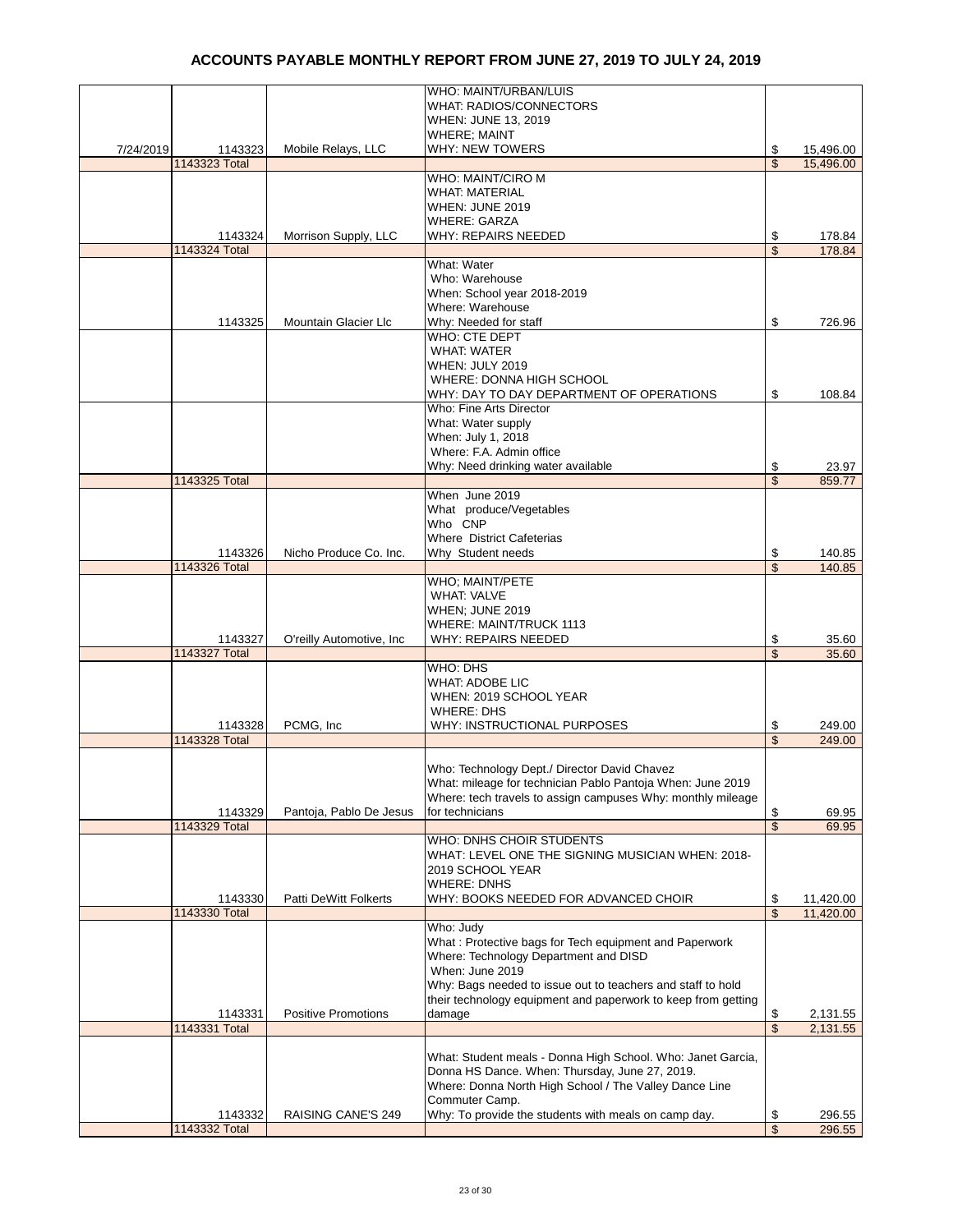|           |               |                                          | WHAT: OPEN PO FOR WASTE SERVICES WHY: MONTHLY                                                                                |                         |           |
|-----------|---------------|------------------------------------------|------------------------------------------------------------------------------------------------------------------------------|-------------------------|-----------|
|           |               |                                          | <b>CHARGES</b>                                                                                                               |                         |           |
|           |               |                                          | WHEN: JUNE 2019                                                                                                              |                         |           |
|           |               | REPUBLIC SERVICES,                       | <b>WHERE: DISTRICT WIDE</b>                                                                                                  |                         |           |
| 7/24/2019 | 1143333       | <b>INC</b>                               | WHO: DONNA ISD<br>WHAT: OPEN PO FOR WASTE SERVICES WHY: MONTHLY                                                              | \$                      | 558.92    |
|           |               |                                          | <b>SERVICES</b>                                                                                                              |                         |           |
|           |               |                                          | WHEN: JULY 2019                                                                                                              |                         |           |
|           |               |                                          | <b>WHERE: DISTRICT WIDE</b>                                                                                                  |                         |           |
|           |               |                                          | WHO: DONNA ISD                                                                                                               | \$                      | 34,991.06 |
|           | 1143333 Total |                                          |                                                                                                                              | \$                      | 35,549.98 |
|           |               |                                          | Who: Technology Dept./ Director David Chavez                                                                                 |                         |           |
|           |               |                                          | What: mileage for Rene Rivera technician support                                                                             |                         |           |
|           |               |                                          | When: June 2019                                                                                                              |                         |           |
|           |               |                                          | Where: technician travels to campuses to help on softwares                                                                   |                         |           |
|           | 1143334       | RIVERA, RENE                             | Why: monthly mileage for staff                                                                                               | \$                      | 19.42     |
|           | 1143334 Total |                                          |                                                                                                                              | \$                      | 19.42     |
|           |               |                                          | WHO: SAUCEDA MS CHOIR                                                                                                        |                         |           |
|           |               |                                          | <b>WHAT: MEAL ALLOWANCE</b><br>WHEN: MAY 24, 2019                                                                            |                         |           |
|           |               |                                          | <b>WHERE: DNHS</b>                                                                                                           |                         |           |
|           |               | Rainbow Pizza, LLC, dba                  | WHY: CHOIR STUDENTS WILL BE PERFORMING IN SPRING                                                                             |                         |           |
|           | 1143335       | Domino's Pizza                           | CHOIR CONCERT.                                                                                                               | \$                      | 114.69    |
|           | 1143335 Total |                                          |                                                                                                                              | \$                      | 114.69    |
|           |               |                                          | Where: Sauceda Middle School                                                                                                 |                         |           |
|           |               |                                          | Who: Sylvia Ramirez/Secretary                                                                                                |                         |           |
|           |               |                                          | When: July                                                                                                                   |                         |           |
|           |               |                                          | Why: Mileage reimbursement for the month of June for going to<br>Accounts Payable, Accounting, Bank, Testing and Evaluation, |                         |           |
|           |               |                                          | Peims, and HR.                                                                                                               |                         |           |
|           | 1143336       | Ramirez, Sylvia                          | What: Mileage Reimbursement                                                                                                  | \$                      | 40.88     |
|           | 1143336 Total |                                          |                                                                                                                              | $\overline{\mathbb{S}}$ | 40.88     |
|           |               |                                          | <b>What: District Fund Commitment</b>                                                                                        |                         |           |
|           |               |                                          | When: 2018-2019 School Year                                                                                                  |                         |           |
|           |               |                                          | Why: Region One School Board Association Commitment                                                                          |                         |           |
|           |               |                                          | Who: Board of Trustees - Eva C. Watts, Dr. Maricela Valdez,<br>Col Roberto Perez, David De Los Rios, Valentin Guerrero, Dr.  |                         |           |
|           | 1143337       | Region One Educational<br>Service Center | Donna Mery and Al                                                                                                            | \$                      | 150.00    |
|           | 1143337 Total |                                          |                                                                                                                              | \$                      | 150.00    |
|           |               |                                          | WHO: R. LEAL                                                                                                                 |                         |           |
|           |               |                                          | WHAT: HELMETS RECONDITIONED, PAINT MAROON AS                                                                                 |                         |           |
|           |               |                                          | NEEDED, CLEAN, SANTIZE, REPLACE ALL HARDWARE                                                                                 |                         |           |
|           |               |                                          | WITH NEW, REPLACE ALL DEFECTIVE PARTS, LINERS                                                                                |                         |           |
|           |               |                                          | AND CAGES<br>WHEN: 2018-2019 SCHOOL YEAR WHERE: TODD MIDDLE                                                                  |                         |           |
|           |               |                                          | <b>SCHOOL</b>                                                                                                                |                         |           |
|           | 1143338       | Riddell                                  | WHY: HELMET SAFETY INSPECTION FOR ST                                                                                         | \$                      | 2,181.25  |
|           |               |                                          | WHO: R. LEAL                                                                                                                 |                         |           |
|           |               |                                          | WHAT: HELMETS RECONDITIONED, PAINT MAROON AS                                                                                 |                         |           |
|           |               |                                          | NEEDED, CLEAN, SANTIZE, REPLACE ALL HARDWARE                                                                                 |                         |           |
|           |               |                                          | WITH NEW, REPLACE ALL DEFECTIVE PARTS, LINERS                                                                                |                         |           |
|           |               |                                          | AND CAGES<br>WHEN: 2018-2019 SCHOOL YEAR                                                                                     |                         |           |
|           |               |                                          | WHERE: A.P. SOLIS MIDDLE SCHOOL WHY: HELMET                                                                                  |                         |           |
|           |               |                                          | SAFETY INSPECTION F                                                                                                          | \$                      | 1,869.64  |
|           |               |                                          | WHO: R. LEAL                                                                                                                 |                         |           |
|           |               |                                          | WHAT: HELMETS RECONDITIONING                                                                                                 |                         |           |
|           |               |                                          | WHEN: 2018-2019 SCHOOL YEAR                                                                                                  |                         |           |
|           |               |                                          | WHERE: DONNA HIGH SCHOOL                                                                                                     |                         |           |
|           |               |                                          | WHY: HELMET SAFETY INSPECTION<br>WHO: R. LEAL                                                                                | \$                      | 9,880.34  |
|           |               |                                          | WHAT: MAROON HARD CUP CHIN STRAPS FOR SPEED,                                                                                 |                         |           |
|           |               |                                          | SPPEC CLASSIC OR SPEED ICON, MID-HOOK UP                                                                                     |                         |           |
|           |               |                                          | WHEN: 2019 FOOTBALL SEASON WHERE: DONNA HIGH                                                                                 |                         |           |
|           |               |                                          | <b>SCHOOL</b>                                                                                                                |                         |           |
|           |               |                                          | WHY: EQUIPMENT AND SUPPLIES NEEDED FOR                                                                                       |                         |           |
|           |               |                                          | FOOTBALL SEASON                                                                                                              | \$                      | 1,318.80  |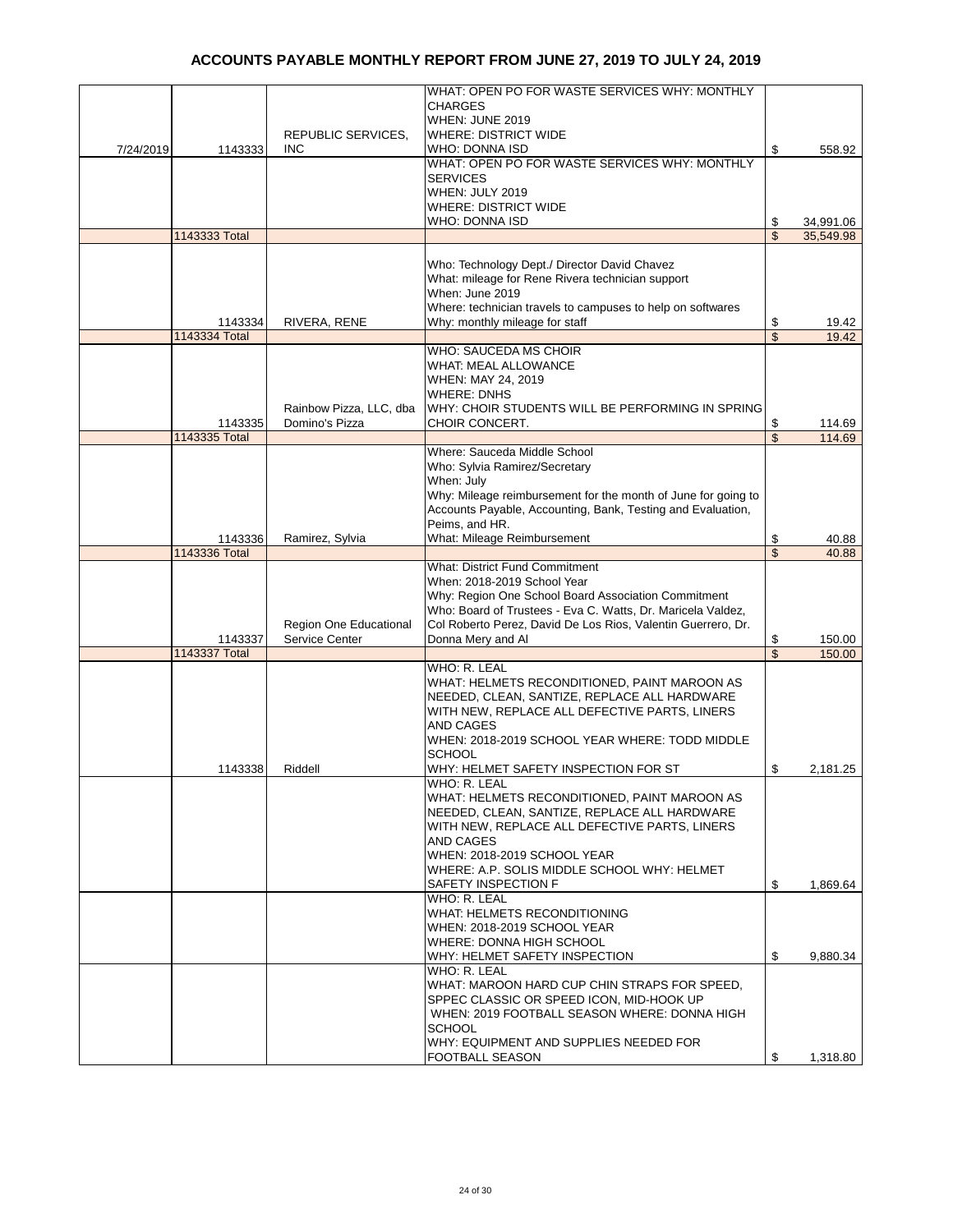|           |                          |                                          | WHO: R. LEAL<br>WHAT: SPEED CLASSIC ICON 4-SM, 5-MD, 5-LG<br>(FOOTBALL HELMETS) WHEN: 2018-2019 SCHOOL YEAR<br>WHERE: DONNA HIGH SCHOOL<br>WHY: EQUIPMENT AND SUPPLIES FOR FOOTBALL                                                               |                               |                        |
|-----------|--------------------------|------------------------------------------|---------------------------------------------------------------------------------------------------------------------------------------------------------------------------------------------------------------------------------------------------|-------------------------------|------------------------|
| 7/24/2019 | 1143338                  | Riddell                                  | <b>SEASON</b>                                                                                                                                                                                                                                     | \$                            | 4,054.00               |
|           | 1143338 Total            |                                          |                                                                                                                                                                                                                                                   | \$                            | 19,304.03              |
|           |                          |                                          | WHAT: HOURS WORKED<br>WHY: EXPENSE VOUCHER<br>WHEN: 6/1/19-6/30/19<br><b>WHERE: DONNA ISD</b>                                                                                                                                                     |                               |                        |
|           | 1143339                  | Romeros, Hermelinda H.                   | WHO: TEA CONSERVATOR                                                                                                                                                                                                                              | \$                            | 3,179.96               |
|           | 1143339 Total            |                                          |                                                                                                                                                                                                                                                   | $\overline{\mathbb{S}}$       | 3.179.96               |
|           | 1143340<br>1143340 Total | Royal Metal Building<br>Components, Inc. | <b>WHO: MAINT/URBAN</b><br><b>WHAT: MATERIAL</b><br>WHEN: JUNE 2019<br><b>WHERE: PORTABLES</b><br><b>WHY: PROJECT</b>                                                                                                                             | \$<br>$\overline{\mathbb{S}}$ | 42,465.90<br>42,465.90 |
|           |                          |                                          | Who: David Chavez                                                                                                                                                                                                                                 |                               |                        |
|           | 1143341                  | <b>SMARTCOM</b>                          | What: Landline and Internet charges Where: Disd.<br>When: July 2019<br>Why: Payment is needed for the Telephone and Internet for<br>staff and student. Difference to be paid because of upgrade on<br>the internet from 3 GB to 10 GB             | \$                            | 5.452.67               |
|           |                          |                                          | Who: David Chavez                                                                                                                                                                                                                                 |                               |                        |
|           |                          |                                          | What: Landline and Internet charges Where: Disd.<br>When: July 2019<br>Why: Payment is needed for the Telephone and Internet for<br>staff and student.                                                                                            | \$                            | 13,812.38              |
|           | 1143341 Total            |                                          |                                                                                                                                                                                                                                                   | \$                            | 19,265.05              |
|           |                          |                                          |                                                                                                                                                                                                                                                   |                               |                        |
|           | 1143342                  | Salazar, Carlos A                        | Who: Technology Dept./ Director David Chavez<br>What: mileage for technician Carlos Salazar When: June 2019<br>Where: technician travels to assign campuses<br>Why: monthly mileage for technicians                                               | \$                            | 57.74                  |
|           | 1143342 Total            |                                          |                                                                                                                                                                                                                                                   | \$                            | 57.74                  |
|           | 1143343                  | SkillsUSA, Inc.                          | WHO: CTE ELDA GONZALEZ, COSMETOLOGY<br><b>INSTRUCTOR</b><br><b>WHAT: UNIFORM</b><br><b>WHEN: MAY 2019</b><br>WHERE: DONNA HIGH SCHOOL<br>WHY: INSTRUCTIONAL RESOURCES FOR CTE<br>COSMETOLOGY STUDENTS ADVANCED TO NATIONALS<br><b>COMPETITION</b> | \$                            | 469.00                 |
|           | 1143343 Total            |                                          | PURCHASE ORDER FOR THE MONTH OF THE BILLING OF                                                                                                                                                                                                    | \$                            | 469.00                 |
|           |                          |                                          | MAY, JUNE, JULY & AUG 2019 MONTHLY SVC FOR GPS<br><b>SYSTEM</b><br>**********<br>SUPPORTING DOC ENCLOSED<br>DIP ATTACHED<br>WHO: MAINT/URBAN G<br>WHAT: SVC FOR GPS SYSTEM<br>WHEN: APRIL 2019<br><b>WHERE: MAINT.</b>                            |                               |                        |
|           | 1143344                  | Sprint                                   | <b>WHY: TO MONITOR</b>                                                                                                                                                                                                                            | \$                            | 4,320.00               |
|           | 1143344 Total            |                                          |                                                                                                                                                                                                                                                   | $\overline{\mathbb{S}}$       | 4,320.00               |
|           | 1143345                  | <b>Starr Telecom</b>                     | WHO; MAINT/NORBERT<br><b>WHAT: SERVICE CALL</b><br>WHEN: JUNE 20, 2019<br><b>WHERE: VETERANS</b><br>WHY: REPAIRS NEEDED                                                                                                                           | \$                            | 342.00                 |
|           | 1143345 Total            |                                          |                                                                                                                                                                                                                                                   | $\overline{\mathbb{S}}$       | 342.00                 |
|           | 1143346                  | Super 8                                  | <b>WHO: RUIZ</b><br><b>WHAT: HOTEL</b><br>WHEN: JULY 29-AUG 1, 2019<br>WHERE: UTSA SAN ANTONIO, TX<br>WHY: CHEER CAMP FOR 2019-2020 ATHLETIC SEASON                                                                                               | \$<br>$\mathfrak{S}$          | 156.96                 |
|           | 1143346 Total            |                                          |                                                                                                                                                                                                                                                   |                               | 156.96                 |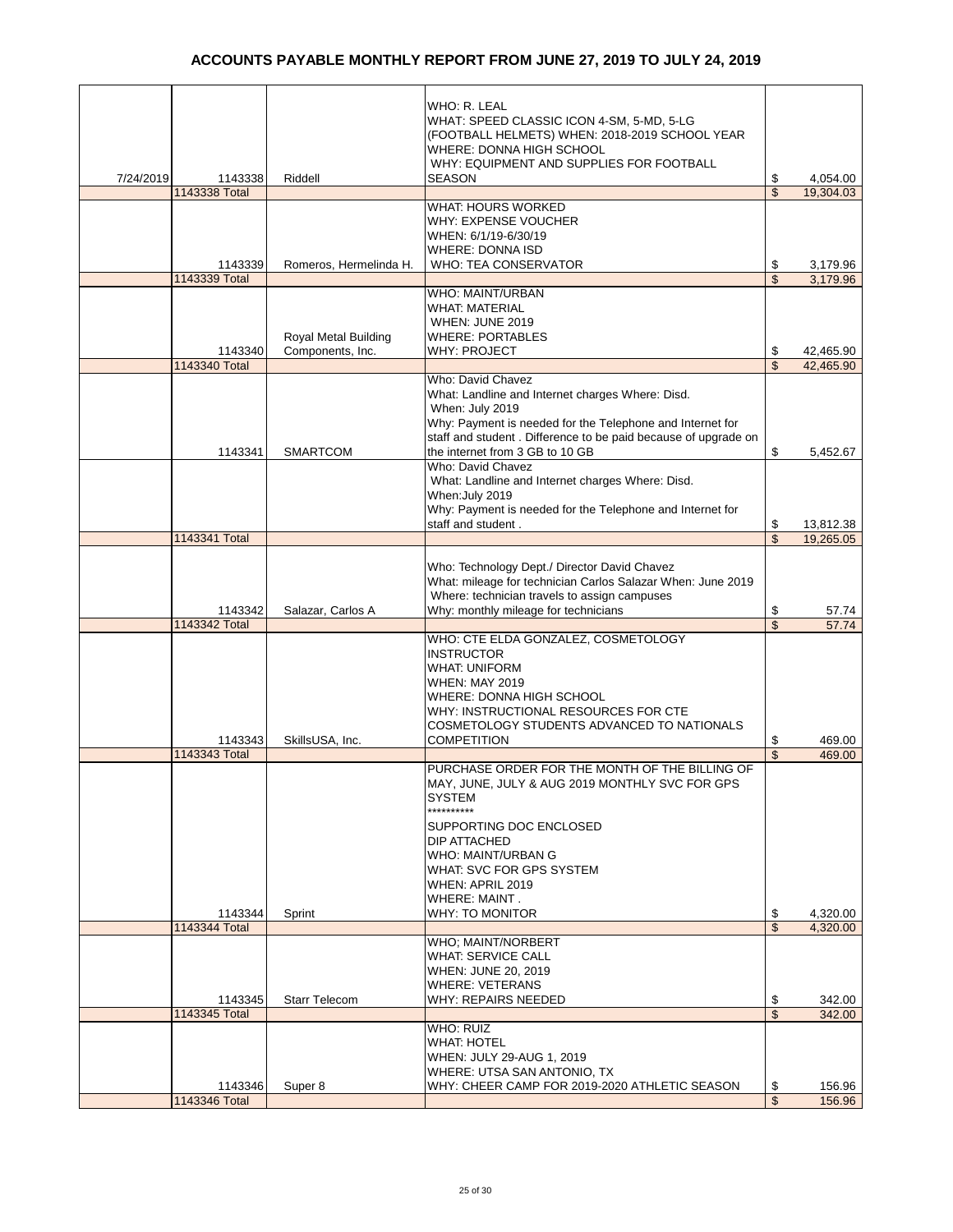|           |               |                            | WHO: CTE TEACHER DAGOBERTO GARZA WHAT:                            |                          |          |
|-----------|---------------|----------------------------|-------------------------------------------------------------------|--------------------------|----------|
|           |               |                            | <b>GROCERIES</b>                                                  |                          |          |
|           |               |                            | WHEN:FEBRUARY AND APRIL 2019                                      |                          |          |
|           |               |                            | WHERE: DNHS                                                       |                          |          |
|           |               |                            | WHY: INSTRUCTIONAL RESOURCES INVOICE #313232331                   |                          |          |
| 7/24/2019 | 1143347       | <b>Sysco Food Services</b> | 2/6/19                                                            | \$                       | 3,389.65 |
|           | 1143347 Total |                            |                                                                   | $\overline{\mathcal{S}}$ | 3,389.65 |
|           |               |                            |                                                                   |                          |          |
|           |               |                            | Who: Technology Dept./ Director David Chavez                      |                          |          |
|           |               |                            | What: Mileage for technician David Torres When: June 2019         |                          |          |
|           |               |                            | Where: tech travels to assign campuses Why: monthly mileage       |                          |          |
|           |               | <b>TORRES, DAVID</b>       | for techs                                                         |                          | 19.96    |
|           | 1143348       |                            |                                                                   | \$<br>$\mathsf{\$}$      |          |
|           | 1143348 Total |                            |                                                                   |                          | 19.96    |
|           |               |                            | What: Bus (Transportation Fees Bus Rental) Use                    |                          |          |
|           |               |                            | When: June 17-20, 2019                                            |                          |          |
|           |               |                            | Where: UTRGV Edinburg, TX                                         |                          |          |
|           |               |                            | Who: Kelly Watson, Math Director                                  |                          |          |
|           |               | <b>TRANSPORTATION</b>      | Why: To transport students that will be attending the Railway     |                          |          |
|           | 1143349       | DEPT                       | Safety Summer Camp (UTCRS)                                        | \$                       | 2,211.00 |
|           |               |                            | where: Region One- Edinburg, Texas                                |                          |          |
|           |               |                            | Who: Esequiel Becerra/Teacher and Gear Up Students                |                          |          |
|           |               |                            | When: Tuesday, March 5, 2019                                      |                          |          |
|           |               |                            | Why: College for All conference for Education Profession.         |                          |          |
|           |               |                            | Performance and preparation for post secondary education of       |                          |          |
|           |               |                            | Gear Up Students                                                  | \$                       | 121.88   |
|           |               |                            | WHO: CTE TEACHER GABRIEL LOZANO WHAT:                             |                          |          |
|           |               |                            | <b>TRANSPORTATION</b>                                             |                          |          |
|           |               |                            | WHEN: 6/7/19                                                      |                          |          |
|           |               |                            | <b>WHERE: HARLINGEN, TX</b>                                       |                          |          |
|           |               |                            | WHY: PTCB STUDENT EXAM                                            | \$                       | 271.50   |
|           |               |                            | WHO: DHS MARIACHI AND STUDENT COUNCIL                             |                          |          |
|           |               |                            | WHAT: TRANSPORTATION                                              |                          |          |
|           |               |                            |                                                                   |                          |          |
|           |               |                            | WHEN: MAY 30, 2019                                                |                          |          |
|           |               |                            | WHERE: DHS TO VIPER ARENA (BERT OGDEN ARENA)                      |                          |          |
|           |               |                            | WHY: 2019 GRADUATION CEREMONY                                     | \$                       | 210.00   |
|           |               |                            | WHO: DHS MCJROTC                                                  |                          |          |
|           |               |                            | <b>WHAT: TRANSPORTATION</b>                                       |                          |          |
|           |               |                            | WHEN: MAY 30, 2019                                                |                          |          |
|           |               |                            | WHERE: DHS TO VIPER ARENA (BERT OGDEN ARENA)                      |                          |          |
|           |               |                            | WHY: 2019 GRADUATION CEREMONY                                     | \$                       | 292.50   |
|           |               |                            | WHO: J. Torres, Life Skills Teacher                               |                          |          |
|           |               |                            | WHAT: In Valley Mileage                                           |                          |          |
|           |               |                            | WHEN: May 17, 2019                                                |                          |          |
|           |               |                            | <b>WHERE: Todd Middle School</b>                                  |                          |          |
|           |               |                            | WHY: Students will investigate and record some of the unique      |                          |          |
|           |               |                            | stages that insects undergo during their life cycle at the Scenic |                          |          |
|           |               |                            | Wetlands in Edi                                                   | \$                       | 232.50   |
|           |               |                            | who: Veterans Middle School DTC Theatre Arts students             |                          |          |
|           |               |                            | what: 50 miles round trip x 2.60 divided among 2 schools          |                          |          |
|           |               |                            | when: April 30, 2019                                              |                          |          |
|           |               |                            | where: UTRGV in Edinburg and Peter Piper Pizza in Alamo,          |                          |          |
|           |               |                            | Texas                                                             |                          |          |
|           |               |                            | why: end of the year field trip                                   | \$                       | 112.50   |
|           |               |                            | who: Veterans Middle School GEAR UP 7th grade students            |                          |          |
|           |               |                            | what: 50 miles round rip x 2.40 x one bus when: February 28,      |                          |          |
|           |               |                            |                                                                   |                          |          |
|           |               |                            | 2019                                                              |                          |          |
|           |               |                            | where: UTRGV in Edinburg, Texas                                   |                          |          |
|           |               |                            | why: students will attend The Festival of International Books     |                          |          |
|           |               |                            | and Arts 2019                                                     | \$                       | 251.25   |
|           | 1143349 Total |                            |                                                                   | $\mathfrak{s}$           | 3,703.13 |
|           |               |                            | What: Gold Wool Hats with Maroon Sequin Band.                     |                          |          |
|           |               |                            | Who: Janet Garcia, Donna HS Dance. When: 2019 Football            |                          |          |
|           |               |                            | Season.                                                           |                          |          |
|           |               |                            | Where: Rio Grande Valley football stadiums. Why: Need new         |                          |          |
|           | 1143350       | Team Go Figure Up          | hats, old ones are losing color and sequin.                       | \$                       | 420.00   |
|           | 1143350 Total |                            |                                                                   | \$                       | 420.00   |
|           |               |                            | WHAT: OPEN PO FOR GAS SERVICES                                    |                          |          |
|           |               |                            | WHY: MONTHLY CHARGES                                              |                          |          |
|           |               |                            | WHEN: JUNE 2019                                                   |                          |          |
|           |               |                            | <b>WHERE: DONNA ISD</b>                                           |                          |          |
|           | 1143351       | <b>Texas Gas Service</b>   | WHO: CAMPUSES/DEPARTMENTS                                         | \$                       | 856.27   |
|           | 1143351 Total |                            |                                                                   | \$                       | 856.27   |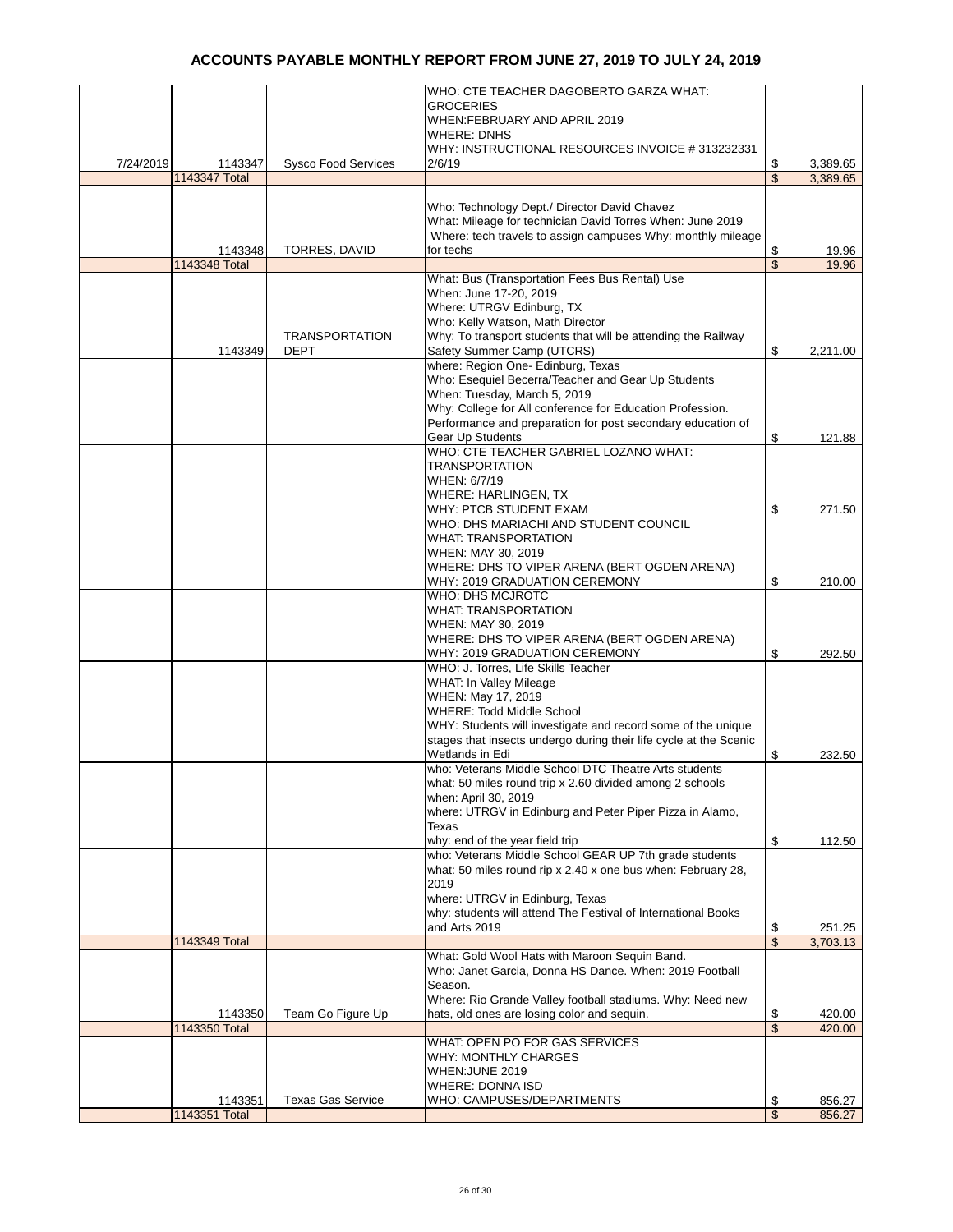|           |                          |                                                  | <b>CREDIT MEMO</b>                                                              |                                |           |
|-----------|--------------------------|--------------------------------------------------|---------------------------------------------------------------------------------|--------------------------------|-----------|
|           |                          |                                                  | WHO: CTE ELDA GONZALEZ, COSMETOLOGY                                             |                                |           |
|           |                          |                                                  | <b>INSTRUCTOR</b>                                                               |                                |           |
|           |                          |                                                  | WHAT: SHAMPOO, CONDITIONER, NAIL COLOR AND                                      |                                |           |
|           |                          |                                                  | <b>GLOVES</b>                                                                   |                                |           |
|           |                          |                                                  | WHEN: 2018 - 2019 SCHOOL YEAR WHERE: DONNA HIGH                                 |                                |           |
|           |                          |                                                  | <b>SCHOOL</b>                                                                   |                                |           |
|           |                          |                                                  | WHY: ITEMS WILL BE USED FOR INSTRUCTIONAL                                       |                                |           |
| 7/24/2019 | 1143352                  | The Burmax Co., Inc.                             | RESOURCES FOR CTE STUDENTS                                                      | \$                             | (240.75)  |
|           |                          |                                                  | WHO: CTE ELDA GONZALEZ, COSMETOLOGY                                             |                                |           |
|           |                          |                                                  | <b>INSTRUCTOR</b>                                                               |                                |           |
|           |                          |                                                  | WHAT: SHAMPOO, CONDITIONER, NAIL COLOR AND                                      |                                |           |
|           |                          |                                                  | <b>GLOVES</b>                                                                   |                                |           |
|           |                          |                                                  | WHEN: 2018 - 2019 SCHOOL YEAR                                                   |                                |           |
|           |                          |                                                  | WHERE: DONNA HIGH SCHOOL                                                        |                                |           |
|           |                          |                                                  | WHY: ITEMS WILL BE USED FOR INSTRUCTIONAL                                       |                                |           |
|           |                          |                                                  | <b>RESOURCES FOR CTE STUDENTS</b>                                               | \$                             | 886.73    |
|           | 1143352 Total            |                                                  |                                                                                 | \$                             | 645.98    |
|           |                          |                                                  | <b>What: TSI Test Units</b>                                                     |                                |           |
|           |                          |                                                  | When: 2018-2019                                                                 |                                |           |
|           |                          |                                                  | Where: Math Dept.                                                               |                                |           |
|           |                          |                                                  | Who: Kelly Watson                                                               |                                |           |
|           | 1143353                  | The College Board                                | Why: Items needed for student use.                                              | \$                             | 4,900.00  |
|           | 1143353 Total            |                                                  |                                                                                 | \$                             | 4.900.00  |
|           |                          |                                                  | Forklift RFP 101718-435 Board Approved                                          |                                |           |
|           |                          |                                                  | <b>What: Forklift</b>                                                           |                                |           |
|           |                          |                                                  | Who: Warehouse                                                                  |                                |           |
|           |                          |                                                  | Where: Warehouse                                                                |                                |           |
|           |                          | Toyota Lift Of South                             | When: School year 2018-2019                                                     |                                |           |
|           | 1143354                  | Texas                                            | Why: Needed for daily operations                                                | \$                             | 59,631.29 |
|           | 1143354 Total            |                                                  |                                                                                 | \$                             | 59,631.29 |
|           |                          |                                                  | WHO: ENERGY/URBAN G                                                             |                                |           |
|           |                          |                                                  | <b>WHAT: COMPRESSOR</b>                                                         |                                |           |
|           |                          |                                                  | <b>WHEN: JAN 2019</b>                                                           |                                |           |
|           |                          |                                                  | <b>WHERE: DHS</b>                                                               |                                |           |
|           | 1143355                  | <b>Trane Company</b>                             | WHY: REPAIRS NEEDED                                                             | \$                             | 523.88    |
|           | 1143355 Total            |                                                  |                                                                                 | \$                             | 523.88    |
|           |                          |                                                  | WHO; MAINT/URBAN G                                                              |                                |           |
|           |                          |                                                  | <b>WHAT: WATER TREATMENT</b>                                                    |                                |           |
|           |                          |                                                  | WHEN: SCHOOL YEAR 2018-2019                                                     |                                |           |
|           |                          |                                                  | WHERE: DHS/DNHS/TODD                                                            |                                |           |
|           | 1143356                  | U.S. Water Services, Inc.                        | WHY: TREATMENTS NEEDED                                                          | \$                             | 1,000.00  |
|           | 1143356 Total            |                                                  |                                                                                 | $\overline{\mathbb{S}}$        | 1,000.00  |
|           |                          |                                                  | SERVICES DELIVERY OF ALL WATER TREATMENT                                        |                                |           |
|           |                          |                                                  | CHEMICALS REQUIRED TO TREAT SYSTEMS 30 GALLONS                                  |                                |           |
|           |                          |                                                  | PER YEAR.                                                                       |                                |           |
|           |                          |                                                  |                                                                                 |                                |           |
|           |                          |                                                  | **********************                                                          |                                |           |
|           |                          |                                                  |                                                                                 |                                |           |
|           |                          |                                                  | <b>QUOTES ATTACHED</b>                                                          |                                |           |
|           |                          |                                                  |                                                                                 |                                |           |
|           |                          |                                                  | DIP ATTACHED.<br>WHO; MAINT/URBAN G                                             |                                |           |
|           |                          |                                                  | <b>WHAT: WATER TREATMENT</b>                                                    |                                |           |
|           |                          |                                                  | WHEN: SCHOOL YEAR 2018-2019                                                     |                                |           |
|           |                          |                                                  |                                                                                 |                                |           |
|           | 1143357<br>1143357 Total | U.S. Water Services, Inc.                        | WHERE: DHS/DNHS/TOD                                                             | \$<br>$\overline{\mathcal{S}}$ | 1,000.00  |
|           |                          |                                                  |                                                                                 |                                | 1,000.00  |
|           |                          |                                                  | What: Floor mats & Dust Mops<br>Where: Warehouse                                |                                |           |
|           |                          |                                                  | Who: Warehouse                                                                  |                                |           |
|           |                          | Unifirst Corporation Texas When: June 1-30, 2019 |                                                                                 |                                |           |
|           |                          |                                                  |                                                                                 |                                |           |
|           | 1143358                  | <b>Industrial Services</b>                       | Why: To maintain facility clean<br>WHAT: OPEN PO FOR MOPS AND MATS WHY: MONTHLY | \$                             | 14.20     |
|           |                          |                                                  | <b>CHARGES</b>                                                                  |                                |           |
|           |                          |                                                  |                                                                                 |                                |           |
|           |                          |                                                  | WHEN: JUNE 2019                                                                 |                                |           |
|           |                          |                                                  | <b>WHERE: BUSINESS OFFICE</b>                                                   |                                |           |
|           |                          |                                                  | WHO: BUSINESS OFFICE<br>where: Sauceda Middle School                            | \$                             | 116.44    |
|           |                          |                                                  | Who: Adela Troncoso/Principal                                                   |                                |           |
|           |                          |                                                  |                                                                                 |                                |           |
|           |                          |                                                  | When: June, 2019                                                                |                                |           |
|           |                          |                                                  | Why: Pay for Mats for the month of June What: Pay for Mat                       |                                |           |
|           |                          |                                                  | Fees                                                                            | \$                             | 40.00     |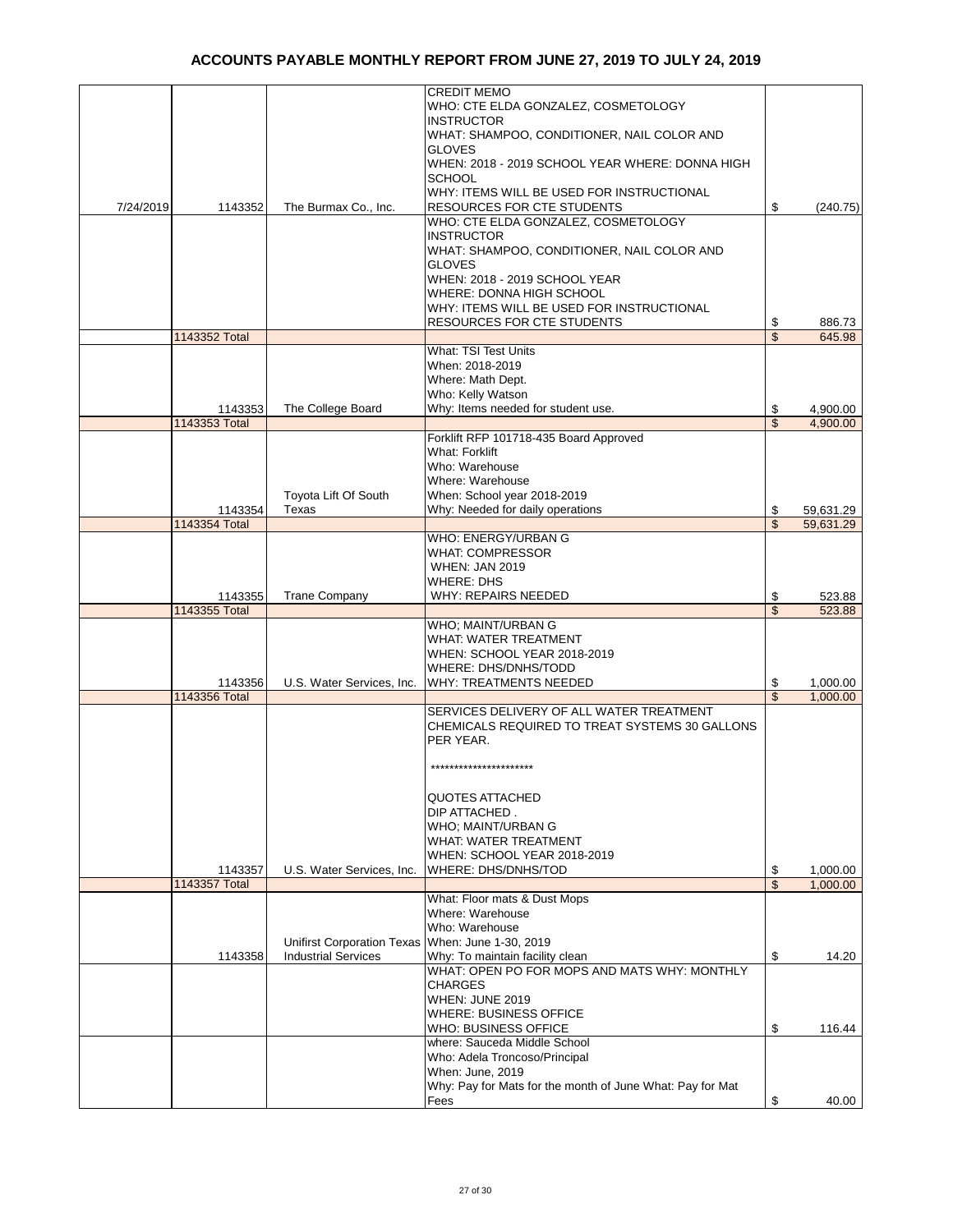|           |               |                            | WHO- AP SOLIS CAMPUS                                                   |               |          |
|-----------|---------------|----------------------------|------------------------------------------------------------------------|---------------|----------|
|           |               |                            | <b>WHERE-AP SOLIS</b>                                                  |               |          |
|           |               |                            | WHEN- JUNE, 2019                                                       |               |          |
|           |               |                            |                                                                        |               |          |
|           |               |                            | <b>WHAT-MATS &amp; SCRAPERS</b>                                        |               |          |
|           |               |                            | Unifirst Corporation Texas WHY- TO MAINTAIN A SFE ENVIRONMENT MONTH OF |               |          |
| 7/24/2019 | 1143358       | <b>Industrial Services</b> | JUNE                                                                   | \$            | 244.96   |
|           |               |                            | <b>Who: Custodial Department</b>                                       |               |          |
|           |               |                            | What: Dust mops rentals                                                |               |          |
|           |               |                            | Where: District wide use                                               |               |          |
|           |               |                            |                                                                        |               |          |
|           |               |                            | When: School year 2018-2019                                            |               |          |
|           |               |                            | Why: Dust mops rentals needed throughout the year                      | \$            | 1,744.40 |
|           |               |                            | WHO: DONNA HIGH SCHOOL                                                 |               |          |
|           |               |                            | <b>WHAT: MATS</b>                                                      |               |          |
|           |               |                            | <b>WHEN: JUNE, 2019</b>                                                |               |          |
|           |               |                            |                                                                        |               |          |
|           |               |                            | WHERE: DONNA HIGH SCHOOL                                               |               |          |
|           |               |                            | WHY: MATS FOR BEAUTIFICATION 33 MATS 4X6                               | \$            | 264.00   |
|           |               |                            | WHO: DONNA NORTH HIGH SCHOOL                                           |               |          |
|           |               |                            | <b>WHAT: DOOR MATS</b>                                                 |               |          |
|           |               |                            | WHEN: MONTH OF JUNE, 2019                                              |               |          |
|           |               |                            |                                                                        |               |          |
|           |               |                            | WHERE: DONNA NORTH HIGH SCHOOL WHY: MATS FOR                           |               |          |
|           |               |                            | SCHOOL BEAUTIFICATION                                                  | \$            | 249.60   |
|           |               |                            | <b>WHO: MAINT/URBAN G</b>                                              |               |          |
|           |               |                            | <b>WHAT: MOPS/MATS</b>                                                 |               |          |
|           |               |                            | WHEN: JUNE 2019                                                        |               |          |
|           |               |                            |                                                                        |               |          |
|           |               |                            | <b>WHERE: MAINT</b>                                                    |               |          |
|           |               |                            | WHY: MOPS NEEDED                                                       | \$            | 35.60    |
|           |               |                            | <b>WHO: SALLY GUERRA</b>                                               |               |          |
|           |               |                            | WHAT: MAT RENTALS FOR THE MONTH OF JUNE 2019                           |               |          |
|           |               |                            | WHEN: JUNE 2019                                                        |               |          |
|           |               |                            |                                                                        |               |          |
|           |               |                            | WHERE: WA TODD MS                                                      |               |          |
|           |               |                            | WHY: MAINTAIN A FUNCTIONAL AND PRODUCTIVE                              |               |          |
|           |               |                            | <b>WORKING ENVIORMENT</b>                                              | \$            | 80.00    |
|           |               |                            | WHO-LUIS O. SOLIS                                                      |               |          |
|           |               |                            | WHAT-MATS AND DRY MOPS                                                 |               |          |
|           |               |                            |                                                                        |               |          |
|           |               |                            | WHY-NEEDED FOR ENTRANCE OR DOOR AND CLEANING                           |               |          |
|           |               |                            | <b>FLOORS</b>                                                          |               |          |
|           |               |                            | WHERE-TRANSPORTATION BUS BARN WHEN-JUNE 2019                           | \$            | 42.80    |
|           | 1143358 Total |                            |                                                                        | \$            | 2,832.00 |
|           |               |                            | What: TASBO Conference                                                 |               |          |
|           |               |                            | When: June 16-20, 2019                                                 |               |          |
|           |               |                            |                                                                        |               |          |
|           |               |                            | Who: Mr. Jose L. Valdez                                                |               |          |
|           |               |                            | Where: Allen, TX                                                       |               |          |
|           | 1143359       | VALDEZ, JOSE LUIS          | Why: Attending TASBO Conference                                        | \$            | 719.51   |
|           | 1143359 Total |                            |                                                                        | \$            | 719.51   |
|           |               |                            |                                                                        |               |          |
|           |               |                            |                                                                        |               |          |
|           |               |                            | WHO: Angela Villarreal, Diagnostician WHAT: Mileage                    |               |          |
|           |               |                            | Reimbursement                                                          |               |          |
|           |               |                            | <b>WHEN: May 2019</b>                                                  |               |          |
|           |               |                            | WHERE: Special Ed. Dept.                                               |               |          |
|           | 1143360       | VILLARREAL, ANGELA         | WHY: to determine eligibility of students services district wide.      | \$            | 142.41   |
|           | 1143360 Total |                            |                                                                        | $\mathsf{\$}$ |          |
|           |               |                            |                                                                        |               | 142.41   |
|           |               |                            | <b>WHAT: GAS CARD</b>                                                  |               |          |
|           |               |                            | <b>WHY: CHOIR CAMP</b>                                                 |               |          |
|           |               |                            | WHEN: 7/08/19 - 7/11/19                                                |               |          |
|           |               |                            | <b>WHERE: SAN MARCOS, TX</b>                                           |               |          |
|           | 1143361       | Valero Fleet Services      | WHO: DHS FINE ARTS                                                     | \$            | 80.61    |
|           |               |                            |                                                                        |               |          |
|           |               |                            | <b>WHAT: GAS CARD</b>                                                  |               |          |
|           |               |                            | WHY: NUTRITION CONFERENCE                                              |               |          |
|           |               |                            | WHEN: JUNE 10-13, 2019                                                 |               |          |
|           |               |                            | WHERE: AUSTIN, TX                                                      |               |          |
|           |               |                            | WHO: CHILD NUTRITION STAFF                                             | \$            |          |
|           |               |                            |                                                                        |               | 23.02    |
|           |               |                            | <b>WHAT: GAS CARD</b>                                                  |               |          |
|           |               |                            |                                                                        |               |          |
|           |               |                            | WHY: SUMMER LEADERSHIP INSTITUTE WHEN: JUNE 12-                        |               |          |
|           |               |                            | 15, 2019                                                               |               |          |
|           |               |                            |                                                                        |               |          |
|           |               |                            | WHERE: SAN ANTONIO, TX                                                 |               |          |
|           |               |                            | WHO: EVA C. WATTS                                                      | \$            | 57.00    |
|           |               |                            | <b>WHAT: GAS CARD</b>                                                  |               |          |
|           |               |                            | WHY: TEPSA CONFERENCE                                                  |               |          |
|           |               |                            | WHEN: JUNE 11-14, 2019                                                 |               |          |
|           |               |                            |                                                                        |               |          |
|           |               |                            | WHERE: AUSTIN, TX<br>WHO: PRINCIPAL, GARZA ELEM                        | \$            | 43.00    |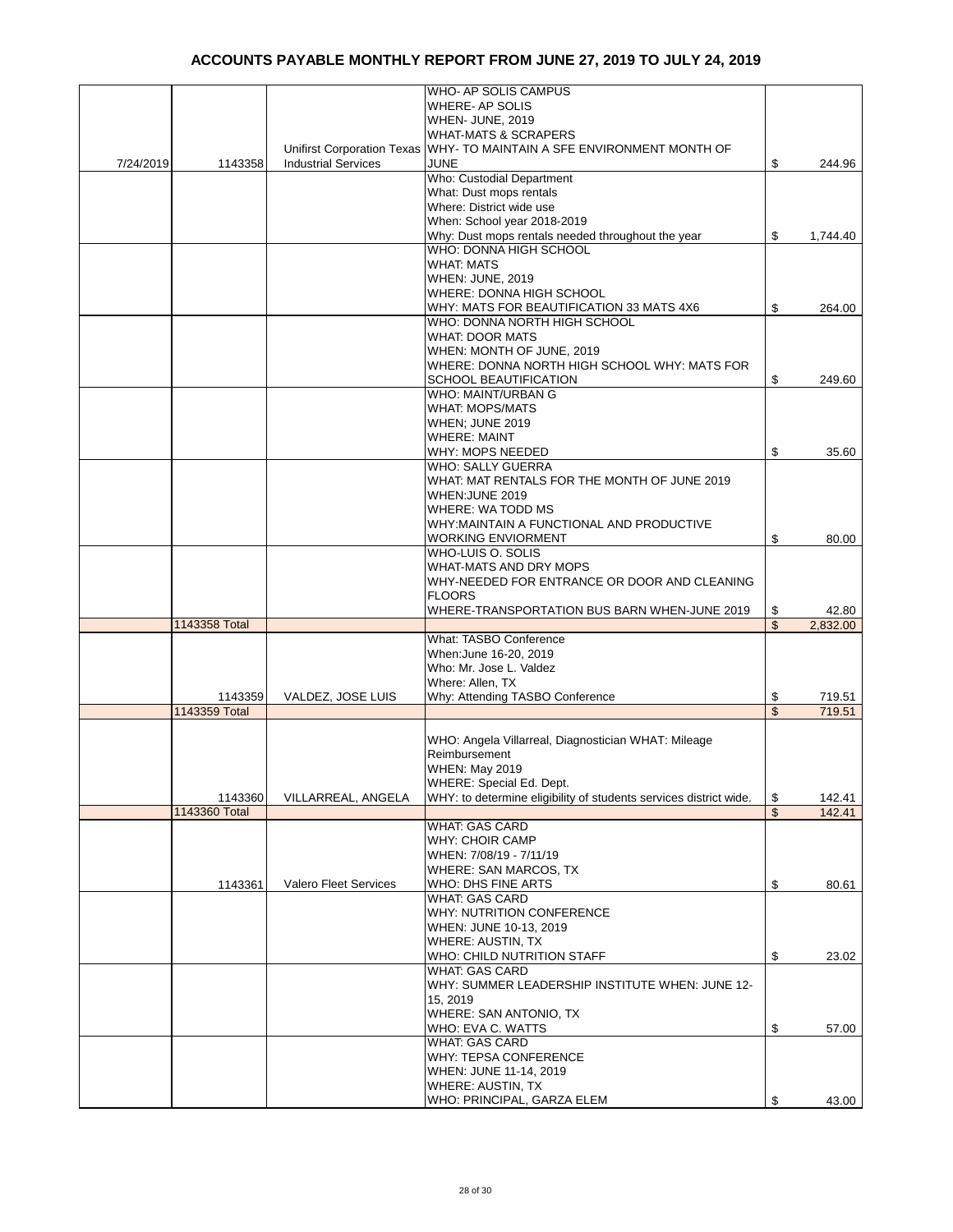|           |               |                                 | <b>WHAT: GAS CARD</b>                                       |                 |
|-----------|---------------|---------------------------------|-------------------------------------------------------------|-----------------|
|           |               |                                 | WHY: TEXAS SCHOOL SAFETY CONFERENCE WHEN:                   |                 |
|           |               |                                 | JUEN 23-27, 2019                                            |                 |
|           |               |                                 | WHERE: CORPUS CHRISTI, TX                                   |                 |
|           |               |                                 |                                                             |                 |
| 7/24/2019 | 1143361       | <b>Valero Fleet Services</b>    | WHO: DISD POLICE                                            | \$<br>22.09     |
|           |               |                                 | <b>WHAT: GAS CARD</b>                                       |                 |
|           |               |                                 | WHY: TEXAS SCHOOL SAFETY CONFERENCE WHEN:                   |                 |
|           |               |                                 | JUNE 23-27, 2019                                            |                 |
|           |               |                                 | WHERE: CORPUS CHRISTI, TX                                   |                 |
|           |               |                                 | <b>WHO: DISD POLICE</b>                                     | \$<br>44.39     |
|           | 1143361 Total |                                 |                                                             | \$<br>270.11    |
|           |               |                                 | Who Food Service Personnel                                  |                 |
|           |               |                                 | What Consultant                                             |                 |
|           |               |                                 | When April until further notice of termination              |                 |
|           |               |                                 | Where Child Nutrition Program                               |                 |
|           |               |                                 |                                                             |                 |
|           |               |                                 | Why Dietitian Duties, Audit Compliance, Food Production     |                 |
|           | 1143362       | Villarreal, Laura-Zelda S.      | Records.                                                    | \$<br>11,820.00 |
|           | 1143362 Total |                                 |                                                             | \$<br>11,820.00 |
|           |               |                                 | What: Wards Timer w/lanyard                                 |                 |
|           |               |                                 | When: 2018-2019                                             |                 |
|           |               |                                 | Where: Science Dept.                                        |                 |
|           |               |                                 | Who: Emily Anderson                                         |                 |
|           | 1143363       | <b>Ward's Science</b>           | Why: Items needed for STEM camp.                            | \$<br>167.90    |
|           |               |                                 |                                                             |                 |
|           |               |                                 |                                                             |                 |
|           |               |                                 | where: Sauceda Middle School                                |                 |
|           |               |                                 | Who: Monica Ramirez/Gear Up Facilitator When: May 2019      |                 |
|           |               |                                 | Why: Needed for Summer STEM Camp Supplies                   |                 |
|           |               |                                 | <b>What: STEM Supplies</b>                                  | \$<br>845.36    |
|           |               |                                 | Who: DISD Science Dept., Mrs. Flor Gomez What: GT Student   |                 |
|           |               |                                 | Resources                                                   |                 |
|           |               |                                 | When: 2018-2019                                             |                 |
|           |               |                                 | Where: DISD Elementary Campuses                             |                 |
|           |               |                                 | Why: Items needed for STEM Summer Camps                     | \$<br>3,443.44  |
|           |               |                                 |                                                             |                 |
|           |               |                                 | Who: Mr. Rama Chintapalli, DISD Science Dept.               |                 |
|           |               |                                 | <b>What: GT Student Resources</b>                           |                 |
|           |               |                                 | When: 2018-2019                                             |                 |
|           |               |                                 | Where: DISD Elementary/Middle School Campuses               |                 |
|           |               |                                 | Why: Resources needed for GT Students who will be attending |                 |
|           |               |                                 | STEM Camps June 10-20.                                      | \$<br>23.60     |
|           |               |                                 | Who: Mr. Rama Chintapalli, DISD Science Dept.               |                 |
|           |               |                                 | What: GT Student Resources                                  |                 |
|           |               |                                 | When: 2018-2019                                             |                 |
|           |               |                                 |                                                             |                 |
|           |               |                                 | Where: DISD Middle Schools                                  |                 |
|           |               |                                 | Why: Items needed for STEM Summer Camps.                    | \$<br>64.03     |
|           | 1143363 Total |                                 |                                                             | \$<br>4,544.33  |
|           |               |                                 | REFER TO PO# 158919 THE MEALS WENT OVER                     |                 |
|           |               |                                 | <b>WHO: MENDOZA</b>                                         |                 |
|           |               |                                 | <b>WHAT: STUDENT MEALS</b>                                  |                 |
|           |               |                                 | WHEN: 12/17/19                                              |                 |
|           |               | Whataburger Corporate           | <b>WHERE: DNHS</b>                                          |                 |
|           | 1143364       | Accounting                      | WHY: UIL BASKETBALL GAME                                    | \$<br>3.27      |
|           |               |                                 | WHO: J. DAVILA                                              |                 |
|           |               |                                 |                                                             |                 |
|           |               |                                 | <b>WHAT: STUDENT MEALS</b>                                  |                 |
|           |               |                                 | WHEN: JULY 11, 2019                                         |                 |
|           |               |                                 | WHERE: RIO GRANDE CITY, TEXAS                               |                 |
|           |               |                                 | WHY: CROSS COUNTRY PRACTICE SITE                            | \$<br>83.71     |
|           |               |                                 | WHO: J. DAVILA                                              |                 |
|           |               |                                 | <b>WHAT: STUDENT MEALS</b>                                  |                 |
|           |               |                                 | WHEN: JULY 18, 2019                                         |                 |
|           |               |                                 | WHERE: RIO GRANDE CITY, TEXAS                               |                 |
|           |               |                                 | WHY: CROSS COUNTRY PRACTICE SITE                            | \$<br>58.16     |
|           | 1143364 Total |                                 |                                                             | \$<br>145.14    |
|           |               |                                 | <b>WHAT: COPIES</b>                                         |                 |
|           |               |                                 |                                                             |                 |
|           |               |                                 | WHY: PER AGREEMENT #0200069329-002/003/004                  |                 |
|           |               |                                 | WHEN: 4/30/19-5/29/19                                       |                 |
|           |               | <b>Xerox Financial Services</b> | <b>WHERE: DISTRICT WIDE</b>                                 |                 |
|           | 1143365       | <b>LLC</b>                      | WHO: CAMPUS CLASSROOMS                                      | \$<br>10,768.28 |
|           |               |                                 | <b>WHAT: COPIES</b>                                         |                 |
|           |               |                                 | WHY: PER AGREEMENT #0200069329-002/003/004                  |                 |
|           |               |                                 | WHEN: 5/30/19-6/29/19                                       |                 |
|           |               |                                 | <b>WHERE: DISTRICT WIDE</b>                                 |                 |
|           |               |                                 |                                                             |                 |
|           |               |                                 | WHO: CAMPUS CLASSROOMS                                      | \$<br>2,784.48  |